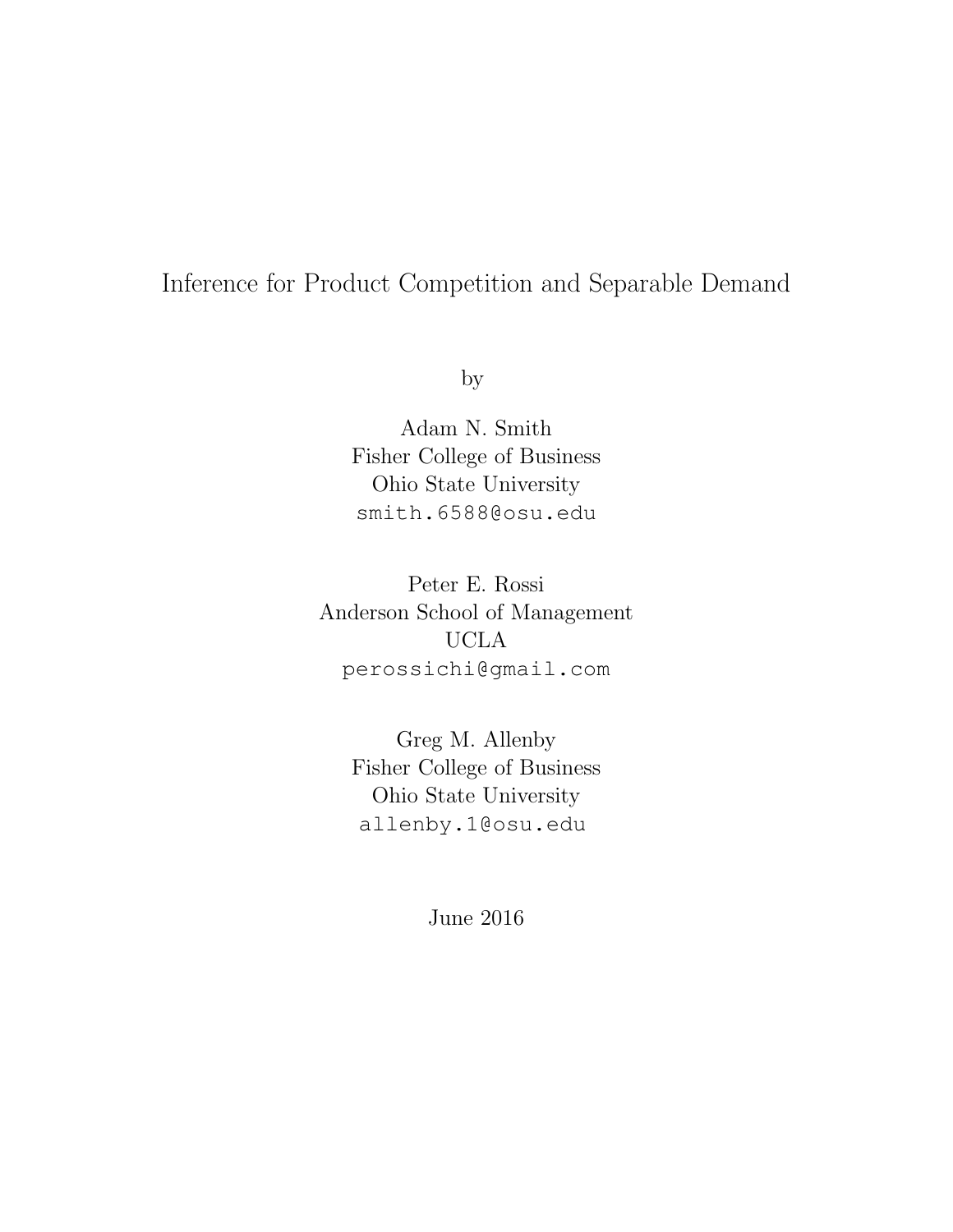## Inference for Product Competition and Separable Demand

#### Abstract

This paper presents a methodology for identifying demand groups and measuring competition for differentiated products using store-level sales data. We use the concept of economic separability as an identification condition for different product groups, and build a weakly separable model of aggregate demand. One common issue with separable demand models is that the partition of products into separable groups must be known a priori, which severely shrinks the set of admissible substitution patterns. This paper relaxes this assumption and allows the partition to be an estimated model parameter. We focus on estimating partitions within a log-log demand system where weak separability induces equality restrictions on a subset of cross-price elasticity parameters. An advantage of our approach is that we are able to find groups of separable products rather than just test whether a given set of groups is separable. Our method is applied to two aggregate, store-level data sets. The first is in the peanut butter and jelly category, where the nature of competition between products is straightforward. The second is within the juice category, where the structure of demand is less obvious. Our approach is useful for answering questions about brand positioning, and also provides gains in efficiency and predictive ability over unrestricted models.

Keywords: market structure, random partitions, price elasticities, Markov chain Monte Carlo, Bayesian estimation.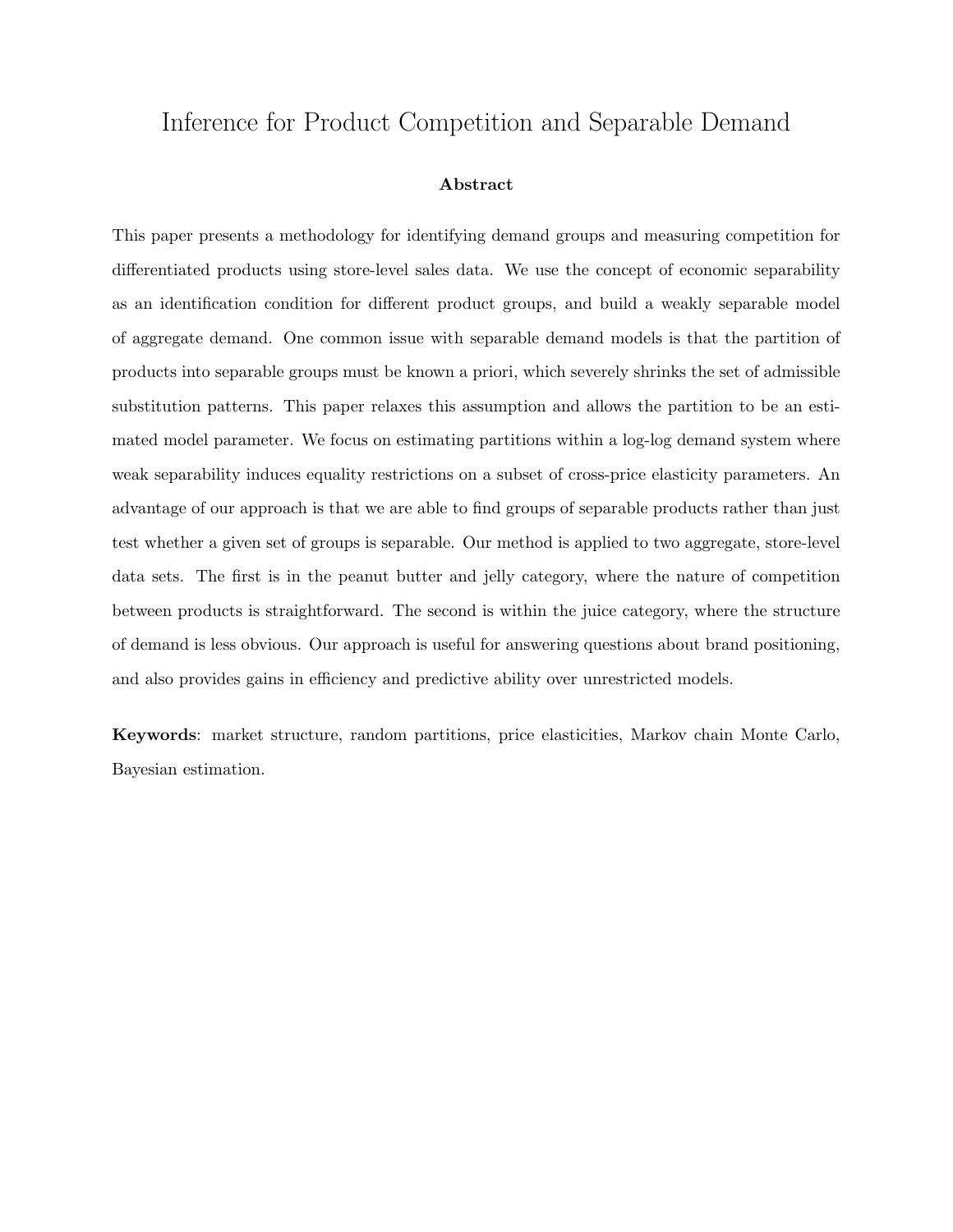### 1 Introduction

Measuring product competition plays a central role in any demand analysis and is important for many marketing activities. For example, price elasticities convey degrees of substitutability between products and are commonly used to guide pricing and promotional strategies. Decisions to rebrand, reposition, or invest in new product design also require knowledge of how the brand is currently perceived relative to its competitors. Addressing standard marketing problems like these has become increasingly difficult, however, due to the granularity of modern data sets. Even the task of defining product segments or subcategories in today's marketplace is challenged by the proliferation of brands, forms, sizes, styles, and flavors.

This paper presents a methodology for identifying groups of products (termed "demand groups") that exhibit similar patterns in demand and responsiveness to changes in price. We do so in the context of an aggregate demand model for differentiated products using store-level sales data. We first use the concept of economic separability as a theoretical basis for defining product groups. Separable demand groups satisfy the condition that consumer preferences within each group are independent of consumption levels in the other groups [\(Deaton and Muellbauer,](#page-37-0) [1980b\)](#page-37-0). For example, the demand for cereal would be separable from the demand for milk only if consumer preferences between two cereals like Cheerios and Frosted Flakes does not depend on the type or amount of milk purchased.

While this condition may trivially hold for broad categories like milk and cereal, it is less obvious if all cereals should constitute a single demand group, or if there exists a more refined structure of competition due to differences in brand, quality, flavor, or consumption context. Since this is fundamentally an empirical question, we let the partition of products be a model parameter that can be estimated from the data. In particular, we focus on estimating partitions within a log-log demand system where separability assumptions induce equality restrictions on a subset of crossprice elasticity parameters. An advantage of our approach is that we are able to discover groups of separable products rather than just test whether a given set of groups is separable.

The idea of adding structure to aggregate demand systems has a long history in marketing and economics. For example, much of the early work in applied microeconomics imposes separability restrictions in order to facilitate estimation of large demand models with many parameters and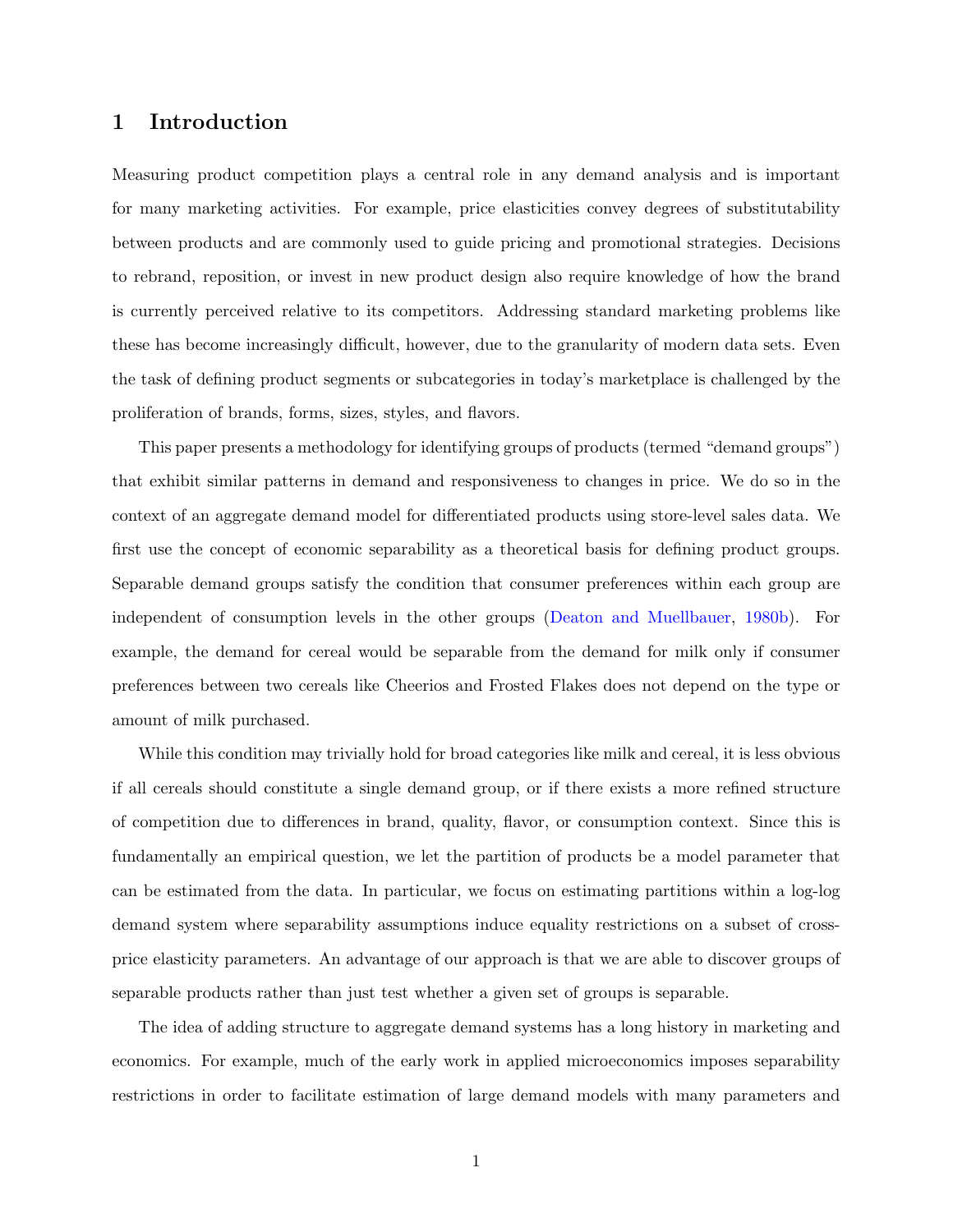limited data (e.g., [Barten,](#page-37-1) [1964;](#page-37-1) [Byron,](#page-37-2) [1970\)](#page-37-2). While this additional structure provides gains in efficiency, it can also limit the set of admissible substitution patterns, leading to highly restrictive demand models. [Pudney](#page-38-0) [\(1981\)](#page-38-0) suggests that empirical tests of separability are often rejected because there is no discussion of how to choose the grouping pattern imposed on the model. Our approach is thus in the spirit of [Pudney](#page-38-0) [\(1981\)](#page-38-0), as we use the data to find suitable demand groups.

[Montgomery and Rossi](#page-37-3) [\(1999\)](#page-37-3) also use separability to restrict price elasticities of a log-log demand system, but do so through the specification of the prior in a hierarchical Bayesian framework. They show that the added structure greatly improves price elasticity estimates by allowing for shrinkage towards values predicted by economic theory. A main difference between their approach and ours is the type of separability imposed on the model. In particular, they rely on an additively separable preference structure, which precludes the need to consider the partition of products into mutually exclusive groups. While additive separability may be appropriate for sets of substitutable products, we rely on weak separability in order to accommodate various types of economic relationships, including substitutes and complements.

Related work on cross-category demand typically imposes structure on price effect parameters or an underlying utility function that directly corresponds to the set of predefined product categories. For example, [Song and Chintagunta](#page-38-1) [\(2006\)](#page-38-1) estimate cross-category price and promotional effects using data on four laundry subcategories: liquid detergent, powder detergent, liquid softener, and sheet softener. In comparison, we seek to empirically find demand groups that satisfy some definition of competition (e.g., separability) rather than measure competition given a set of predefined groups. We believe that this approach will be especially useful when the relationship between predefined categories is unclear or if the goal is to uncover less obvious patterns in demand.

More recently, there have been efforts to estimate and visualize competition among highdimensional product sets. Examples include [France and Ghose](#page-37-4) [\(2016\)](#page-37-4) and [Ringel and Skiera](#page-38-2) [\(2016\)](#page-38-2), who provide methods for visualizing competition among more than 1,000 products using demand and online search data, respectively. The output from both analyses is some form of competitive map rather than estimates of marketing responsiveness parameters. Our work differs in that the goal of identifying groups of similar products is embedded within a traditional demand analysis where we estimate both the partition of products and the associated model parameters (e.g., price elasticities). Another example is [Bajari et al.](#page-37-5) [\(2015\)](#page-37-5), who use various machine learning techniques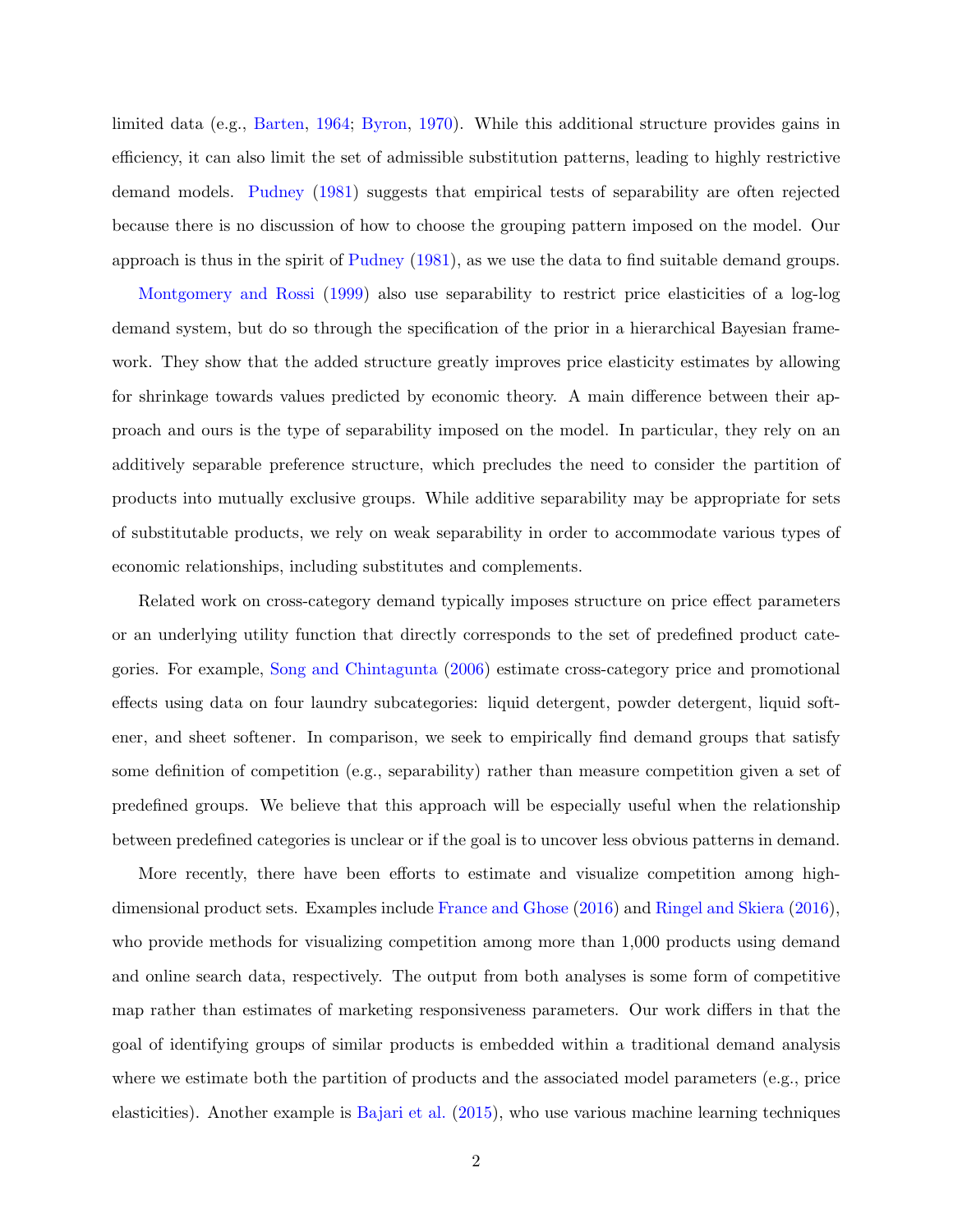to estimate large-scale linear and logit demand models. Many of these machine learning methods, like the LASSO, represent penalized estimators that add structure by shrinking regression coefficients to zero. In principle, we could apply a similar approach to restrict cross-price elasticities in a log-log model and identify isolated demand groups. However, even when substitution effects are zero for unrelated products, price elasticities can still be non-zero because of income effects.

We instead construct a separable aggregate demand model where certain cross-price elasticities are constrained to live in a lower dimensional space of group-level parameters. This provides a form of differential shrinkage across all elasticity parameters because the set of restricted elasticities can change with the partition. We take a Bayesian approach to inference and navigate the posterior distribution of partitions and other demand model parameters using Markov chain Monte Carlo (MCMC) methods. In particular, we use the location-scale random partitions model developed in [Smith and Allenby](#page-38-3) [\(2016\)](#page-38-3) to define a coherent prior and proposal distribution for the partition parameter. This allows us to efficiently navigate a high-dimensional, discrete, and non-Euclidean domain with little computational burden.

The proposed separable demand model is applied to weekly retail scanner data in two different product categories. The first application uses price and movement data for products in the jams, jellies, and spreads category. This particular category is chosen because of the strong prior on how to categorize products. That is, we would expect peanut butters to constitute one demand group and the jams and jellies to constitute another. Estimating the partition in this context allows us to examine the interpretability of our model. The second application uses demand data for breakfast juices, where it is harder to define an appropriate categorization a priori. Throughout both analyses, we find that partitions with high posterior probability tend to have more separable groups than predefined categories. This allows us to address a number of issues, including brand positioning and the existence of quality tiers. We also find that separable restrictions provide gains in efficiency and lead to better demand predictions at the store level.

The remainder of the paper is organized as follows. Section [2](#page-5-0) reviews economic separability concepts, develops a separable aggregate demand model, and discusses the induced distribution for the data. Section [3](#page-12-0) outlines our approach for estimating the partition of products along with other model parameters. A formal model for random partitions is also developed. Section [4](#page-21-0) presents the results of the two empirical applications. Section [5](#page-30-0) discusses possible extensions and concludes.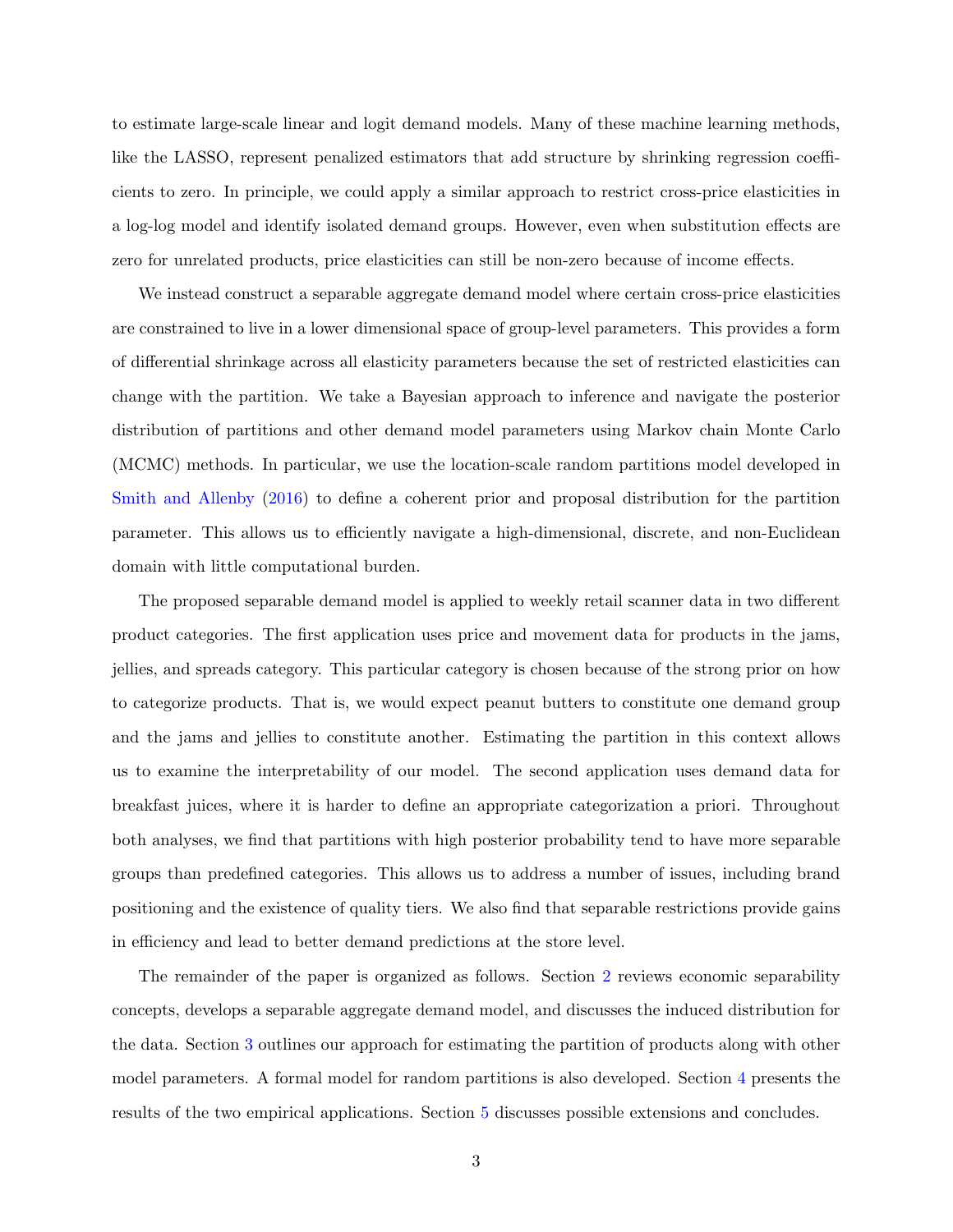### <span id="page-5-0"></span>2 Separable Preferences and Aggregate Demand

The theory of economic separability dates back to [Leontief](#page-37-6) [\(1947\)](#page-37-6), [Gorman](#page-37-7) [\(1959\)](#page-37-7), [Sono](#page-38-4) [\(1961\)](#page-38-4), and [Goldman and Uzawa](#page-37-8) [\(1964\)](#page-37-8), who provide a framework for analyzing large or complicated demand systems under the assumption that consumer preferences conform to a lower-dimensional structure. In particular, separability requires that the set of products under study can be partitioned so that consumer preferences within each group can be described independently of consumption levels in other groups. This type of economic dimension reduction is attractive for both behavioral and econometric reasons. For example, consumers may naturally limit the amount or type of information they use when choosing among a high-dimensional set of products or attributes. Separability also limits the effects of price changes on the demand for products across groups, and therefore offers efficiency gains to the researcher wanting to estimate a demand system with many cross-price elasticities and limited data.

The problem is that the gains in efficiency or parsimony come at the cost of model flexibility. The partition of products fully determines the nature of competition, which means that assumptions of separable preferences impose strong restrictions on demand elasticities when the partition is fixed. Our approach is to let the partition be an estimated model parameter, which relaxes the assumption that the structure of demand is known. Rather, we only assume that some true structure exists and then use the data to learn about that structure.

This section outlines the construction of an aggregate demand model that is separable with respect to a partition. We first review various separability concepts and discuss three mathematical conditions for separable preferences. We then show how a restriction on price effect parameters can be used to impose separability on a log-log demand system. The induced likelihood function and other model properties are also discussed.

#### 2.1 Economic Separability

The two main forms of separability are strong or additive separability and weak separability. We restrict our attention to weak separability because it allows meaning to be attached to the assignment of products into groups. Empirically, this implies that different partitions could yield different likelihood values, allowing us to interpret and potentially infer the partition from the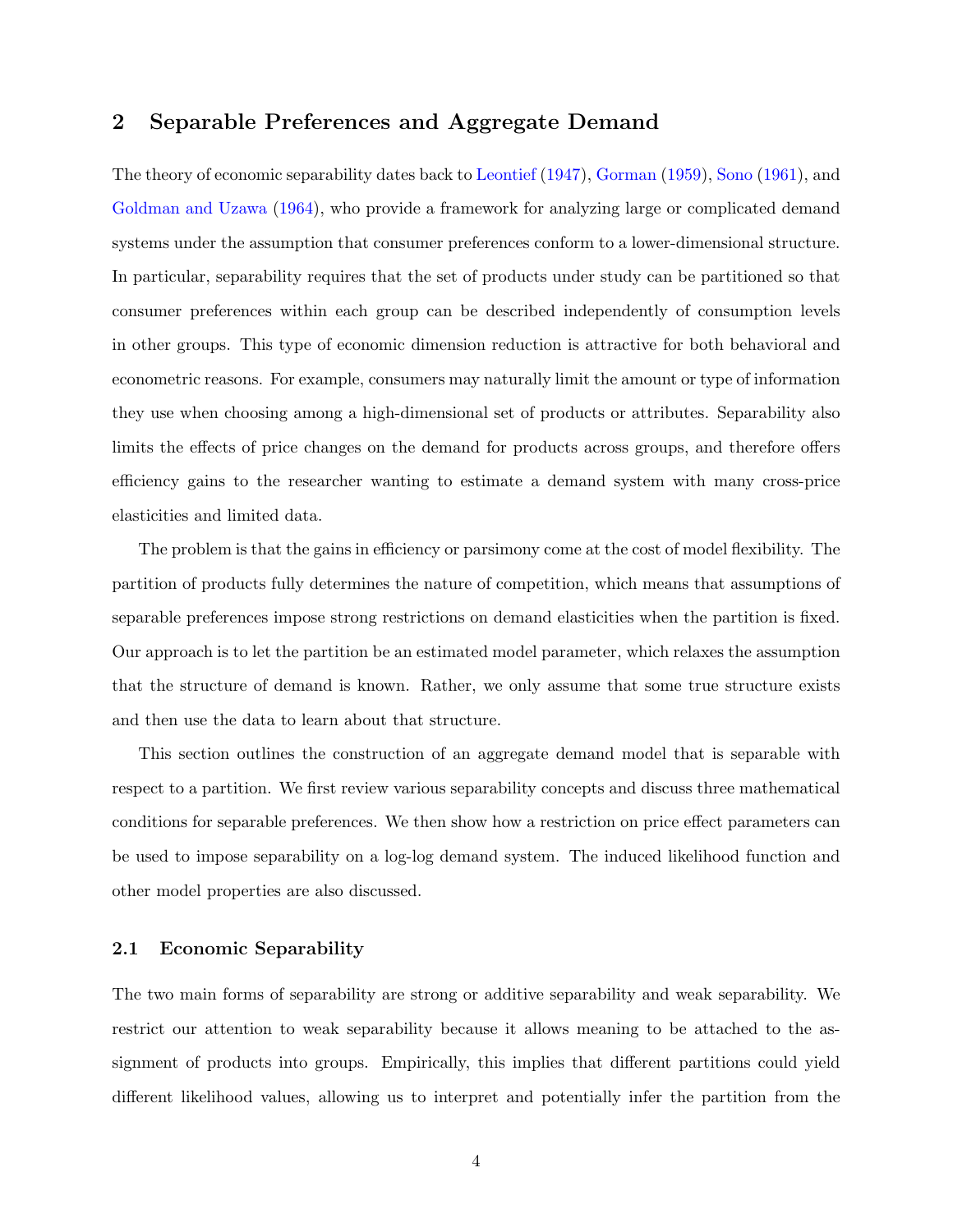data. In comparison, additive separability assumes that no special relationships among the groups exist, which makes the composition of groups arbitrary. A likelihood function induced by additively separable preferences (and within the class of demand models we consider) would be flat over the space of partitions. The adequacy of additive and weak separability assumptions also depends on the granularity of data available to the researcher. For example, additive separability has been found to be well-suited for modeling highly aggregated commodities, whereas weak separability is better for disaggregated commodities [\(Deaton and Muellbauer,](#page-37-0) [1980b\)](#page-37-0). Since we intend to use separability to learn about the structure of demand with more granular data, weak separability will be a more appropriate concept. Going forward, we will use the terms separability and weak separability interchangeably.

Formally, let  $g = (g_1, \ldots, g_N)$  denote of partition of N items into  $K \leq N$  groups, where  $g_i$  is an item-group indicator variable. Preferences are said to be weakly separable with respect to the partition *g* if the utility of the entire consumption vector  $q = (q_1, \ldots, q_N)$  can be written as

<span id="page-6-0"></span>
$$
u(\boldsymbol{q}) = V(v_1(\boldsymbol{q}_1), \dots, v_K(\boldsymbol{q}_K)).
$$
\n<sup>(1)</sup>

Here  $q_k$  is the consumption vector for products assigned to group k,  $v_k(\cdot)$  is a subutility function, and V is an aggregation function defined over K variables. While  $(1)$  may be useful for constructing or testing different utility functions, the intuition is limited. Therefore, we consider two additional definitions that provide more of a behavioral interpretation of separability. The first requires the marginal rate of substitution between any two products i and j in group  $k$  to be independent of consumption levels for a third product r in group  $\ell$ .

<span id="page-6-1"></span>
$$
\frac{\partial u_i(\mathbf{q})/u_j(\mathbf{q})}{\partial q_r} = 0 \quad \text{for all} \quad g_i = g_j = k, \ g_r = \ell, \ k \neq \ell \tag{2}
$$

Here  $u_i(q)$  denotes the marginal utility of good i. The consequence of [\(2\)](#page-6-1) is that the consumption levels in group  $\ell$  cannot affect the consumer's preference ordering for products in group k. Notice that this restriction does not say that the *demand* for products in group  $k$  is independent from the demand of products in group  $\ell$ . Rather, separability can hold for product groups who are substitutes or complements in aggregate. For example, consider two product groups that are economic complements: pasta and pasta sauce. The demand for pasta is weakly separable from the demand for sauce only if the consumer's preferences for, say, Prego marinara sauce over the store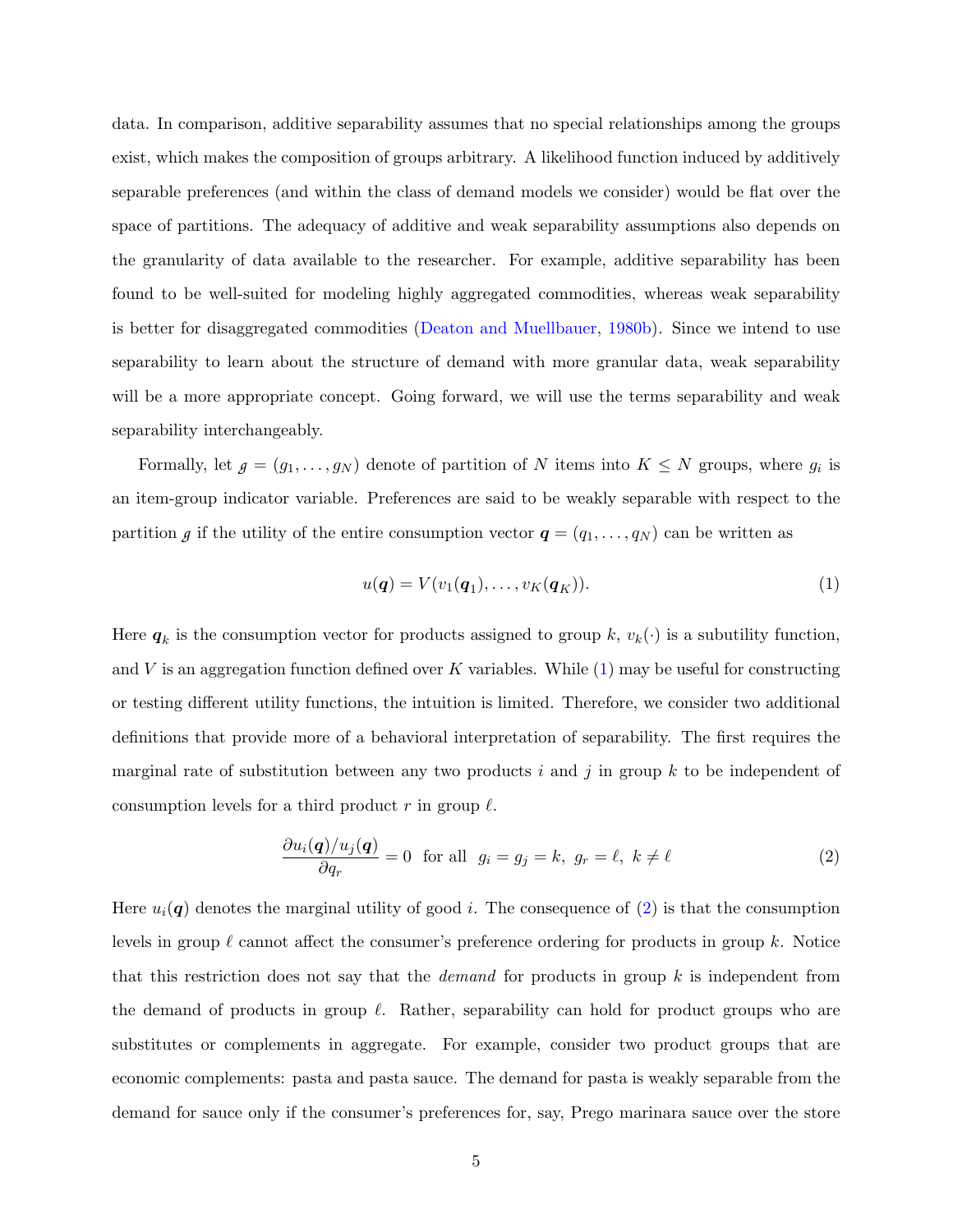brand marinara sauce are unaffected by the amount or type of pasta purchased. In the context of differentiated product markets, one feature that could "break" separability is the presence of quality tiers. For example, if the consumer only prefers pairing certain types of pasta with a highquality national brand of marinara sauce, then her preferences between sauce varieties will depend on the type of pasta purchased, violating [\(2\)](#page-6-1).

The last definition is based on restrictions to the compensated (Slutsky) price effects.

<span id="page-7-0"></span>
$$
S_{ij} = \phi_{k\ell} \frac{\partial q_i}{\partial M} \frac{\partial q_j}{\partial M} \quad \text{for all} \quad g_i = k, \ g_j = \ell, \ k \neq \ell \tag{3}
$$

Here  $S_{ij} = \frac{\partial q_i}{\partial n_i}$  $\frac{\partial q_i}{\partial p_j} + q_j \frac{\partial q_i}{\partial M}$  is a compensated price effect, M is total market expenditure, and  $\phi_{k\ell}$  is a parameter measuring the relationship between groups k and  $\ell$ . [Equation \(3\)](#page-7-0) implies that the effect of changing the price of product i in group k on the demand for product j in group  $\ell$  must conform to the group-level price effect  $\phi_{k\ell}$ , except as modified by expenditure effects. Again, if the demand of pasta is weakly separable from pasta sauce, then a decrease in the price of a 23 oz. jar of Prego marinara sauce should have the same effect on the demand for all varieties of pasta, barring expenditure effects. [Goldman and Uzawa](#page-37-8)  $(1964)$  show that Equations  $(1), (2),$  $(1), (2),$  $(1), (2),$  $(1), (2),$  and  $(3)$ are all necessary and sufficient for each other, so that weakly separable preferences can be equally represented by any of the three conditions.

#### 2.2 A Weakly Separable Log-Log Model

The next question we address is how the separability restrictions discussed above can be used to build a weakly separable aggregate demand model. Equations [\(1\)](#page-6-0) and [\(3\)](#page-7-0) appear to be particularly useful, in the sense that they relate to economic objects that can be manipulated by the researcher: utility functions and price effect parameters. Ideally, we would also want to apply these preference restrictions to an aggregate demand system that is consistent with the theory of utility maximization.

Examples of candidate demand systems include the Rotterdam model [\(Theil,](#page-38-5) [1965\)](#page-38-5), the linear expenditure system [\(Pollak and Wales,](#page-38-6) [1969\)](#page-38-6), the translog model [\(Christensen et al.,](#page-37-9) [1975\)](#page-37-9), and the Almost Ideal Demand System (AIDS) [\(Deaton and Muellbauer,](#page-37-10) [1980a\)](#page-37-10). These models all specify an underlying utility/cost function, and then solve for the associated demand functions using Roy's identity, Shephard's Lemma, or the Kuhn-Tucker conditions. The AIDS, Rotterdam,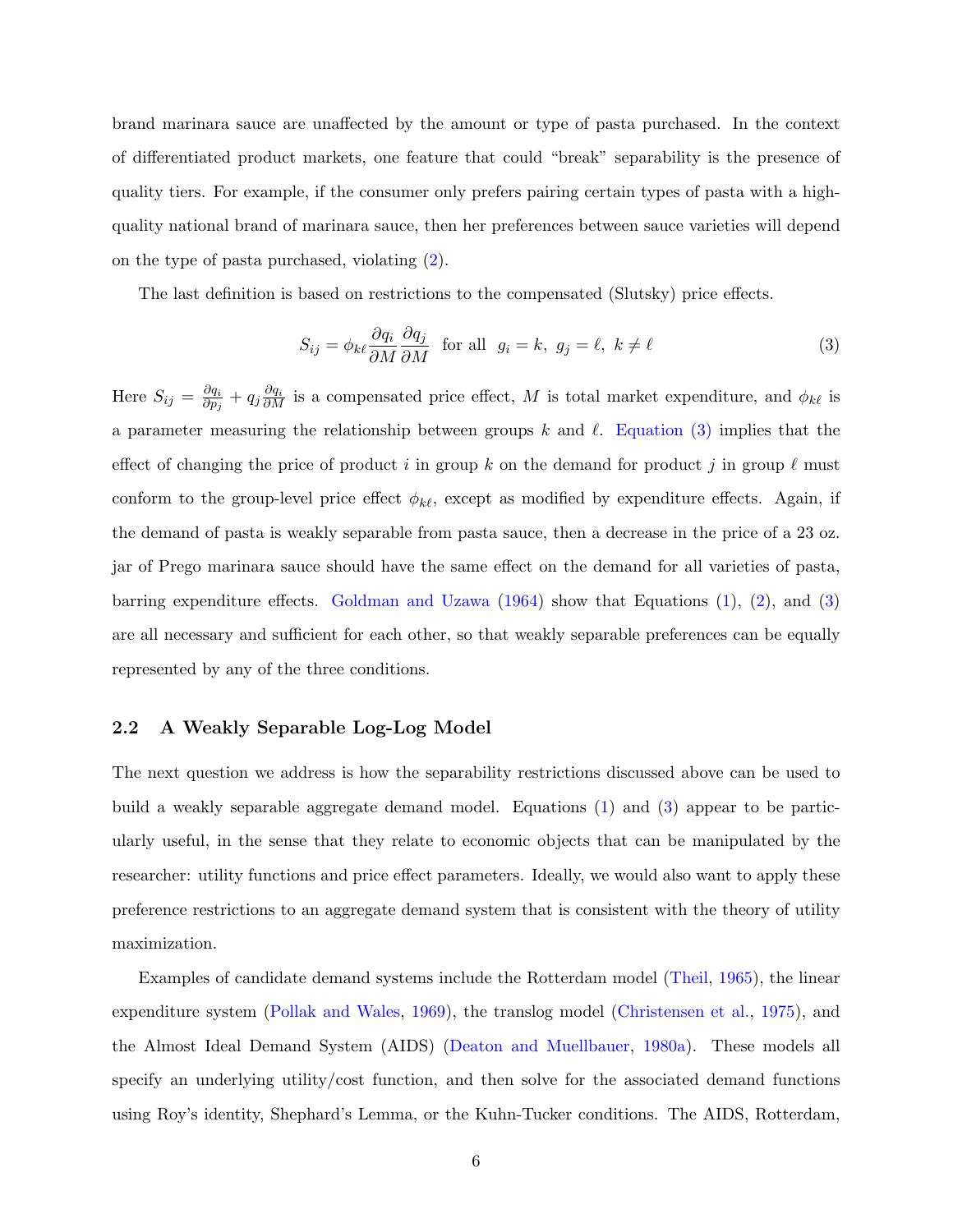and translog models have the additional benefit of flexibility: the specified utility/cost function can approximate any underlying utility/cost function so that the resulting demand functions impose minimal assumptions on substitution patterns.

In principle, we could impose separability on any of these models by modifying the underlying objective function so that it conforms to the structure of  $(1)$ . The problem with this approach is that the resulting demand functions may be intractible or complicated functions of prices and expenditure, which would pose problems for estimation and inference. A second way to impose separability is through restrictions on price effect/elasticity parameters in [\(3\)](#page-7-0). However, none of the demand systems mentioned above explicitly contain price effect/elasticity parameters. Rather, elasticities must be solved for as non-linear functions of other model parameters.

To address these issues, we turn to a log-log demand system of the form

<span id="page-8-0"></span>
$$
\log q_{it} = \beta_{0i} + \sum_{j=1}^{N} \beta_{ij} \log p_{jt} + \gamma_i \log M_t + \varepsilon_{it}
$$
\n(4)

where i indexes products, t indexes time periods,  $\varepsilon_t = (\varepsilon_{1t}, \ldots, \varepsilon_{Nt}) \sim N(0, \Sigma)$ , and  $q_{it}$ ,  $p_{jt}$ , and  $M_t$ represent movement, price, and total expenditure, respectively. While not formally derived from utility theory, the log-log specification is popular among both practictioners and researchers for its tractibility, flexibility, and ease of interpretation. The main advantage of this system for our purposes is that  $\beta_{ij}$  and  $\gamma_i$  are elasticity parameters. Therefore, the restriction on price effects in [\(3\)](#page-7-0) can potentially be used to impose separability, to the extent that a log-log system can at least locally approximate a valid demand system.

In order to apply [\(3\)](#page-7-0) to the log-log model above, we first need to translate the restriction on a compensated price effect to a restriction on an uncompensated price elasticity. It is straightforward to show that

$$
S_{ij} = \phi_{k\ell} \frac{\partial q_i}{\partial M} \frac{\partial q_j}{\partial M} \implies \beta_{ij} = w_j (\theta_{k\ell} \gamma_i \gamma_j - \gamma_i)
$$
(5)

where  $w_j = p_j q_j/M$  and  $\theta_{k\ell} = \phi_{k\ell}/M$ . We let  $\Theta$  denote the  $K \times K$  matrix of separability parameters  ${\lbrace \theta_{k\ell} \rbrace}$ , and make the additional assumption that  $\Theta$  is symmetric so that all information is contained in  $\binom{K}{2}$  parameters. Since movement, price, and expenditure variables are observed over T time periods, we also replace  $w_j$  with an average expenditure share  $\bar{w}_j = \frac{1}{7}$  $\frac{1}{T} \sum_{t=1}^T$  $p_{jt}q_{jt}$  $\frac{W_j}{M_t}$ . A weakly separable log-log demand model can then be defined by [\(4\)](#page-8-0) subject to the condition that for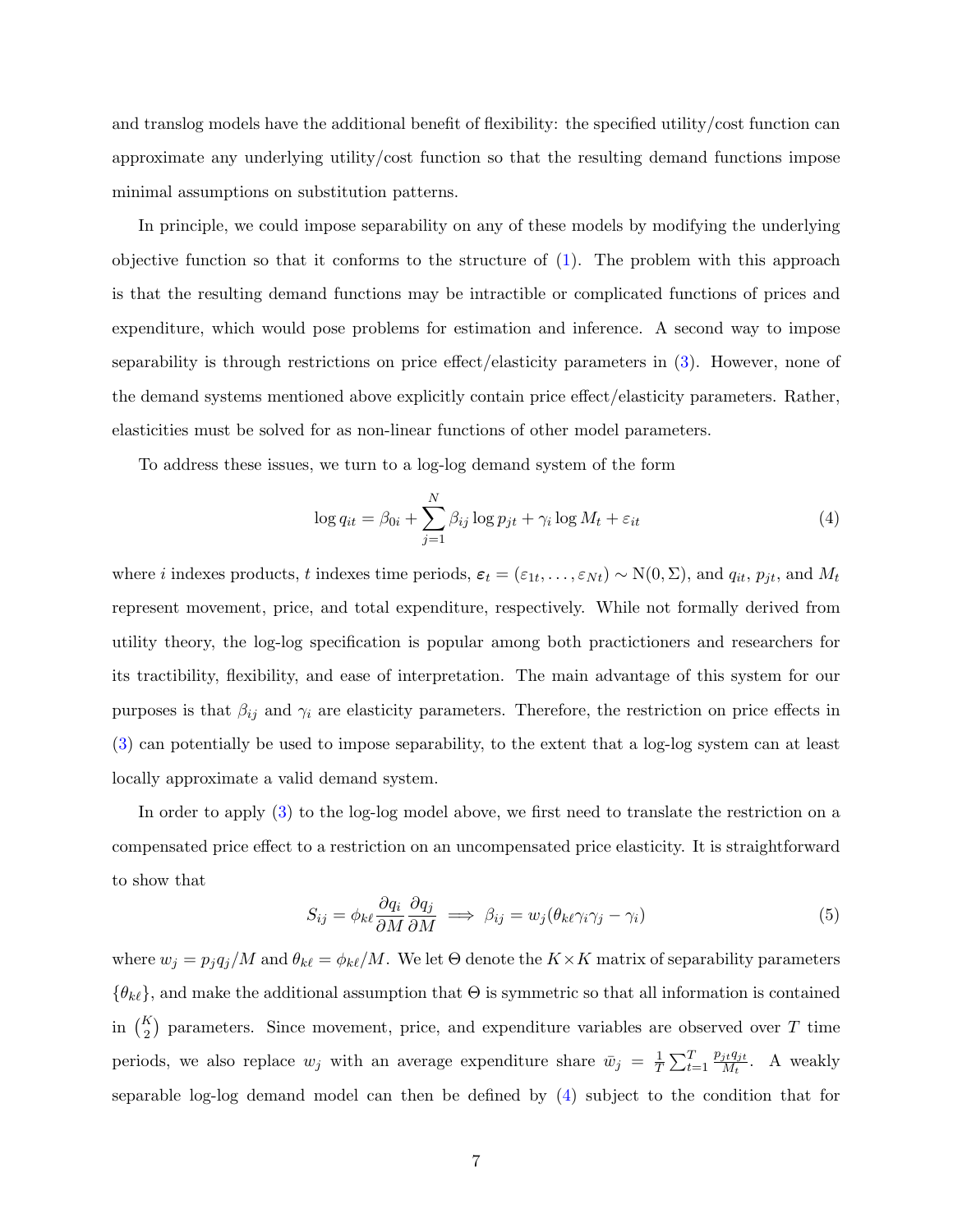product i in group k and product j in group  $\ell$ 

<span id="page-9-0"></span>
$$
\beta_{ij} = \begin{cases} \bar{w}_j (\theta_{k\ell} \gamma_i \gamma_j - \gamma_i) & \text{if } k \neq \ell \\ n_{ij} & \text{if } k = \ell \end{cases}
$$
 (6)

where  $\eta_{ij}$  are unrestricted elasticities. Notice that the partition controls the grouping structure, and therefore dictates which cross-elasticities are restricted. That is, if two products belong to the same group, no restrictions are imposed. However, if two products belong to different groups, then the cross elasticities are populated by a lower-dimensional set of parameters. Separability thus offers a theoretically motivated approach for solving the explosion of parameters problem in a log-log demand system, which usually requires  $N^2$  parameters to characterize the full elasticity matrix.

Estimates of the separability parameters are also informative of the economic relationship among product groups. The restriction in [\(6\)](#page-9-0) implies that for normal goods ( $\gamma_i > 0$ ,  $\gamma_j > 0$ )

<span id="page-9-3"></span>
$$
\beta_{ij} > 0 \iff \theta_{k\ell} > \frac{1}{\gamma_j}.\tag{7}
$$

Therefore, all products in group k will be substitutes to all products in group  $\ell$  if  $\theta_{k\ell}$  is big enough, and complements if  $\theta_{k\ell}$  is small enough. However, we can no longer simply rely on the sign of  $\theta_{k\ell}$ to infer the relationship, as is usually done with price elasticity parameters  $\beta_{ij}$ .

#### <span id="page-9-2"></span>2.3 Likelihood

The log-log demand system has a convenient statistical representation. Let Y denote the  $T \times N$ matrix of log movement variables, X the  $T \times N$  matrix of log prices, M the  $T \times 1$  vector of log expenditures, and E the T × N error matrix with rows defined by  $\varepsilon_t \sim N(0, \Sigma)$ . Then [\(4\)](#page-8-0) can be written in the form of a multivariate regression model

<span id="page-9-1"></span>
$$
Y = 1\beta'_0 + XB + M\gamma' + E \tag{8}
$$

where 1 is an  $N \times 1$  vector of ones,  $\beta_0$  is an  $N \times 1$  vector of intercept parameters, **B** is an  $N \times N$  matrix of price elasticities, and  $\gamma$  is an  $N \times 1$  vector of expenditure elasticities. Under the assumption of multivariate normal errors, the distribution of the data will also be normal, yielding simple posterior sampling routines in the presence of conjugate priors [\(Rossi et al.,](#page-38-7) [2005\)](#page-38-7).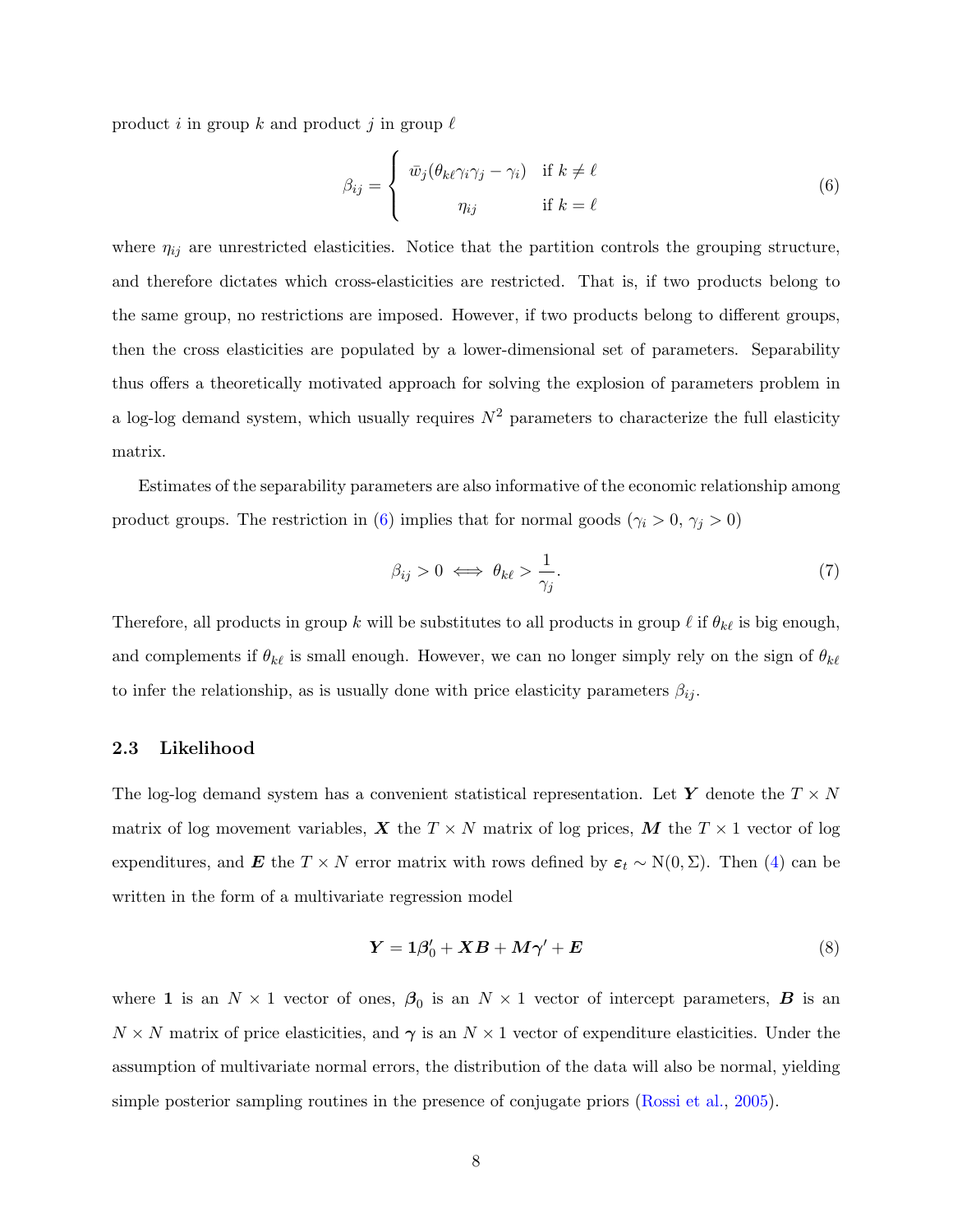Estimating a log-log model subject to the separability restrictions in [\(6\)](#page-9-0) poses additional challenges because the expenditure elasticity vector  $\gamma$  enters the mean function non-linearly. Even when  $\gamma$  is fixed, the dimension of unrestricted elasticities  $\eta$  and separability parameters  $\theta$  is always less than  $N^2$  and can potentially change with the partition *g*. For example, if there are  $N = 6$ products to be partitioned, then  $g = (1, 1, 1, 2, 2, 2)$  yields a single separability parameter and 18 unrestricted elasticities. However,  $g = (1, 2, 1, 2, 3, 3)$  yields 3 different separability parameters and 12 unrestricted elasticities. This complicates efficient posterior sampling, as the model in [\(8\)](#page-9-1) is no longer linear in the parameters  $\eta$  and  $\theta$ .

To address these problems, we rewrite the proposed separable demand system as an SUR-like regression model that is linear in  $\eta$  and  $\theta$ . That is, we show that conditional on  $\gamma$  and  $\eta$ , Equations  $(8)$  and  $(6)$  can be written as

$$
\mathbf{y}^* = \mathbf{Z}_{g,\gamma}\boldsymbol{\beta} + \boldsymbol{\varepsilon}.\tag{9}
$$

Here  $y^* = \text{vec}(Y^*)$ ,  $Y^*$  is equal to Y less a set of fixed parameters,  $Z_{\beta,\gamma}$  is a design matrix that depends on observed data and fixed parameters  $(g, \gamma)$ ,  $\varepsilon = \text{vec}(\mathbf{E})$ , and with a slight abuse of notation,  $\beta' = (\eta', \theta')$ . This modified linear model will also induce a multivariate normal likelihood.

Formally, the restrictions in  $(6)$  allow us to rewrite the price elasticity matrix  $\boldsymbol{B}$  as

<span id="page-10-0"></span>
$$
B = H + W \cdot (O \cdot \gamma \gamma' - 1 \gamma') \tag{10}
$$

where the ( $\cdot$ ) operator denotes element-wise matrix multiplication,  $\mathbf{W} = \mathbf{1}\bar{\mathbf{w}}'$ ,  $\bar{\mathbf{w}} = (\bar{w}_1, \dots, \bar{w}_N)$ , and H and O are sparse  $N \times N$  matrices containing the unrestricted elasticities  $\{\eta_{ij}\}\$ and separability parameters  $\{\theta_{k\ell}\}\$ , respectively. That is,

$$
\boldsymbol{H}_{ij} = \begin{cases} \eta_{ij} & \text{for } g_i = k, \ g_j = \ell, \ k = \ell \\ 0 & \text{otherwise} \end{cases} \tag{11}
$$

and

$$
\boldsymbol{O}_{ij} = \begin{cases} \theta_{k\ell} & \text{for } g_i = k, \ g_j = \ell, \ k \neq \ell \\ 0 & \text{otherwise.} \end{cases} \tag{12}
$$

Plugging [\(10\)](#page-10-0) into [\(8\)](#page-9-1) yields

<span id="page-10-1"></span>
$$
Y^* = XH + X(W \cdot O \cdot \gamma \gamma') + E \tag{13}
$$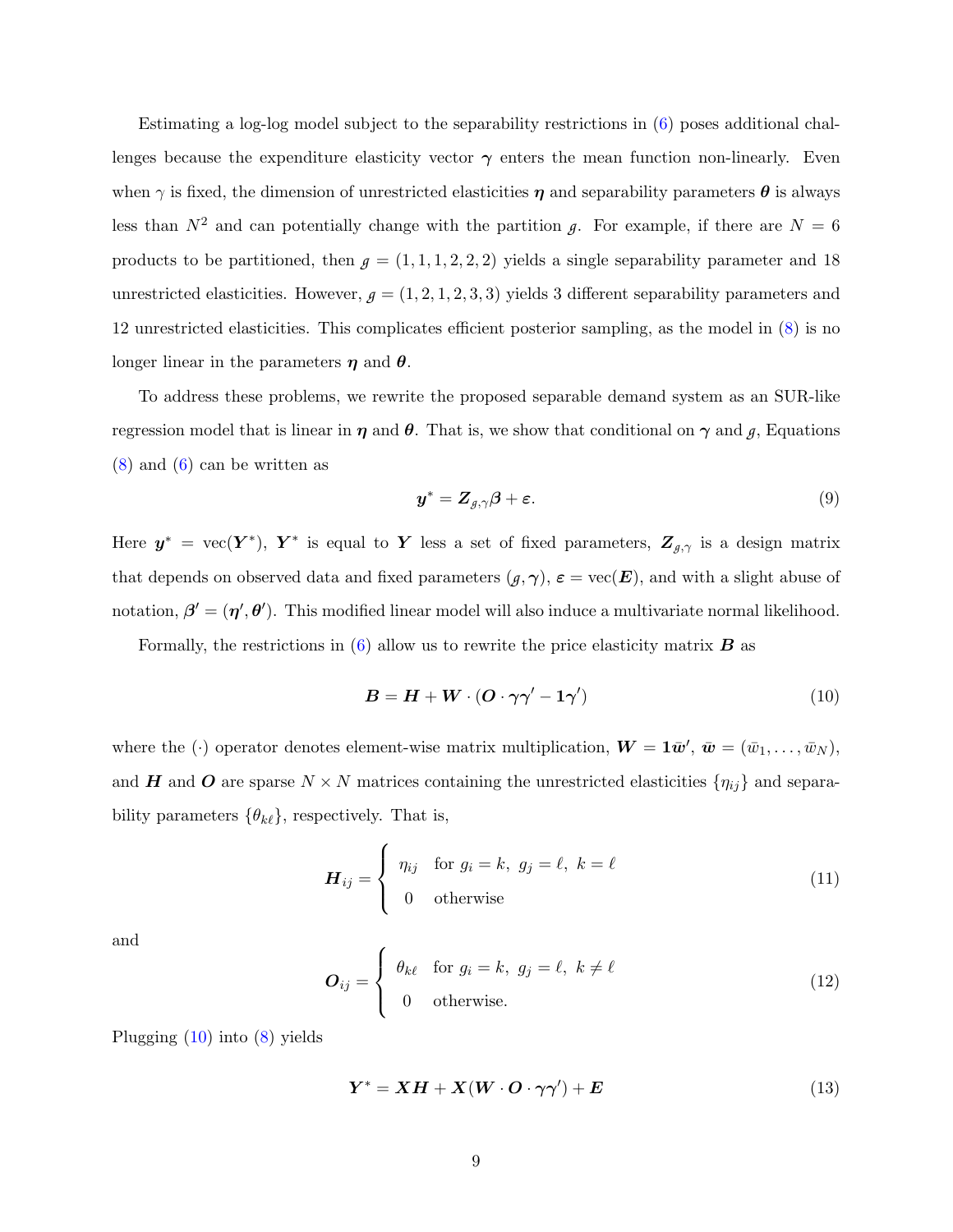where  $Y^* = Y - 1\beta'_0 - W \cdot 1\gamma' - M\gamma'$ . Since O and H are sparse matrices, we still need to transform [\(13\)](#page-10-1) in order to estimate the underlying parameters  $\{\theta_{k\ell}\}\$  and  $\{\eta_{ij}\}\$ . Consider a SUR-like transformation, where  $Y^*$  is vectorized and then regressed on a set of potentially different matrices.

<span id="page-11-0"></span>
$$
\begin{pmatrix}\n\boldsymbol{y}_{1}^{*} \\
\boldsymbol{y}_{2}^{*} \\
\vdots \\
\boldsymbol{y}_{N}^{*}\n\end{pmatrix} = \begin{pmatrix}\n\boldsymbol{U}_{1} & 0 & \cdots & 0 \\
0 & \boldsymbol{U}_{2} & \cdots & 0 \\
\vdots & \vdots & \ddots & \vdots \\
0 & 0 & \cdots & \boldsymbol{U}_{N}\n\end{pmatrix} \begin{pmatrix}\n\boldsymbol{\eta}_{1} \\
\boldsymbol{\eta}_{2} \\
\vdots \\
\boldsymbol{\eta}_{N}\n\end{pmatrix} + \begin{pmatrix}\n\boldsymbol{r}_{11} & \cdots & \boldsymbol{r}_{1n(\theta)} \\
\boldsymbol{r}_{21} & \cdots & \boldsymbol{r}_{2n(\theta)} \\
\vdots & \vdots & \ddots \\
\boldsymbol{r}_{N1} & \cdots & \boldsymbol{r}_{Nn(\theta)}\n\end{pmatrix} \begin{pmatrix}\n\theta_{1} \\
\theta_{2} \\
\vdots \\
\theta_{n(\theta)}\n\end{pmatrix} + \begin{pmatrix}\n\boldsymbol{\varepsilon}_{1} \\
\boldsymbol{\varepsilon}_{2} \\
\vdots \\
\boldsymbol{\varepsilon}_{N}\n\end{pmatrix}
$$
\n(14)

The mean function contains two pieces: the first corresponds to the unrestricted elasticities and the second corresponds to the restricted elasticities. Let  $n(\theta)$  denote the number of elements in the vector  $\theta$  and let C denote an  $n(\theta) \times 2$  matrix with rows  $(c'_1, \ldots, c'_{n(\theta)})$  that index each element in the upper triangle of the  $K \times K$  separability matrix  $\Theta$ . Then  $\boldsymbol{U}_i$  is the matrix formed by all columns m of X such that  $g_i = g_m$  for  $i = 1, ..., N$ . Further, the restricted vectors  $r_{ij}$  are defined as  $\epsilon$ 

$$
\boldsymbol{r}_{ij} = \begin{cases}\n0 & \text{if } g_i \notin \boldsymbol{c}_j \\
\sum_{\{n:g_n \in \boldsymbol{c}_j \; \cap \; g_n \neq g_i\}} \bar{w}_n \gamma_i \gamma_n \boldsymbol{x}_n & \text{otherwise}\n\end{cases}
$$
\n(15)

where  $j = 1, \ldots, n(\theta)$ ,  $n = 1, \ldots, N$ , and  $x_n$  is the nth column of **X**. Combining the first and second unrestricted and restricted matrices of [\(14\)](#page-11-0) and stacking the vectors  $\eta$  and  $\theta$  yields

<span id="page-11-1"></span>
$$
\boldsymbol{y}^* = \left(\boldsymbol{U}_{\boldsymbol{\beta}} \quad \boldsymbol{R}_{\boldsymbol{\beta},\gamma}\right) \begin{pmatrix} \boldsymbol{\eta} \\ \boldsymbol{\theta} \end{pmatrix} + \boldsymbol{\varepsilon} = \boldsymbol{Z}_{\boldsymbol{\beta},\gamma}\boldsymbol{\beta} + \boldsymbol{\varepsilon} \tag{16}
$$

where  $\varepsilon \sim N(0, \Sigma \otimes I_T)$ . The resulting likelihood is then

<span id="page-11-2"></span>
$$
\boldsymbol{y}^* | \boldsymbol{Z}_{\boldsymbol{g}, \boldsymbol{\gamma}}, \boldsymbol{\beta}, \boldsymbol{g}, \boldsymbol{\gamma}, \boldsymbol{\Sigma} \sim \mathrm{N}(\boldsymbol{Z}_{\boldsymbol{g}, \boldsymbol{\gamma}} \boldsymbol{\beta}, \boldsymbol{\Sigma} \otimes \boldsymbol{I}_T). \tag{17}
$$

We use the notation  $\mathbf{Z}_{g,\gamma}$  to emphasize the dependence of the regression matrix  $\mathbf{Z}$  on model parameters. The full set of model parameters is now  $\beta_0$ ,  $\beta$ ,  $\beta$ ,  $\gamma$ , and Σ. The benefit of the form in [\(16\)](#page-11-1) is that we are able to specify a conditionally conjugate prior for  $\beta$ , which can greatly facilitate posterior sampling. A simple example that details the construction of  $\mathbf{Z}_{g,\gamma}$  when  $g = (1, 1, 2, 2, 3, 3)$ is provided in [Appendix A.](#page-32-0)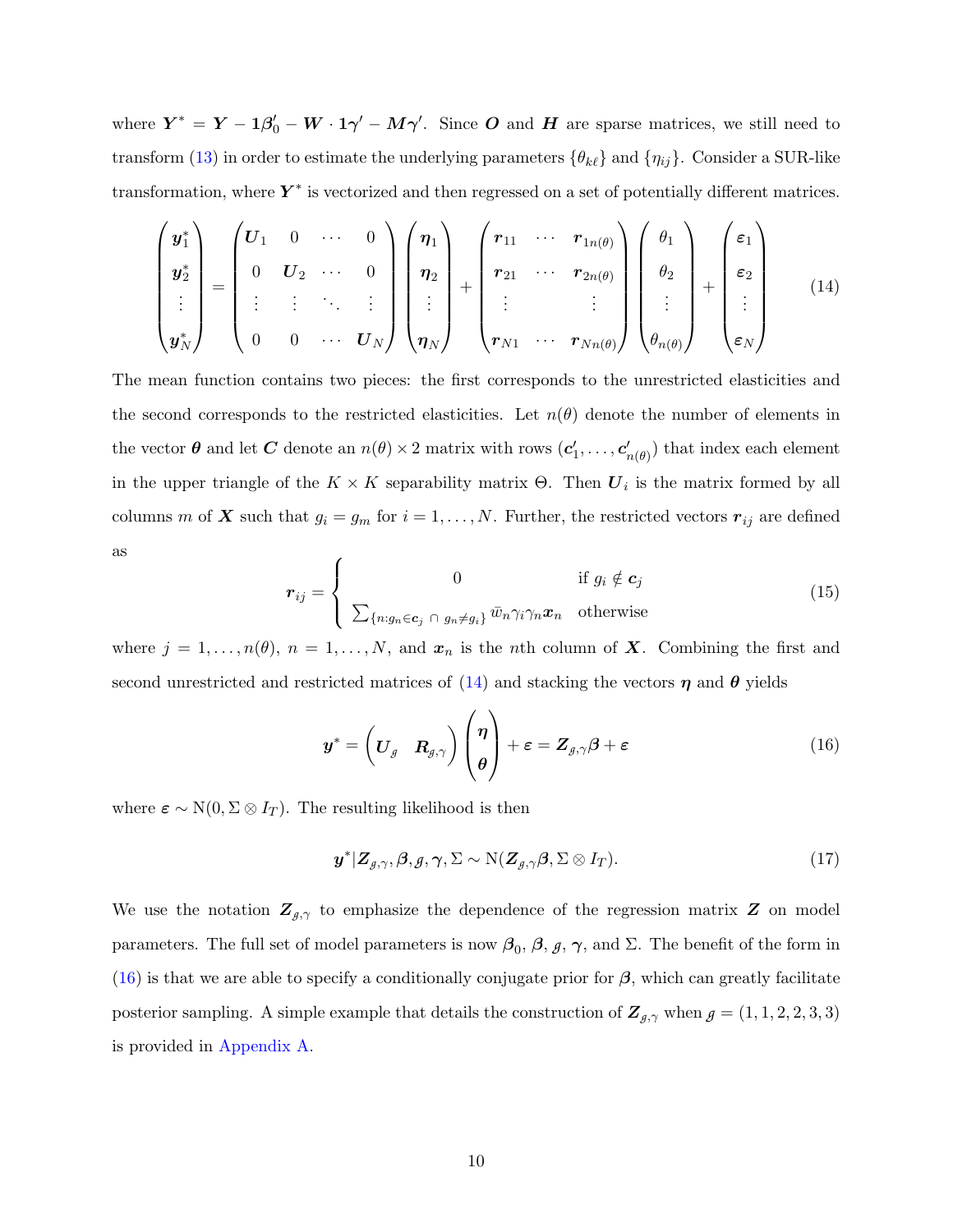### <span id="page-12-0"></span>3 Estimation

The separable demand model and associated likelihood proposed in Section 2 are specified with respect to a partition  $g$ . This section outlines an approach for estimating the partition parameter *g* along with other demand model parameters using MCMC methods. We depart slightly from the likelihood specified in [subsection 2.3](#page-9-2) and instead consider likelihood functions of the form

<span id="page-12-2"></span>
$$
\mathbf{y}|\mathbf{Z}_{g},\boldsymbol{\beta},g,\boldsymbol{\Sigma}\sim\mathrm{N}(\mathbf{Z}_{g}\boldsymbol{\beta},\boldsymbol{\Sigma}\otimes\boldsymbol{I}_{T}).
$$
\n(18)

Here  $\beta$  denotes a vector of parameters whose dimension depends on the partition  $g$ ,  $\mathbf{Z}_g$  is a design matrix that also depends on  $g$ , and  $\Sigma$  is a covariance matrix assumed to be known. The model in [\(17\)](#page-11-2) takes the same form if we ignore  $\beta_0$  and  $\gamma$  and fix Σ. The purpose of deviating from (17) is to isolate parameters that complicate estimation and highlight the nuances of our methodology.

We take a Bayesian approach and make inferences about β and *g* through the joint posterior distribution

<span id="page-12-1"></span>
$$
p(\boldsymbol{\beta}, g | \boldsymbol{y}, \boldsymbol{Z}_g) \propto p(\boldsymbol{y} | \boldsymbol{Z}_g, \boldsymbol{\beta}, g) p(\boldsymbol{\beta}, g). \tag{19}
$$

We build on existing MCMC methods to construct a Markov chain which yields samples from [\(19\)](#page-12-1). A central feature of our approach is the location-scale partition distribution developed in [Smith and Allenby](#page-38-3) [\(2016\)](#page-38-3), which serves as a prior and proposal distribution for *g*. Our posterior sampling problem differs from the one considered in [Smith and Allenby](#page-38-3) [\(2016\)](#page-38-3), however, who assume structural *indepedence* between  $\beta$  and  $\beta$  so that the prior and proposal distributions can be factored as  $p(\beta, g) = p(\beta)p(g)$ . We instead exploit the linearity of the model conditional on *g*, and suggest joint priors and proposals with the form  $p(\beta, g) = p(\beta|g)p(g)$ .

This section first provides details on the construction and resulting properties of the locationscale partition distribution. An estimation routine is then proposed to sample from [\(19\)](#page-12-1) while accounting for the dependence between  $\beta$  and  $\beta$ .

#### 3.1 A Model for Random Partitions

The construction of models for random partitions is often based on sampling from a discrete random probability measure, which is a central topic of nonparametric Bayesian statistics. For example, using the Pólya-urn scheme of [Blackwell and MacQueen](#page-37-11)  $(1973)$  to sample from a random distribu-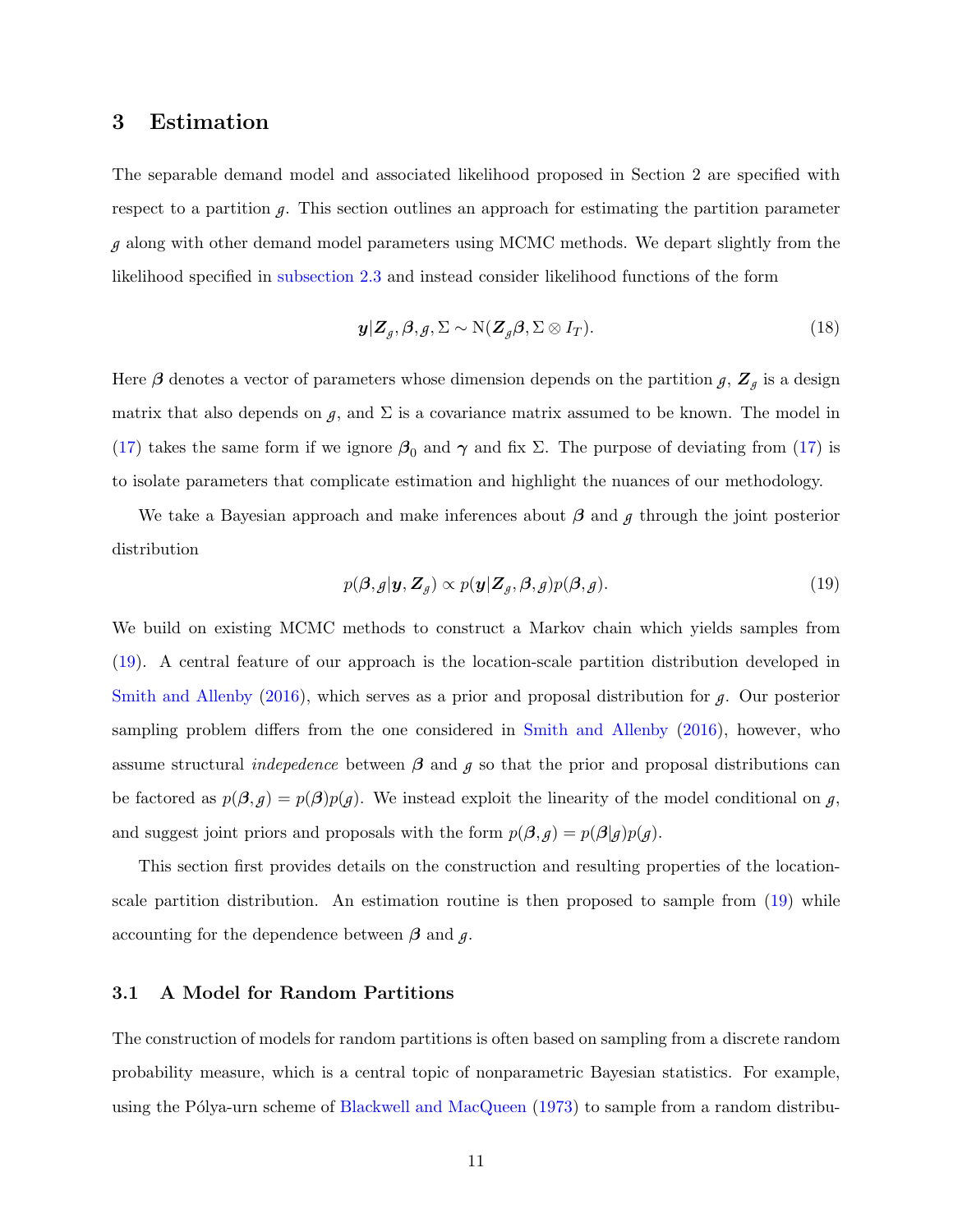<span id="page-13-0"></span>tion G with a Dirichlet process prior [\(Ferguson,](#page-37-12) [1973\)](#page-37-12) also induces a model for random partitions. This result is due to the almost sure discreteness of G. That is, if a set of random variables are sampled from G, then some of the draws will take on the same value with positive probability. The tied values can then be used to assign the items into mutually exclusive groups, which is equivalent to constructing a partition. An example of this process is shown in [Figure 1.](#page-13-0)



Figure 1: Four items are randomly drawn from a discrete distribution G. The realized values are then used to create the vector item-group assignment variables  $g_1, \ldots, g_4$  that constitute a partition. The solid lines indicate probabilistic sampling, while the dashed lines indicate deterministic labeling to construct the partition.

Formally, consider sampling  $\phi_i|G \stackrel{iid}{\sim} G$  for  $i = 1, ..., N$  where  $G \sim DP(\alpha, G_0)$ . The concentration parameter  $\alpha$  and base distribution  $G_0$  are fixed by the researcher. Blackwell and MacQueen's Pólya-urn scheme provides a way to generate the vector of  $\phi$ 's: let  $\phi_1 \sim G_0$  and sample  $\phi_2, \ldots, \phi_N$ according to

<span id="page-13-1"></span>
$$
\phi_i|\phi_1,\ldots,\phi_{i-1} \sim G_0 p_0 + \sum_{k=1}^{K^{(i)}} \delta_{\phi_k^*} p_k
$$
\n(20)

where

$$
p_0 = \frac{\alpha}{\alpha + i - 1} \quad \text{and} \quad p_k = \frac{n_k}{\alpha + i - 1}.\tag{21}
$$

Here  $\phi_k^*$  is the kth unique value in the set  $\{\phi_1,\ldots,\phi_{i-1}\},\ \delta_{\phi_k^*}$  is a point-mass at  $\phi_k^*, K^{(i)}$  is the number of  $\phi_k^*$ 's, and  $n_k$  is the number of  $\phi$ 's equal to  $\phi_k^*$ . The weights  $p_0$  and  $p_k$  represent the probability that  $\phi_i$  is a new draw from the base distribution or exactly equal to  $\phi_k^*$ , respectively. Without loss of generality, we choose  $G_0 = N(0, 1)$  since the value of each  $\phi_i$  only serves as a group label when modeling partitions. The important feature of this sampling scheme is that  $\phi_i$  can be exactly equal to one of the previous  $\phi$ 's with strictly positive probability. Therefore, we can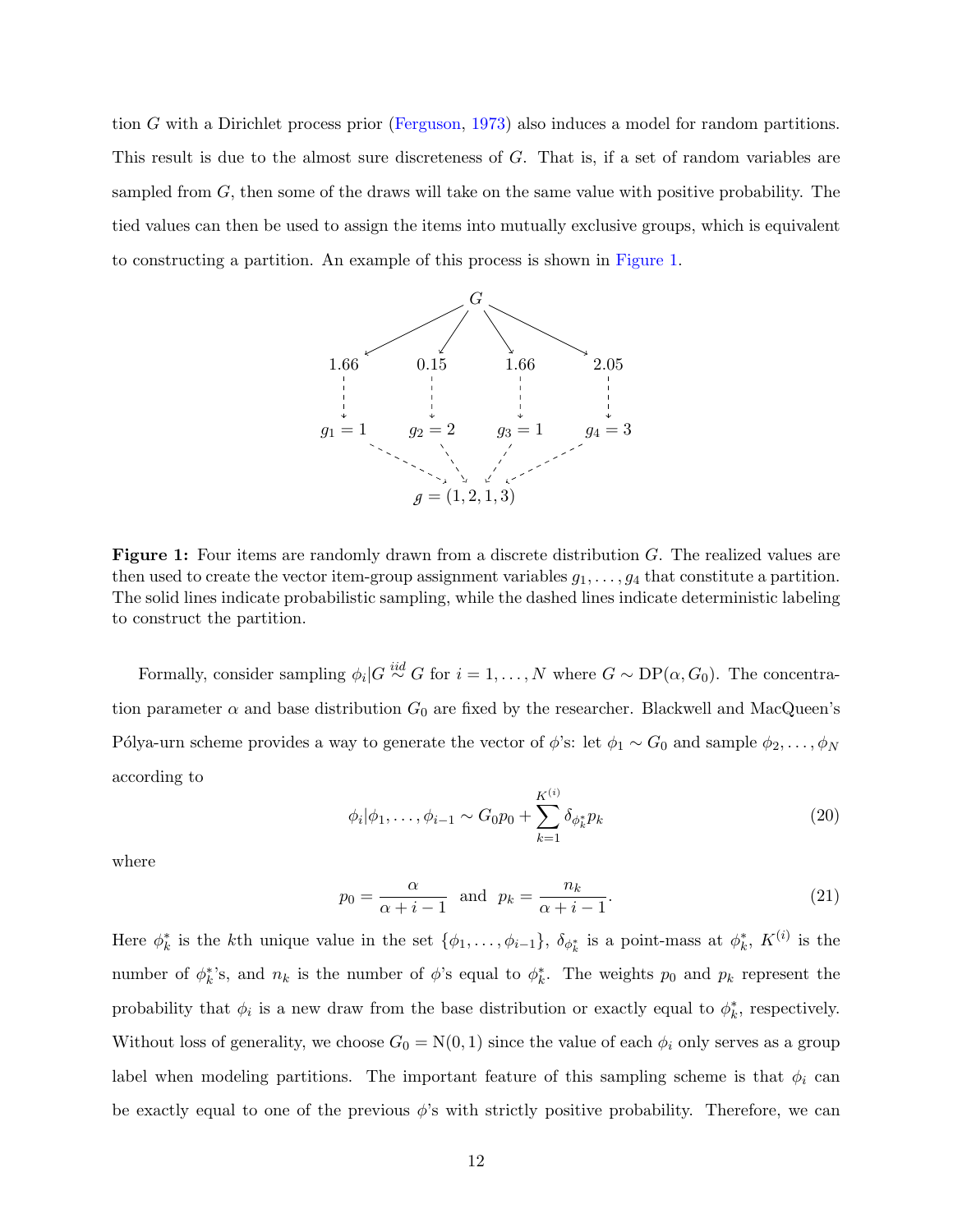translate the vector  $\phi = (\phi_1, \dots, \phi_N)$  into a partition  $g = (g_1, \dots, g_N)$  using the following mapping:

$$
\phi_i = \phi_k^* \implies g_i = k \text{ for } i = 1, \dots, N. \tag{22}
$$

Random partition models based on Pólya-urn sampling schemes offer two main advantages. First, partitions are generated according to the order restriction

$$
g_1 = 1
$$
 and  $g_i \in \{1, ..., \max(g_1, ..., g_{i-1}) + 1\}$  for  $i = 2, ..., N$  (23)

which prevents any issues of label switching. We will let  $\mathcal{P}_N$  denote the set of all possible partitions of N items subject to this order restriction. Second, the number of groups within the partition is random and need not be fixed by the researcher. The problem with the specific probability model induced by Dirichlet process sampling is that the composition of groups only depends on  $\alpha$  and  $n_k$ . Further, the only parameter the researcher can use to control the model is  $\alpha$ . This restrictive nature of the Dirichlet process partitioning model makes it unattractive as a prior because it is not obvious how to summarize our knowledge of  $g$  through  $\alpha$ . It is also unattractive as a proposal distribution within an MCMC routine because we can only navigate the high-dimensional partition space using independent state transitions. That is, there is no way to "center" the partition distribution at the current state  $g^{\text{old}}$  when generating a candidate partition  $g^{\text{new}}$ .

An alternative partitioning model is proposed by [Smith and Allenby](#page-38-3) [\(2016\)](#page-38-3), who parameterize the group-assignment probabilities in [\(20\)](#page-13-1) with a location partition  $\rho = (\rho_1, \ldots, \rho_N)$  and dispersion parameter  $\tau$ .

<span id="page-14-0"></span>
$$
(\phi_i | \phi_{\leq i}, \rho, \tau) \sim G_0 p_0(\rho_i, \tau) + \sum_{k=1}^{K^{(i)}} \delta_{\phi_k^*} p_k(\{\rho_i, \rho_k\}, \tau)
$$
\n(24)

The composition of groups is now controlled by the information in  $\rho$  and  $\tau$ . Holding  $\tau$  fixed, two items that are grouped together in  $\rho$  are also more likely to be grouped together in  $q$ . The functions  $p_0(\rho_i, \tau)$  and  $p_k(\{\rho_i, \rho_k\}, \tau)$  serve as a formal distance metric for measuring the similarity among elements of  $\rho$ . The specific choice of functional form for  $p_0(\rho_i, \tau)$  and  $p_k(\{\rho_i, \rho_k\}, \tau)$  follows from [Smith and Allenby](#page-38-3) [\(2016\)](#page-38-3) and is described in detail in [Appendix B.](#page-33-0) The resulting location-scale partition distribution induced by [\(24\)](#page-14-0) is denoted  $\text{LSP}(\rho, \tau)$ .

Operationally, the  $LSP(\rho, \tau)$  distribution behaves like a continuous, univariate distribution belonging to a location-scale family. That is,  $\rho$  shifts the center of the distribution on  $\mathcal{P}_N$  and  $\tau$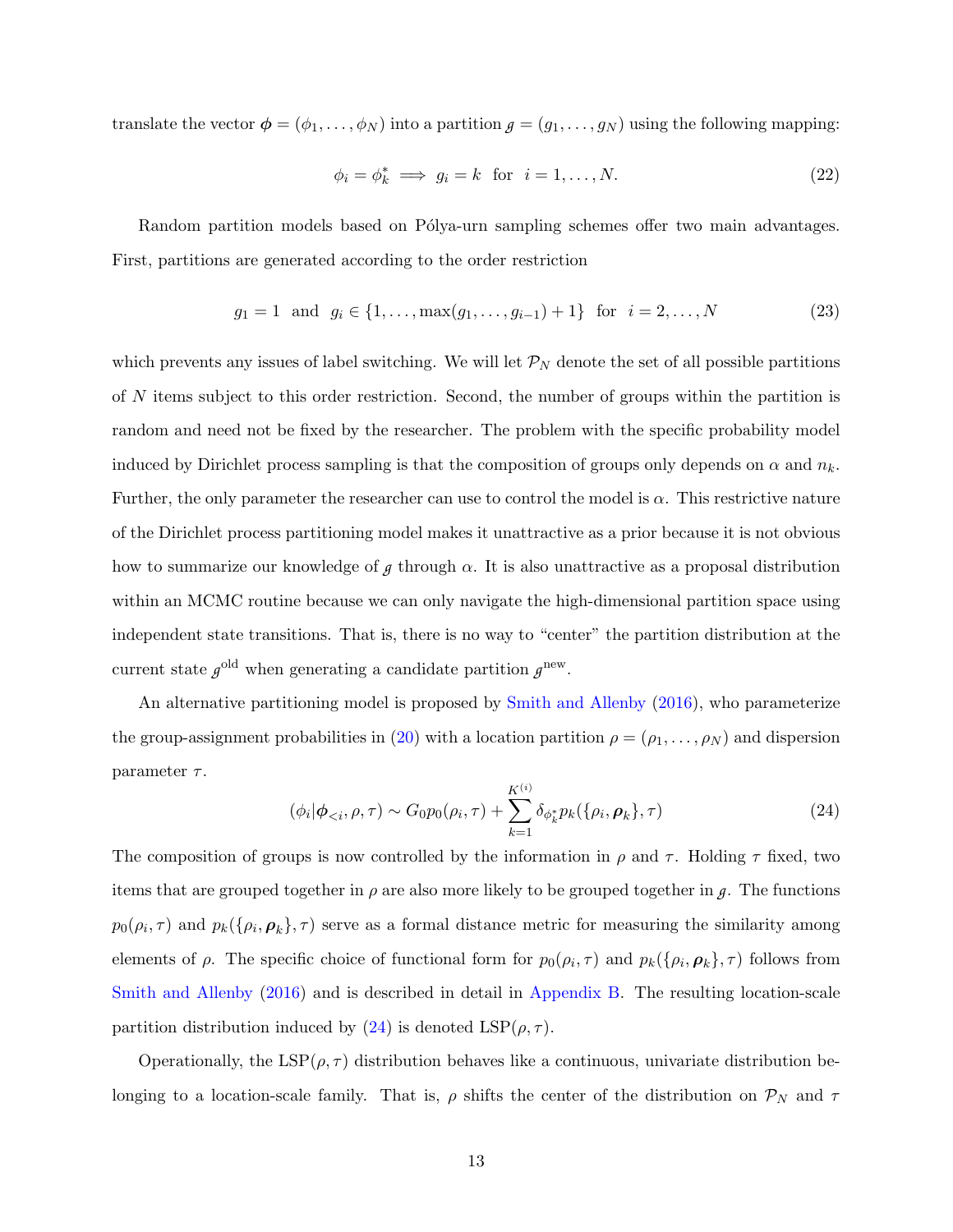determines the amount of dispersion around  $\rho$ . As  $\tau$  goes to zero, more probability mass is placed on  $\rho$ . As  $\tau$  gets large, the mass is spread more evenly over  $\mathcal{P}_N$ . This feature is shown in [Figure 2,](#page-15-0) which plots the  $LSP(\rho, \tau)$  distribution function for  $N = 6$ ,  $\rho = (1, 1, 1, 2, 2, 2)$ , and two different values of  $\tau$ . In each plot, the partitions are ordered by probability and the red bar corresponds to the location partition.

<span id="page-15-0"></span>

**Figure 2:** Two  $\text{LSP}(\rho, \tau)$  distributions with  $\rho = (1, 1, 1, 2, 2, 2)$  and  $\tau = 0.1$  and 2, respectively. The red bar indicates the location partition  $\rho$ . The partitions are put in descending order according to their LSP probabilities.

The LSP( $\rho$ ,  $\tau$ ) distribution facilitates estimation and inference of partitions in two ways. First, it serves as a prior distribution for  $g$ , where prior knowledge can be directly imposed through the choice of location partition  $\rho$  and dispersion parameter  $\tau$ . Second, it serves as a proposal distribution in an MCMC routine. Specifically, we implement a random-walk Metropolis-Hastings algorithm, where a candidation partition  $g<sup>new</sup>$  is proposed using the LSP distribution centered around  $g^{\text{old}}$ . The resulting Markov chain will be able to navigate the partition space much more effectively than alternative independence proposal mechanisms.

#### <span id="page-15-1"></span>3.2 MCMC Routine

Sampling from  $(19)$  is challenged by the high-dimensional, discrete domain of  $g$  and the structural dependence between  $\beta$  and  $\beta$ . For example, the conditional posterior distribution of  $\beta$  given the data and all other parameters does not belong to a known parametric family, which makes direct Gibbs sampling infeasible. Even if we replaced the Gibbs step for *g* with the Metropolis-Hastings step suggested by [Smith and Allenby](#page-38-3) [\(2016\)](#page-38-3), the dimension of  $\beta$  in the current state may not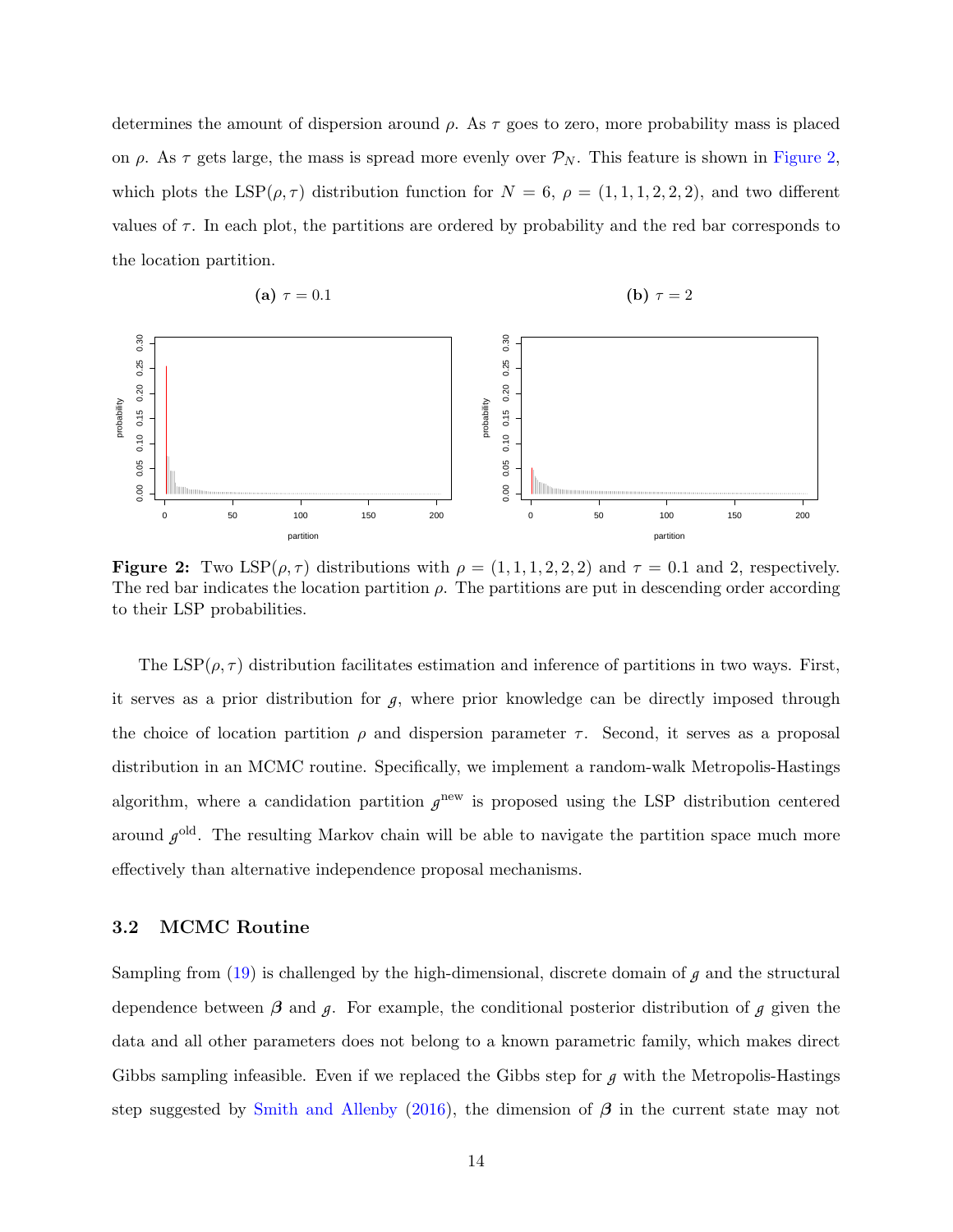conform with the candidate partition, resulting in an intractible likelihood calculation. Therefore, rather than trying to iteratively sample from each parameter's full conditional distribution, we use a single Metropolis-Hastings step that jointly proposes  $\beta$  and  $\beta$ . The efficiency of a joint proposal will then crucially depend on the choice of proposal distributions, given the complex domain of *g* and potentially high dimension of  $\beta$ .

We first consider generating values of  $\beta$  when the partition  $\beta$  is fixed. Since the underlying regression model in [\(18\)](#page-12-2) is linear in  $\beta$  conditional on  $\beta$ , we are able to exploit normal conjugacy theory in order to construct efficient proposals. That is, if we specify a conditionally conjugate prior for  $\beta$ 

$$
\mathcal{B}|\mathcal{g} \sim \mathcal{N}(\bar{\beta}_{\mathcal{g}}, A_{\mathcal{g}}^{-1})
$$
\n<sup>(25)</sup>

then the conditional posterior distribution of  $\beta$  takes the form

<span id="page-16-0"></span>
$$
\boldsymbol{\beta}|\mathbf{y}, \mathbf{Z}_{g}, \mathbf{y}, \boldsymbol{\Sigma} \sim \mathrm{N}(\tilde{\boldsymbol{\beta}}, (\tilde{\mathbf{Z}}_{g}^{\prime}\tilde{\mathbf{Z}}_{g} + A_{g})^{-1})
$$
\n(26)

where

$$
\Sigma = U'U
$$
  
\n
$$
\tilde{\mathbf{y}} = ((U^{-1})' \otimes I_T) \mathbf{y}
$$
  
\n
$$
\tilde{\mathbf{Z}}_g = ((U^{-1})' \otimes I_T) \mathbf{Z}_g
$$
  
\n
$$
\tilde{\boldsymbol{\beta}} = (\tilde{\mathbf{Z}}_g' \tilde{\mathbf{Z}}_g + A_g)^{-1} (\tilde{\mathbf{Z}}_g' \tilde{\mathbf{y}} + A_g \bar{\boldsymbol{\beta}}_g).
$$

Proposing values of  $\beta$  according to [\(26\)](#page-16-0) while holding  $\beta$  fixed results in a highly efficient independence Metropolis-Hastings sampling routine, in the sense that the proposal distribution is exactly the conditional posterior distribution. In fact, sampling  $\beta$  according to [\(26\)](#page-16-0) reduces to Gibbs sampling, so the acceptance ratio in the Metropolis-Hastings algorithm will always equal one.

Given a proposal distribution for  $\beta$  conditional on  $\beta$ , we then use the LSP( $\rho, \tau$ ) distribution to marginally propose values of  $g$ , as in [Smith and Allenby](#page-38-3) [\(2016\)](#page-38-3). That is, we generate  $g^{\text{new}} \sim \text{LSP}(g^{\text{old}}, v)$  where  $g^{\text{old}}$  is the value of the partition in the current state and v is a step size. The efficiency of this approach comes from being able to generate  $g<sup>new</sup>$  from a distribution "centered" around the current partition, as in a random-walk Metropolis-Hastings algorithm. The main difference between our proposals and traditional random-walk proposals with normal errors is that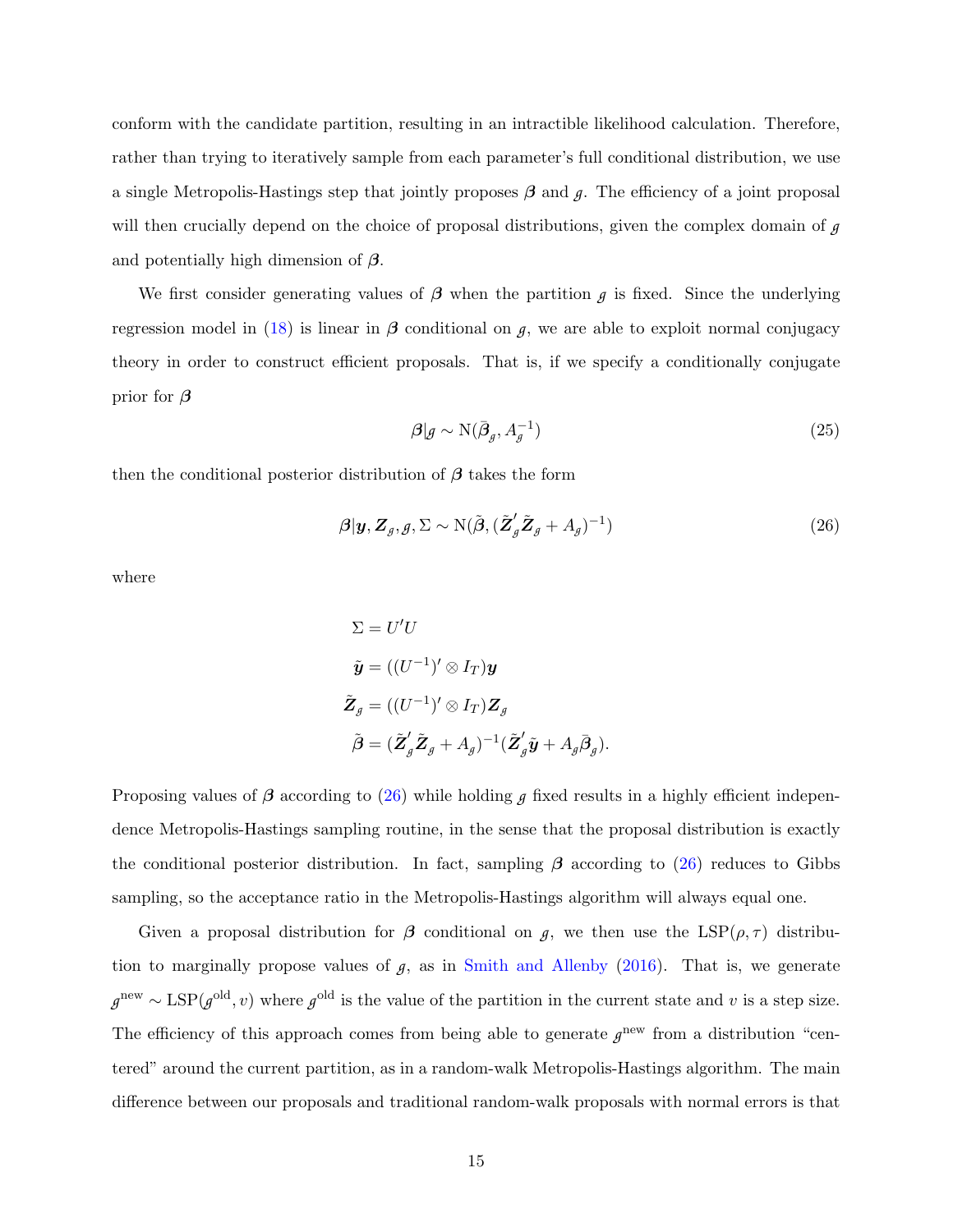our proposal distribution is highly asymmetric. We must then include the appropriate transition probabilities when evaluating the Metropolis-Hastings acceptance ratio.

The associated estimation routine is outlined below. The full MCMC routine that samples from the posterior distribution induced by the demand model in [section 2](#page-5-0) is provided in [Appendix C.](#page-34-0) We use the superscript "old" to denote the parameter value at iteration  $(r - 1)$  throughout.

For each iteration  $r = 1, \ldots, R$ 

1. Generate the partition

$$
g^{\text{new}} \sim q_1(g|g^{\text{old}}, v) = \text{LSP}(g^{\text{old}}, v).
$$

Conditional on  $g^{\text{new}}$ , generate  $\beta^{\text{new}}$  from its full conditional distribution

$$
\boldsymbol{\beta}^{\text{new}} \sim q_2(\boldsymbol{\beta}|\boldsymbol{y}, \boldsymbol{Z}_{\boldsymbol{\mathcal{g}}^{\text{new}}}, \boldsymbol{g}^{\text{new}}, \Sigma) = \mathrm{N}(\tilde{\boldsymbol{\beta}}, (\tilde{\boldsymbol{Z}}_{\boldsymbol{\mathcal{g}}^{\text{new}}}^{\boldsymbol{\prime}}\tilde{\boldsymbol{Z}}_{\boldsymbol{\mathcal{g}}^{\text{new}}} + A_{\boldsymbol{\mathcal{g}}^{\text{new}}})^{-1}).
$$

2. Set 
$$
(g^{(r)}, \beta^{(r)}) = (g^{\text{new}}, \beta^{\text{new}})
$$
 with probability  
\n
$$
\alpha = \min \left( 1, \frac{p(\mathbf{y}|\mathbf{Z}_{g^{\text{new}}}, \beta^{\text{new}}, g^{\text{new}}, \Sigma) p(\beta^{\text{new}} | g^{\text{new}}) p(g^{\text{new}})}{p(\mathbf{y}|\mathbf{Z}_{g^{\text{old}}}, \beta^{\text{old}}, g^{\text{old}}, \Sigma) p(\beta^{\text{old}} | g^{\text{old}}) p(g^{\text{old}})} \times \frac{q_2(\beta^{\text{old}} | g^{\text{old}}) q_1(g^{\text{old}} | g^{\text{new}})}{q_2(\beta^{\text{new}} | g^{\text{new}}) q_1(g^{\text{new}} | g^{\text{old}})} \right).
$$
\nOtherwise, set  $(g^{(r)}, \beta^{(r)}) = (g^{\text{old}}, \beta^{\text{old}}).$ 

There are two benefits from the joint proposal strategy outlined above. First, the resulting ratio of likelihoods will always be coherent in the sense that the dimension of  $\beta$  is guaranteed to conform with *g*. Second, proposing  $\beta^{\text{new}}$  from its full conditional distribution independent of  $\beta^{\text{old}}$  allows us to handle changes in dimensionality with little computational burden. Traditional attempts to accommodate trans-dimensional sampling problems within MCMC rely on random-walk proposals (e.g., reversible-jump MCMC), which require complicated transition probability calculations and become inefficient in high dimensions [\(Green,](#page-37-13) [1995\)](#page-37-13). We only use random-walk proposals to marginally navigate a high-dimensional (but fixed) partition space, and then use efficient indepedence proposals for  $\beta$ . Therefore, the transition probabilities in the proposed routine only require evaluating a multivariate normal density and the LSP distribution function.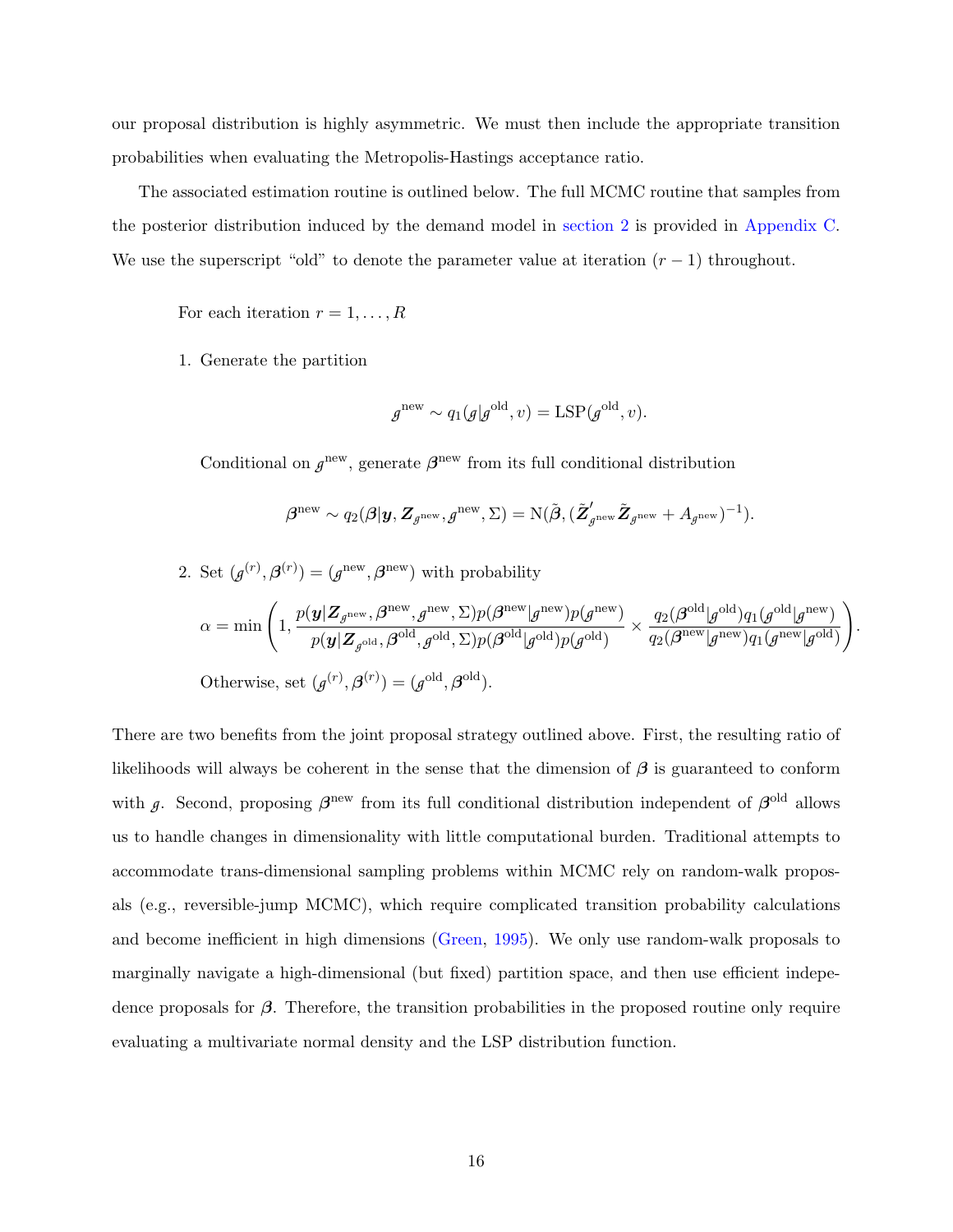#### 3.3 Simulation Study

We perform a simulation study for two purposes. First, to show the effect of the separability restrictions in [\(6\)](#page-9-0) on the resulting cross-price elasticity matrix. Second, to show that the proposed estimation routine can recover all model parameters. Data are generated from the separable demand model in [section 2.](#page-5-0) The true parameter values and dimension of the data are chosen in order to loosely match the empirical application below. Let  $N = 12$  be the total number of products and  $T = 100$  the number of time periods. The matrix of log prices is generated from a Unif(0,1.5) distribution, the log expenditure variables are generated from a  $Unif(0,3)$  distribution, and the expenditure shares are generated from a Dirichlet(5) distribution.

Rather than pick the partition arbitrarily, we generate  $g$  from a  $LSP(\rho, \tau)$  distribution with  $\rho = (1, 1, 1, 1, 1, 1, 2, 2, 2, 2, 2, 2)$  and  $\tau = 1$ . The realized value of the partition is

$$
g^{\text{true}} = (1, 1, 1, 2, 2, 1, 3, 2, 4, 4, 4, 3).
$$

Conditional on  $g^{\text{true}}$ , the rest of the model parameters are generated as follows:

$$
\eta_{ij}|g^{\text{true}} \sim \mathcal{N}(-3, .5) \text{ for all } (i, j) \text{ s.t. } g_i = g_j \text{ and } i = j
$$
  

$$
\eta_{ij}|g^{\text{true}} \sim \mathcal{N}(2, .5) \text{ for all } (i, j) \text{ s.t. } g_i = g_j \text{ and } i \neq j
$$
  

$$
\theta_n|g^{\text{true}} \sim \mathcal{N}(0, 3) \text{ for } n = 1, ..., n(\theta)
$$
  

$$
\beta_{i0} \sim \mathcal{N}(0, 5)
$$
  

$$
\gamma_i \sim \text{Unif}(.2, 2)
$$
  

$$
\Sigma = 0.1 \cdot J_N + 5 \cdot I_N
$$

where  $J_N$  is an  $N \times N$  matrix of ones. The associated matrix of separability coefficients is

$$
\Theta = \begin{pmatrix} - & -4.04 & 0.34 & -1.89 \\ - & - & 4.38 & 0.16 \\ - & - & - & -0.70 \\ - & - & - & - \end{pmatrix}.
$$

The full matrix of price elasticity parameters  $\beta_{ij}$  induced by the separable demand model is shown in [Figure 3.](#page-19-0) We see that the sign of  $\theta_{k\ell}$  alone does not dictate the sign of  $\beta_{ij}$ . If  $\theta_{k\ell}$  is large enough (e.g.,  $\theta_{23} = 4.38$ ), then the associated cross price elasticities will also be positive (see the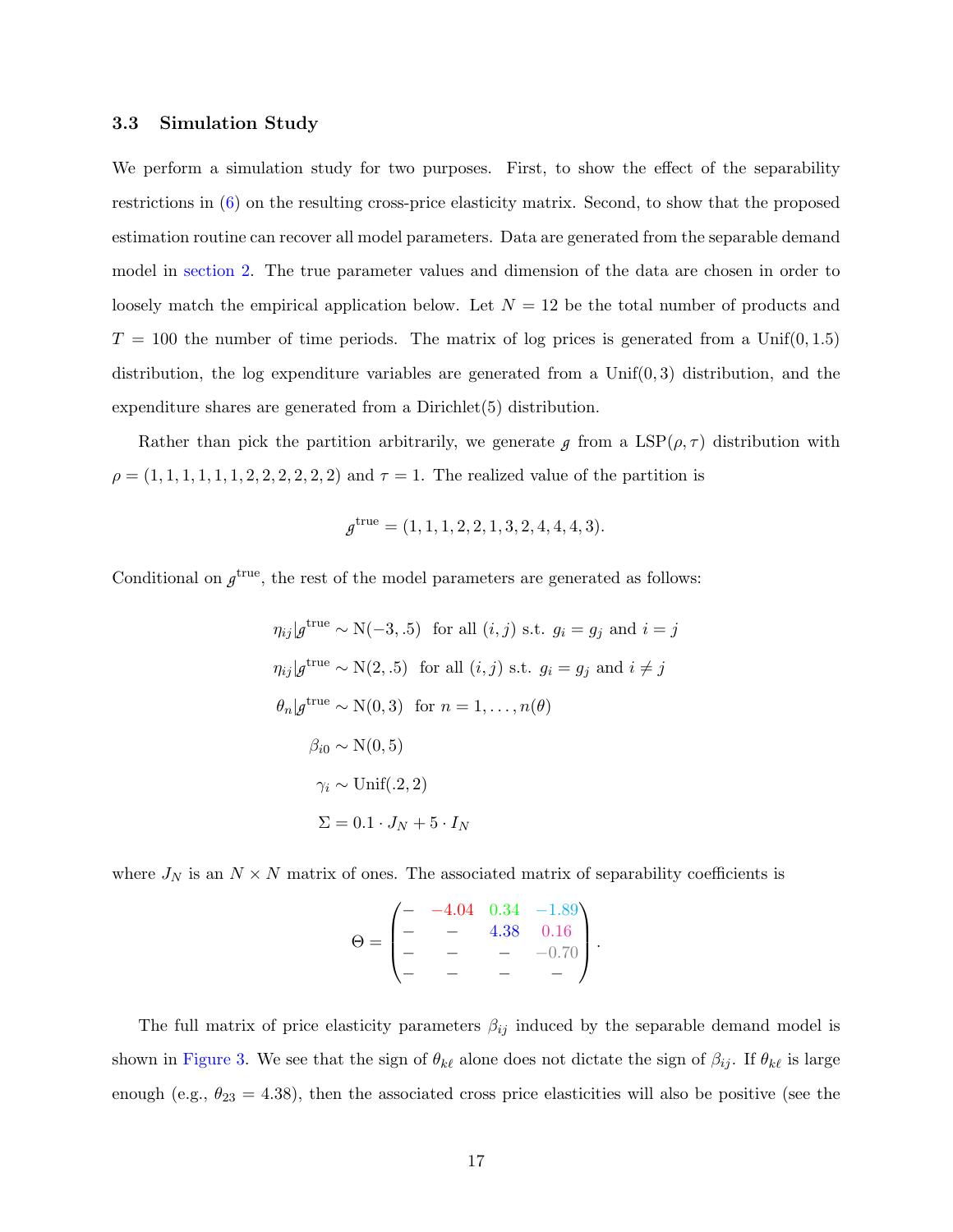<span id="page-19-0"></span>elements of [Figure 3](#page-19-0) in blue). However, if  $\theta_{k\ell}$  is positive but small (e.g.,  $\theta_{13} = 0.34$ ), the associated cross price elasticities can be negative depending on the magnitude of the expenditure elasticities.

| $^{\prime}-2.95$ | 1.68    | 1.95    | $-0.15$ | $-0.30$ | 1.70    | $-0.03$ | $-0.18$ | $-0.14$ | $-0.22$ | $-0.05$ | $-0.03\lambda$ |
|------------------|---------|---------|---------|---------|---------|---------|---------|---------|---------|---------|----------------|
| 1.67             | $-3.89$ | 2.49    | $-0.36$ | $-0.71$ | 1.25    | $-0.06$ | $-0.42$ | $-0.34$ | $-0.53$ | $-0.12$ | $-0.07$        |
| 2.14             | 1.82    | $-3.55$ | $-0.51$ | $-1.00$ | 2.38    | $-0.09$ | $-0.59$ | $-0.48$ | $-0.74$ | $-0.17$ | $-0.10$        |
| $-0.11$          | $-0.39$ | $-0.23$ | $-2.95$ | 2.20    | $-0.08$ | 0.24    | 2.52    | $-0.02$ | $-0.02$ | $-0.01$ | 0.08           |
| $-0.39$          | $-1.36$ | $-0.78$ | 1.75    | $-2.70$ | $-0.29$ | 0.83    | 2.39    | $-0.07$ | $-0.08$ | $-0.05$ | 0.29           |
| 2.13             | 2.29    | 1.61    | $-0.30$ | $-0.59$ | $-3.13$ | $-0.05$ | $-0.35$ | $-0.28$ | $-0.44$ | $-0.10$ | $-0.06$        |
| $-0.12$          | $-0.14$ | $-0.04$ | 0.11    | 0.64    | $-0.04$ | $-3.39$ | 0.23    | $-0.22$ | $-0.32$ | $-0.10$ | 1.68           |
| $-0.17$          | $-0.60$ | $-0.35$ | 2.82    | 1.27    | $-0.13$ | 0.37    | $-4.45$ | $-0.03$ | $-0.03$ | $-0.02$ | 0.13           |
| $-0.25$          | $-0.76$ | $-0.42$ | $-0.13$ | $-0.09$ | $-0.17$ | $-0.29$ | $-0.11$ | $-3.25$ | 1.95    | 0.49    | $-0.16$        |
| $-0.36$          | $-1.08$ | $-0.60$ | $-0.18$ | $-0.12$ | $-0.24$ | $-0.41$ | $-0.16$ | 1.16    | $-3.31$ | 2.38    | $-0.23$        |
| $-0.10$          | $-0.30$ | $-0.17$ | $-0.05$ | $-0.03$ | $-0.07$ | $-0.12$ | $-0.04$ | 2.61    | 2.30    | $-3.68$ | $-0.06$        |
| $. -0.07$        | $-0.08$ | $-0.02$ | 0.06    | 0.35    | $-0.02$ | 3.19    | 0.13    | $-0.12$ | $-0.18$ | $-0.05$ | $-3.55/$       |

Figure 3: The true values of the price elasticity matrix induced by the separable demand model. The colors correspond to the lower dimensional matrix of separability matrix which populate many of the cross price elasticity parameters.

The proposed model is estimated using the MCMC routine outlined in [Appendix C.](#page-34-0) We impose diffuse, conditionally conjugate priors on  $\beta_0$ ,  $\theta$ ,  $\eta$ , and  $\Sigma$ . A diffuse normal prior is used for the expenditure elasticities  $\gamma$ . The LSP( $\rho$ ,  $\tau$ ) distribution is used as a prior for *g* where  $\rho$  assigns all products into the same group and  $\tau = 1$ . The Markov chain is run for  $R = 200,000$  iterations and the first 10% are discarded as burn-in. We also set the step size of the random-walk proposals for *g* to be  $v = .1$  for the first 5% of the draws and then  $v = .001$  thereafter.

The trace plot of the partition parameter is shown in [Figure 4.](#page-19-1) The x-axis indexes the iteration, and the y-axis labels the unique partitions visited in the Markov chain. We can see that the true partition (marked by the horizontal red line) is reached within the first 10,000 iterations. Moreover, a small set of partitions continue to be visited throughout the course of the R iterations, while still placing highest posterior mass on  $g^{\text{true}}$ .

<span id="page-19-1"></span>

Figure 4: The trace plot for the partition parameter  $g$ . The horizontal red line represents  $g^{\text{true}}$ .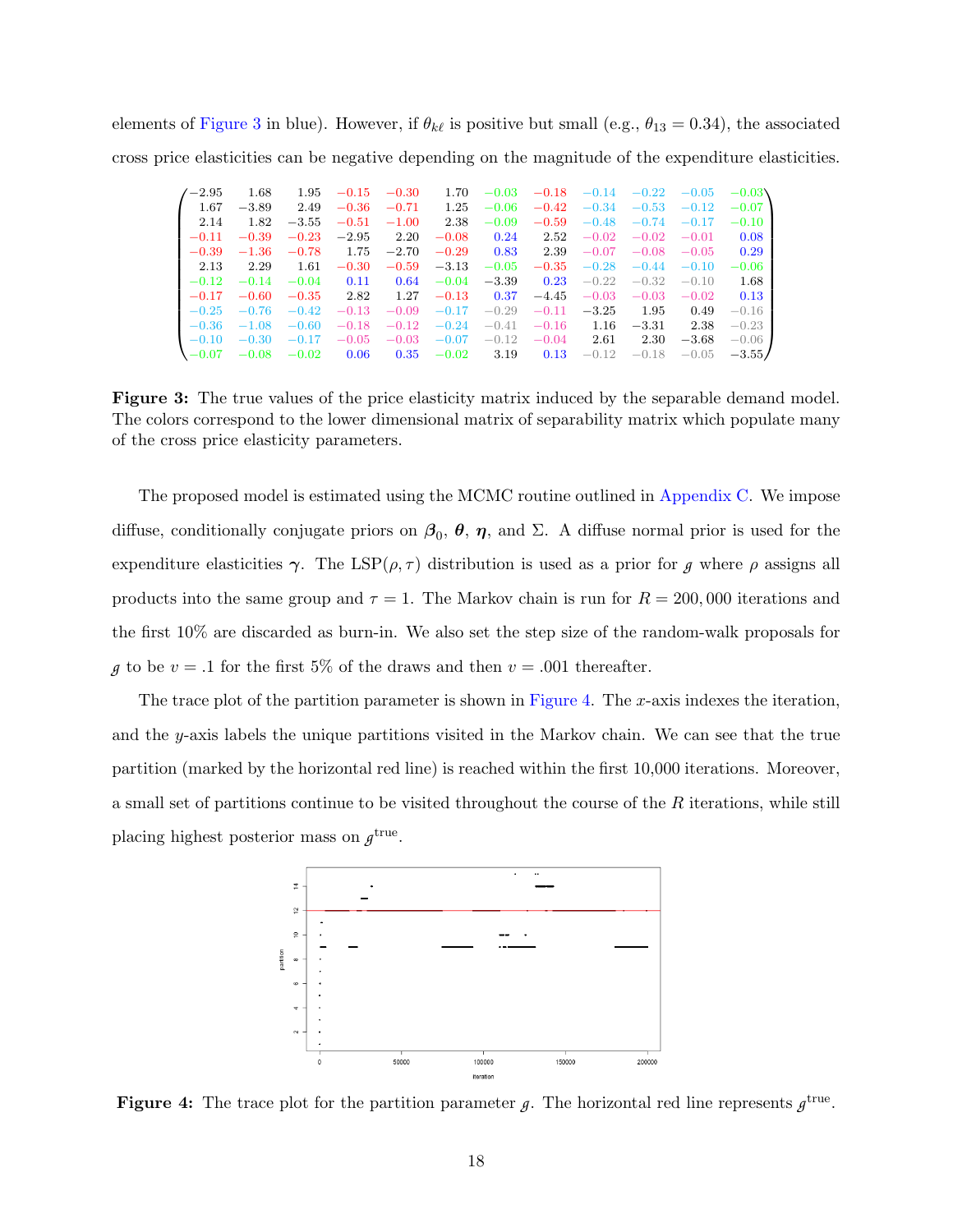[Figure 5a](#page-20-0) and [Figure 5b](#page-20-0) plot the true values for  $\theta$  and  $\eta$  against 95% credible intervals corresponding to the conditional posterior distributions  $p(\theta | y, Z, \rho = g^{\text{true}})$  and  $p(\eta | y, Z, \rho = g^{\text{true}})$ . [Figure 5c](#page-20-0) and [Figure 5d](#page-20-0) plot the true values for  $\beta_0$  and  $\gamma$  against the unconditional 95% credible intervals. We find that the all true values are covered by the 95% credible intervals, which shows that the proposed estimation routine is able to recover all true model parameters. While the values of  $\Sigma$  are also well-recovered, we suppress estimates of  $\Sigma$  for the sake of brevity.

<span id="page-20-0"></span>

Figure 5: Posterior means and credible intervals are plotted against the true values of  $\theta$ ,  $\eta$ ,  $\beta_0$ , and  $\gamma$ .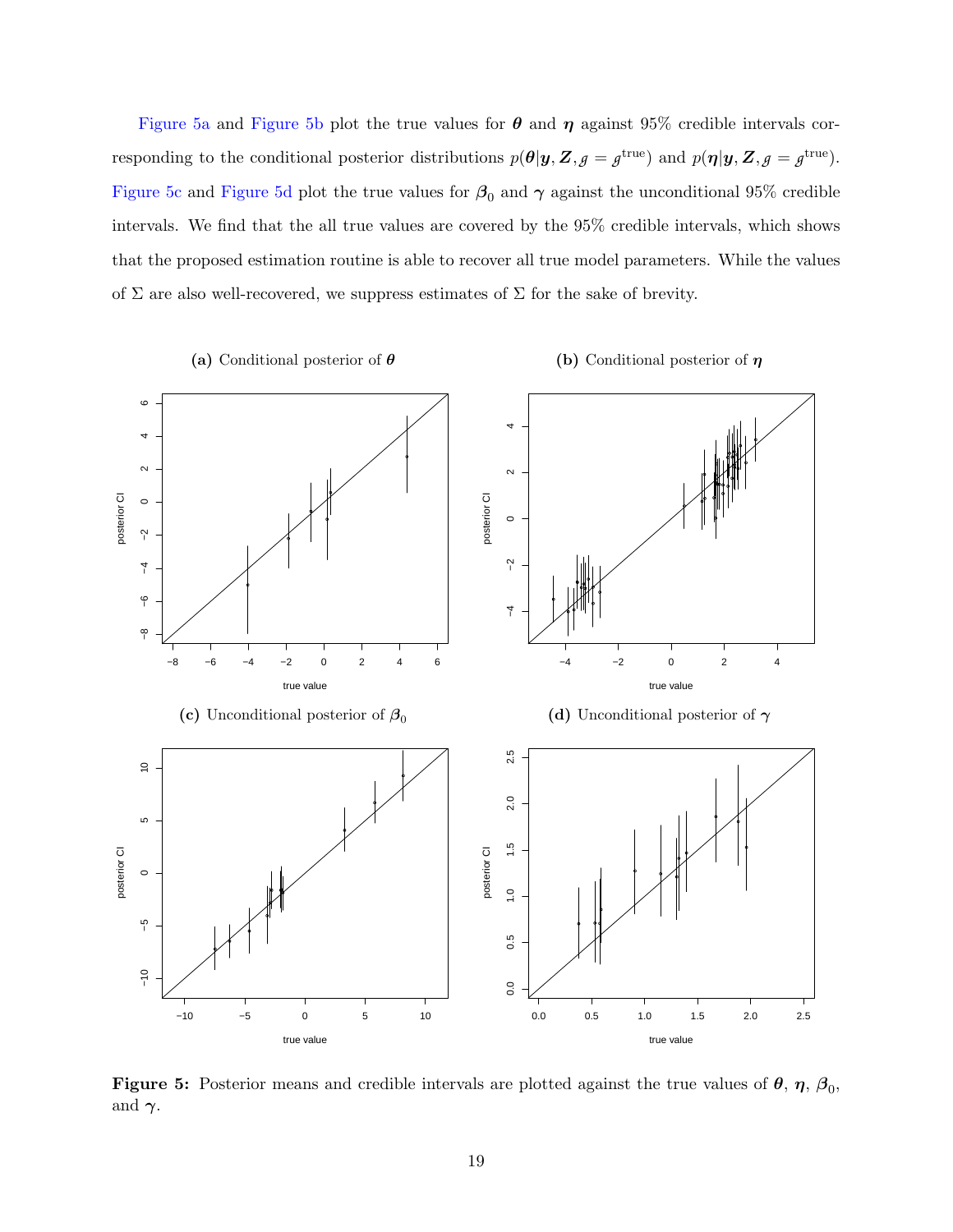### <span id="page-21-0"></span>4 Empirical Analysis

#### 4.1 Data Description

Our data come from the Nielsen Retail Scanner data set, which contains weekly movement, pricing, and store environment information for over 90 retail chains across the United States.<sup>[1](#page-0-0)</sup> For simplicity, we focus on a single grocery retailer in Cincinnati, Ohio and use price and movement data from the store with the highest volume. The data cover a four-year period  $(T = 208)$  spanning January 2008 through December 2011. We use three years of data for estimation and one year of data for out-of-sample validation. To address concerns of endogeneity of the total expenditure and expenditure share variables in  $(4)$  and  $(6)$ , we construct proxies using price and movement data from the remaining retail stores within the Cincinnati designated market area (DMA). If there are a total of  $S_{\text{dma}}$  stores (excluding the one with highest volume) in the Cincinnati DMA, then the revenue of product  $j$  at time  $t$  is formed using a share-weighted average of revenue across all stores:  $R_{tj} = \sum_{s=1}^{S_{\text{dma}}} w_s p_{tj} s q_{tj s}$ . Here  $w_s$  is an expenditure share for store s. Total market expenditure and expenditure shares are then calculated as  $M_t = \sum_{j=1}^{N} R_{tj}$  and  $\bar{w}_j = \frac{1}{T}$  $\frac{1}{T} \sum_{t=1}^T$  $R_{tj}$  $\frac{n_{tj}}{M_t}$  .

In order to illustrate the benefits of our methodology, we use data from two product categories that differ based on prior knowledge of market structure. We first consider the jams, jellies, and spreads category and study the demand for a set of peanut butter and jelly (PBJ) offerings. This allows us to assess both the interpretability and validity of our model, given the distinct differences of and complementary relationship between peanut butter and jelly. That is, we may expect the model to separate peanut butters from jellies in the estimated partition and then indicate groupwise complementarity in the estimates of the separability coefficients. Our second application uses data from the juice category, where the majority of products are substitutes. However, the extensive number of types, forms, brands, and flavors makes the nature of product competition less clear. In this case, our methodology provides a parsimonious way to learn about the structure of demand.

<sup>&</sup>lt;sup>1</sup>The data are provided by the Kilts Center for Marketing at the University of Chicago Booth School of Business. http://research.chicagobooth.edu/nielsen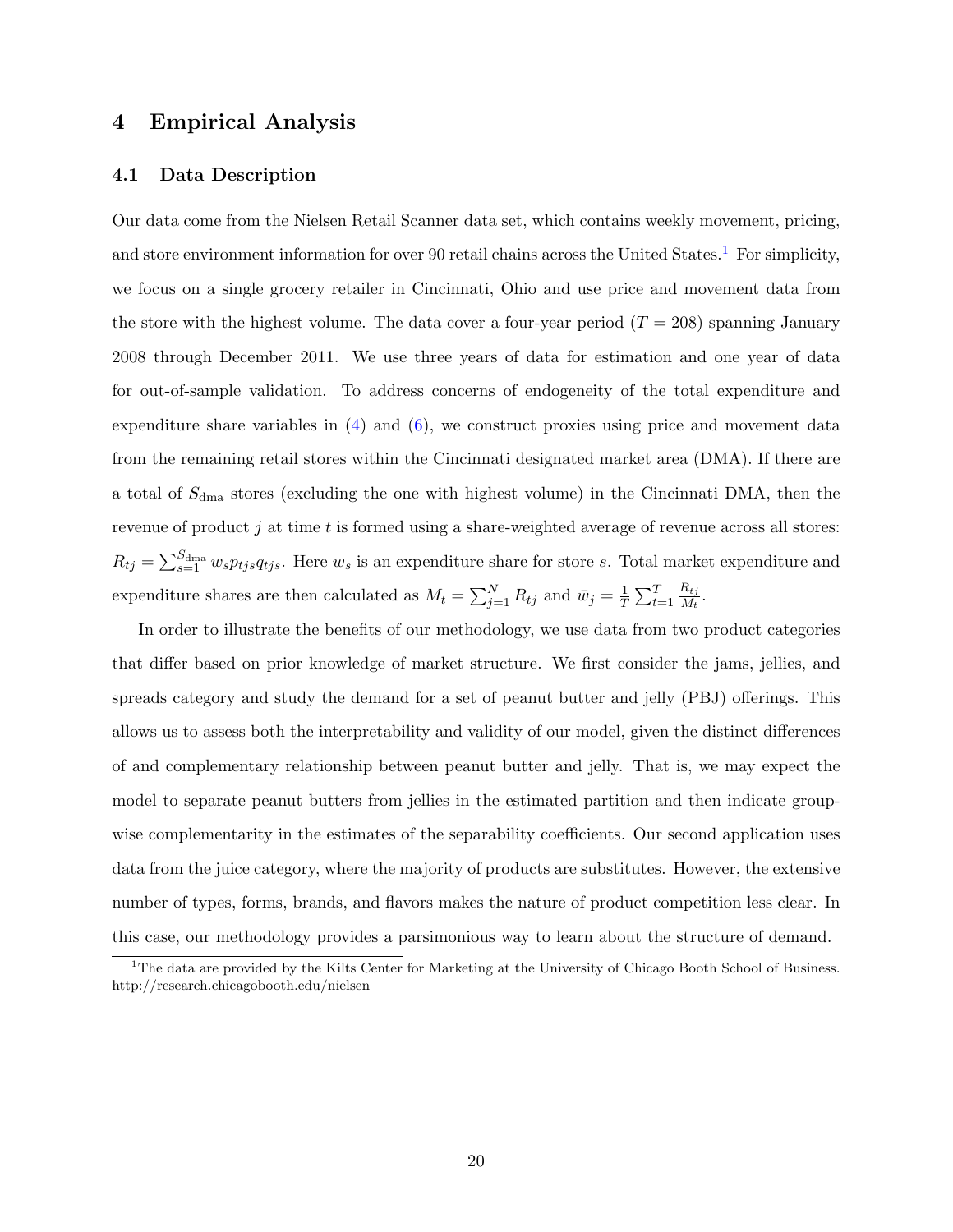#### 4.1.1 Peanut Butter and Jelly Data

Our first application uses price and movement data from the peanut butter, jelly, and jam subcategories. The top three brands from each subcategory are chosen based on within-group market share. The resulting brands include four national brands (Jif peanut butter, Skippy peanut butter, Welch's jelly/jam, Smucker's jelly/jam) and a store brand with products in all three groups. A time series plot of UPC-level prices [\(Figure 6\)](#page-22-0) shows that line pricing exists both within and across subcategories. For example, Jif coordinates prices of creamy and chunky peanut butter, while Welch's coordinates prices of grape jam and jelly.

<span id="page-22-0"></span>

Figure 6: UPC-level prices for Jif peanut butter and Smucker's grape jelly and jam are plotted over the 208 week sample period.

We therefore aggregate UPCs up to the brand-size combination (termed "item" going forward) and consider both small and large package sizes. For peanut butter, this means that each item is aggregated over different types (e.g., creamy, chunky, reduced-fat). We further require each peanut butter item to contain at least one creamy variety and one chunky variety. Jelly and jam items are aggregated across product groups, so we focus on grape varieties and require each item to have at least one jelly UPC and one jam UPC. The resulting  $N = 11$  items included in our analysis account for 62.3% of total demand within the peanut butter, jelly, and jam subcategories. More detailed descriptions of the items including market shares and average prices are provided in [Table 1.](#page-23-0)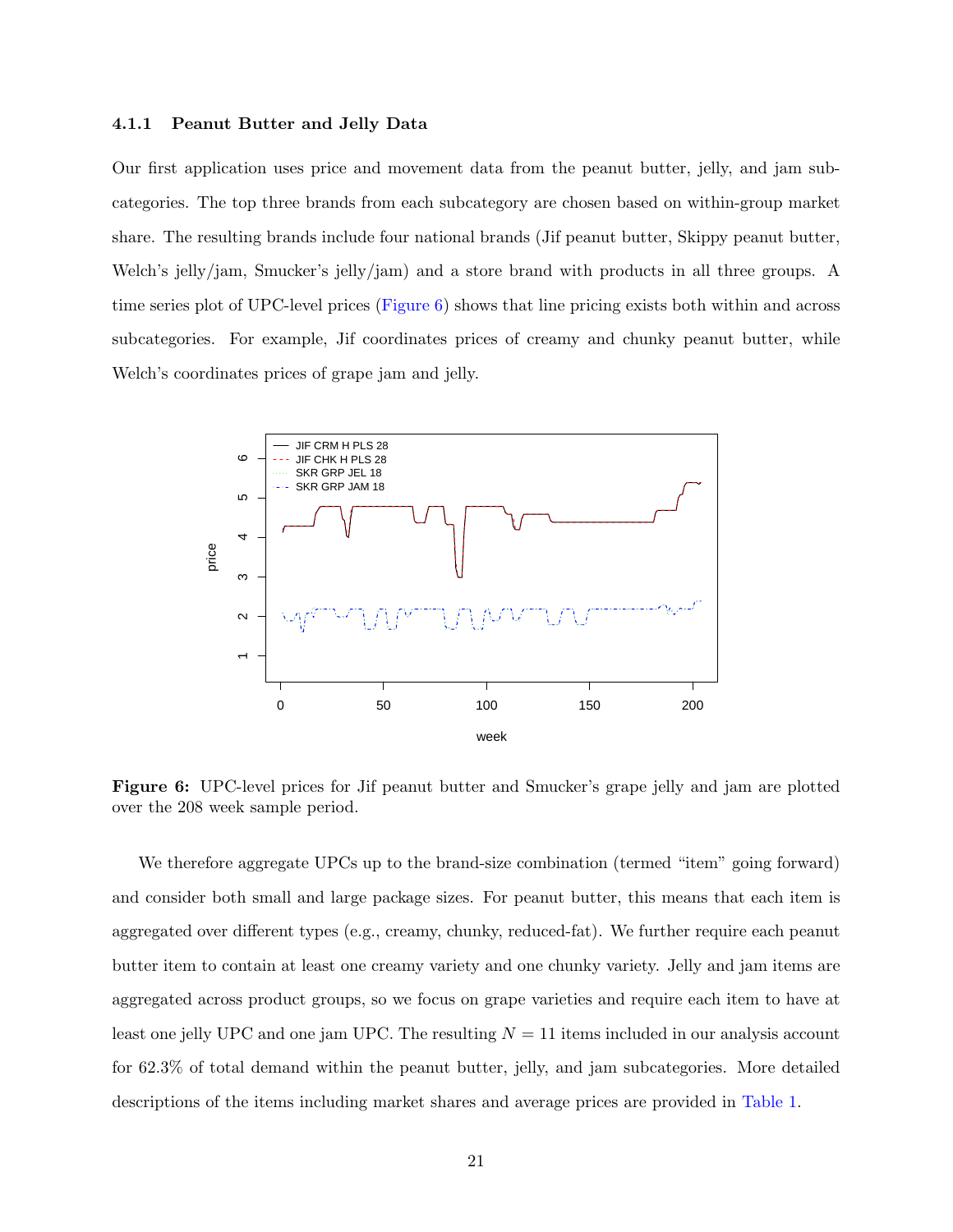<span id="page-23-0"></span>

|    |               |                 |              | Average      |
|----|---------------|-----------------|--------------|--------------|
|    | Brand         | Size $(oz.)$    | Share $(\%)$ | Price $(\$)$ |
| 1  | .Jif          | SM 16-18        | 27.09        | 2.73         |
| 2  | .Jif          | L G<br>- 28     | 15.09        | 4.57         |
| 3  | Skippy        | 16-18<br>SM-    | 3.56         | 2.98         |
| 4  | Private Label | SM -<br>16-18   | 19.72        | 1.76         |
| 5  | Private Label | LG<br>- 28      | 11.24        | 3.13         |
| 6  | Welch's       | $16-22$<br>SM-  | 3.96         | 2.41         |
| 7  | Welch's       | $30 - 32$<br>LG | 6.62         | 2.37         |
| 8  | Smucker's     | SM-<br>18       | 2.52         | 2.07         |
| 9  | Smucker's     | LG<br>32        | 3.29         | 2.31         |
| 10 | Private Label | SМ<br>18        | 2.14         | 1.66         |
| 11 | Private Label | 32<br>LG        | 4.77         | 1.78         |

Table 1: PBJ Data Description

#### 4.1.2 Juice Data

Our second application uses price and movement data from the apple and orange juice product categories. We consider the top four brands for each flavor, which includes five national brands (Mott's, Simply, Nestle Juicy Juice, Tropicana, Minute Maid) and a store brand. Simply and the store brand are the only two brands to offer products in both flavor categories. Juices are further differentiated based on storage type: shelf-stable (S), refrigerated (R), and frozen (F). While nonfrozen apple and orange juice are traditionally sold in shelf-stable and refrigerated containers, respectively, Simply Apple and Simply Orange are both refrigerated products.

We again aggregate UPCs up to brand-size combinations, as line pricing exists within many juice products as well (e.g., pulp and low-pulp orange juice). The resulting  $N = 17$  items account for 91.9% of total demand across the frozen and non-frozen apple and orange juice categories. Detailed descriptions of the items are provided in [Table 2.](#page-24-0)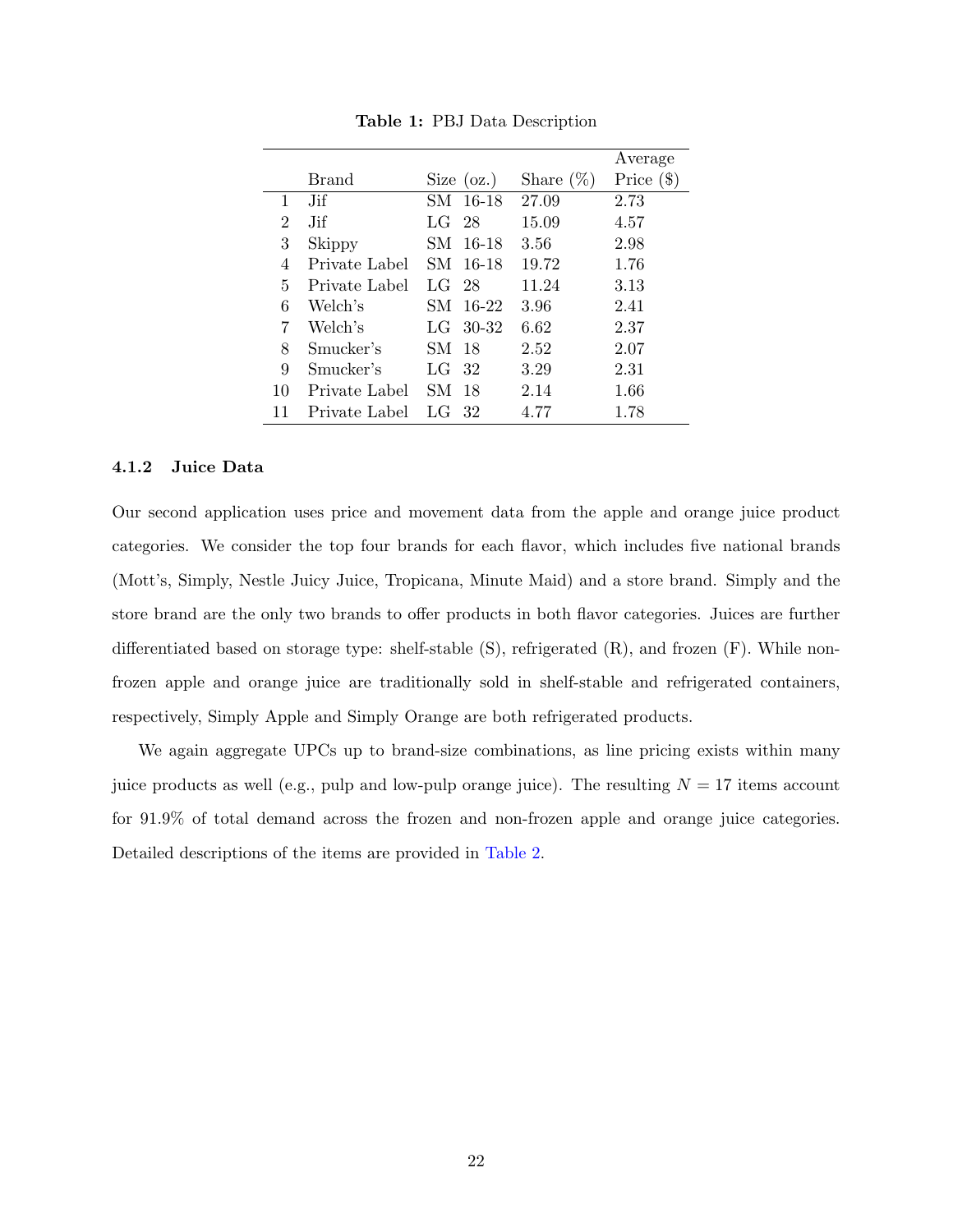<span id="page-24-0"></span>

|                |                    |        |      |              |              | Average      |
|----------------|--------------------|--------|------|--------------|--------------|--------------|
|                | <b>Brand</b>       | Flavor | Type | Size $(oz.)$ | Share $(\%)$ | Price $(\$)$ |
| 1              | Mott's             | Apple  | S    | 64           | 4.77         | 2.69         |
| $\overline{2}$ | Mott's             | Apple  | S    | 128          | 1.77         | 5.06         |
| 3              | Simply Apple       | Apple  | R    | 59           | 3.28         | 3.57         |
| 4              | Nestly Juicy Juice | Apple  | S    | 46           | 6.20         | 2.86         |
| $\overline{5}$ | Private Label      | Apple  | S    | 64           | 12.59        | 1.85         |
| 6              | Private Label      | Apple  | S    | 96           | 2.43         | 3.65         |
| 7              | Tropicana          | Orange | R    | 54           | 9.48         | 3.09         |
| 8              | Tropicana          | Orange | R    | 89           | 5.11         | 5.59         |
| 9              | Minute Maid        | Orange | R    | 59           | 4.51         | 2.77         |
| 10             | Minute Maid        | Orange | R    | 89           | 2.52         | 5.67         |
| 11             | Simply Orange      | Orange | R    | 59           | 9.61         | 3.52         |
| 12             | Simply Orange      | Orange | R    | 89           | 4.07         | 6.35         |
| 13             | Private Label      | Orange | R    | 59           | 11.72        | 1.86         |
| 14             | Private Label      | Orange | R    | 128          | 16.81        | $3.30\,$     |
| 15             | Private Label      | Apple  | F    | 12           | 1.02         | 1.24         |
| 16             | Minute Maid        | Orange | F    | 12           | 1.47         | 2.22         |
| 17             | Private Label      | Orange | F    | 12           | 2.61         | 1.29         |

Table 2: Juice Data Description

#### 4.2 Estimation Results

The proposed separable demand model is estimated on both data sets along with an unrestricted log-log demand model. The MCMC routine described in [Appendix C](#page-34-0) is an extension of the routine outlined in [subsection 3.2](#page-15-1) and is used to estimate parameters of the proposed model. A standard Gibbs sampler for the multivariate regression model (e.g., [Rossi et al.,](#page-38-7) [2005\)](#page-38-7) is used for the unrestricted model. We impose diffuse normal priors on  $\beta_0$ ,  $\beta$ , and  $\gamma$ , and a diffuse inverse-Wishart prior on Σ. The LSP( $\rho$ ,  $\tau$ ) distribution is used as a prior for *g* with  $\tau = 1$  and  $\rho$  chosen based on prior knowledge of market structure. For the PBJ data, the location partition assigns all peanut butters into one group and the jams and jellies into another. For the juice data, the location partition assigns all apple juices into one group and the orange juices into another. We find that our empirical results are robust to the choice of  $\rho$  and  $\tau$ , however. Each Markov chain is run for  $R = 200,000$  iterations and the first  $20\%$  and  $40\%$  of draws are discarded as burn-in for the PBJ and juice data sets, respectively. The step size of the random-walk proposals for  $g$  is set to  $v = .1$ for the first 5% of the draws and then  $v = .001$  thereafter.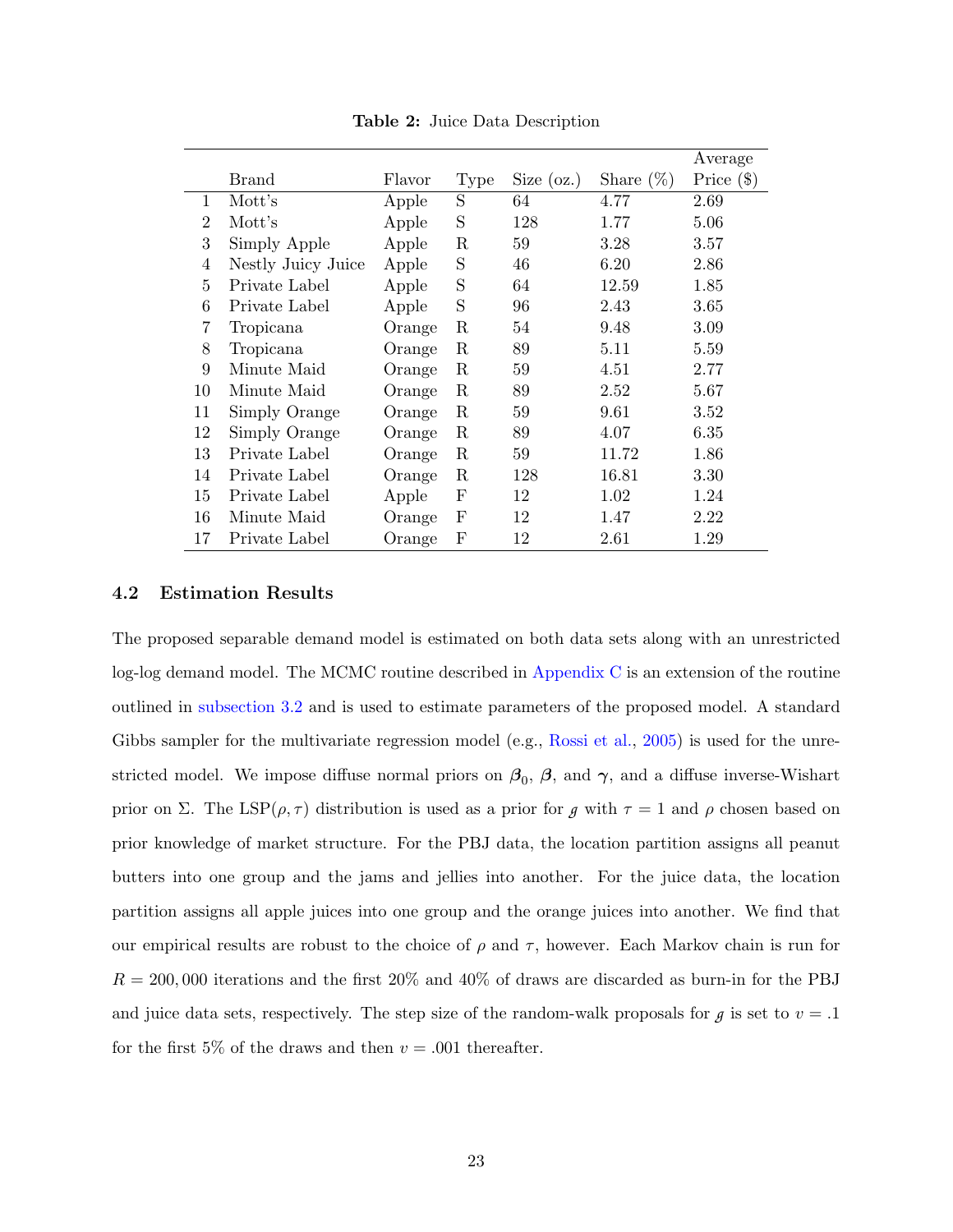[Figure 7a](#page-25-0) provides posterior estimates of the in-sample and predictive root mean squared error (RMSE) for both models across both data sets. We find that the unresticted model performs well in-sample, but has inferior predictive ability. Specifically, the restrictions imposed by separability not only lead to better predictions, on average, but also more precise predictions. This result is highlighted in [Figure 7b](#page-25-0) and [Figure 7c,](#page-25-0) which plot the entire predictive RMSE distribution for both models and data sets. In comparison to the separable models, the unrestricted models produce predictive RMSE distributions that are shifted right and have longer upper tails.

<span id="page-25-0"></span>

|                 |      | (a) Model Fit Statistics |              |                 |      |                |           |                 |  |  |  |
|-----------------|------|--------------------------|--------------|-----------------|------|----------------|-----------|-----------------|--|--|--|
|                 |      |                          |              |                 |      | In-Sample RMSE |           | Predictive RMSE |  |  |  |
|                 |      | Data Set                 | Model        | Mean            |      | <b>SD</b>      | Mean      | SD              |  |  |  |
|                 |      | PBJ                      | Unrestricted | 0.344           |      | 0.002          | 0.370     | 0.010           |  |  |  |
|                 |      |                          | Separable    | 0.359           |      | 0.003          | 0.349     | 0.004           |  |  |  |
|                 |      | Juice                    | Unrestricted | 0.304           |      | $0.002\,$      | 0.362     | 0.007           |  |  |  |
|                 |      |                          | Separable    | 0.328           |      | 0.003          | 0.348     | 0.004           |  |  |  |
|                 |      | $(b)$ PBJ                |              |                 |      |                | (c) Juice |                 |  |  |  |
|                 | 0.44 |                          |              |                 | 0.44 |                |           |                 |  |  |  |
|                 | 0.42 | 80                       |              |                 | 0.42 |                |           |                 |  |  |  |
|                 | 0.40 |                          |              |                 | 0.40 | O              |           |                 |  |  |  |
| predictive rmse | 0.38 |                          |              | predictive rmse | 0.38 |                |           |                 |  |  |  |
|                 | 0.36 |                          |              |                 | 0.36 |                |           |                 |  |  |  |
|                 | 0.34 |                          |              |                 | 0.34 | В              |           |                 |  |  |  |
|                 |      | unrestricted             | separable    |                 |      | unrestricted   |           | separable       |  |  |  |

Figure 7: In-sample and predictive RMSE for the PBJ and juice data sets.

Next, we compare models using estimates of the demand model parameters. Estimates of product intercepts and expenditure elasticities for the proposed model are provided in [Appendix D.](#page-35-0) [Figure 8](#page-26-0) plots the posterior means and standard deviations of the full price elasticity matrix for the unrestricted model against the induced elasticities from the separable model. While we find a high degree of correlation between elasticity estimates, the precision of the estimates is almost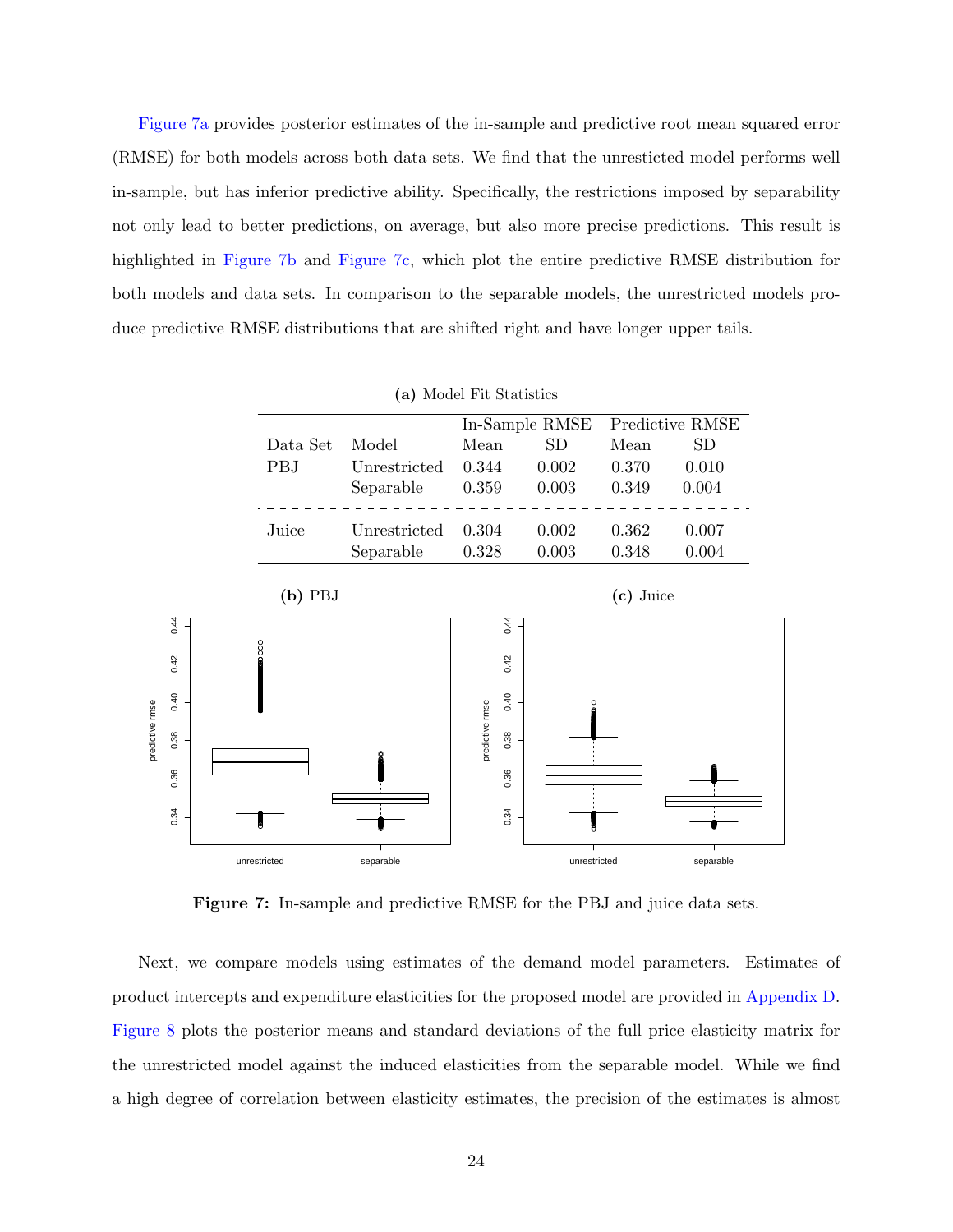uniformly worse for both unrestricted models. This is shown in [Figure 8b](#page-26-0) and [Figure 8d,](#page-26-0) where the majority of points fall to the right of the 45 degree line. This provides evidence that separability restrictions are still able to provide gains in efficiency when the partition is also estimated.

<span id="page-26-0"></span>

(a) PBJ: Posterior Means

(b) PBJ: Posterior Standard Deviations

(c) Juice: Posterior Means

(d) Juice: Posterior Standard Deviations



Figure 8: The posterior means and standard deviations of price elasticity parameters for both the PBJ and juice data sets.

We also find that many of the cross-price elasticities are estimated to be zero in the proposed model. One explanation is that some of the demand groups are not only separable, but also isolated.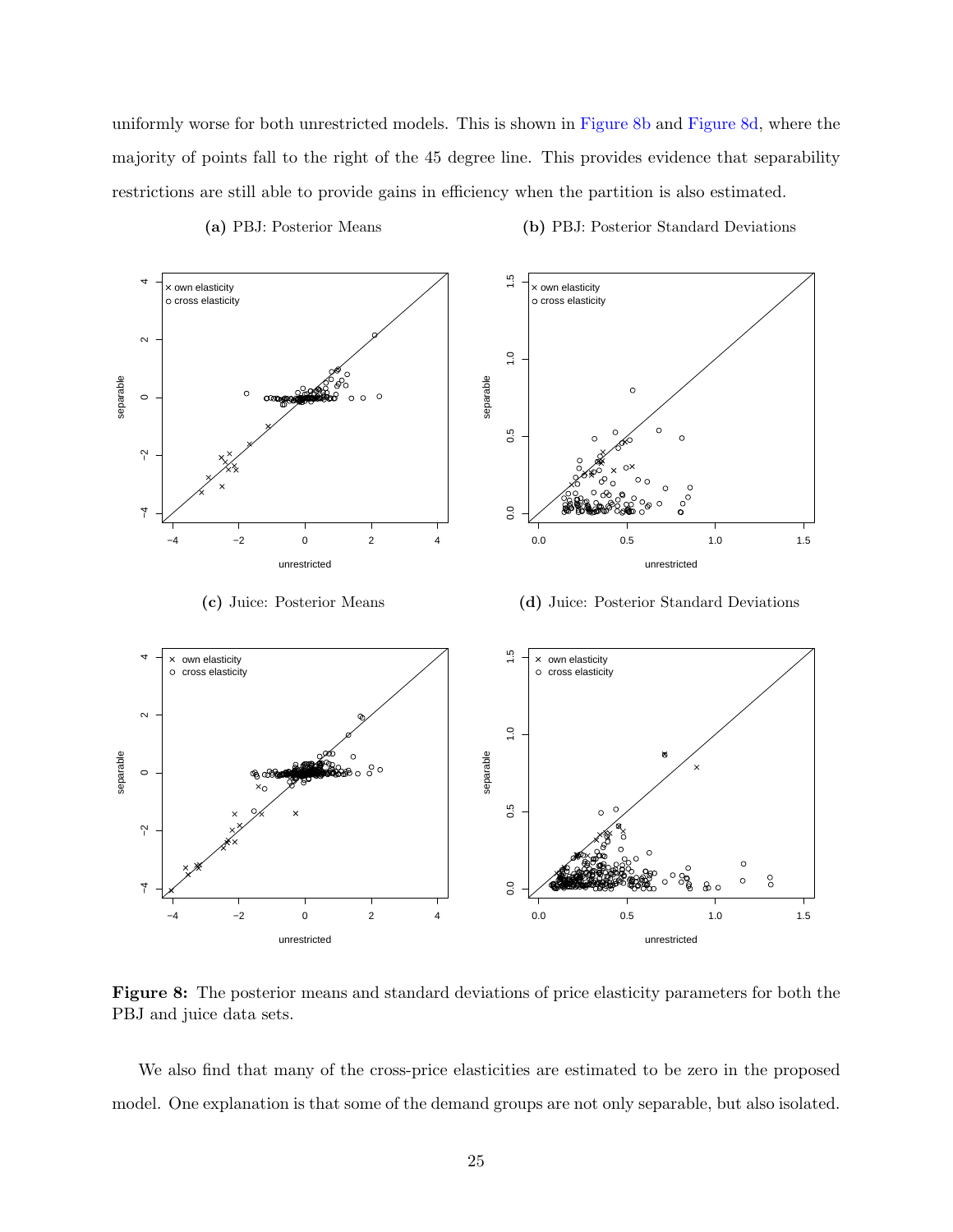The fact that our model can accommodate both cases is an advantage over penalized regression models that simply shrink many of the cross-price elasticities to zero.

The posterior distribution of the partition *g* can be used to learn about the structure of demand. [Appendix E](#page-36-0) provides trace plots for  $g$  in each data set, which show the Markov chain exploring the marginal posterior distribution of  $g$ . We find that a small set of partitions continues to be visited over the course of 200,000 iterations. In the juice data set, for example, 88% of the posterior mass is concentrated on 10 unique partitions, which is a dramatic reduction from the roughly 83 billion elements in the set of all possible partitions of  $N = 17$  items. This provides us with some confidence in saying the chain has converged. Our sampling routine is also able to move around neighborhoods of these high probability partitions, which allows us to learn about the variability in the posterior distribution of g.

The two partitions with highest posterior probability from both data sets are plotted in [Figure 9.](#page-28-0) Across both analyses, we find that partitions consistent with the data contain many groups relative to the number of products. In principle, the number of groups can be controlled through the prior for *g*. For example, if the location partition  $\rho$  contains two groups, then the LSP distribution will place higher mass on partitions with two groups. As stated before, however, we have found that the likelihood overwhelms the prior for even small to moderately sized data sets like ours.

In the PBJ data set, we find that partitions with high posterior probability do separate peanut butter from jelly/jam, but are also much more refined than a partition that assigns all peanut butter products into one group and all jellies and jams into another. For example, the maximum a posteriori (MAP) estimate of  $g$  contains six separable groups: three consist of only peanut butter and the other three consist of only jelly/jam. The composition of these groups reveals information about the more granular nature of competition. For example, Jif and store brand peanut butter are assigned into separate groups in nearly all partitions with positive posterior probability. This result could be explained by the presence of quality tiers among the peanut butter offerings. It would then be of interest for brand managers of Skippy, a lower-market share national brand, to know how their product is perceived relative to their competitors. We find that Skippy peanut butter is grouped together with Jif 31% of the time, with the store brand only 2% of the time, and on its own 67% of the time. This suggests that Skippy is sufficiently differentiated from a potentially lower quality store brand and perceived to be more similar to its national brand competitor.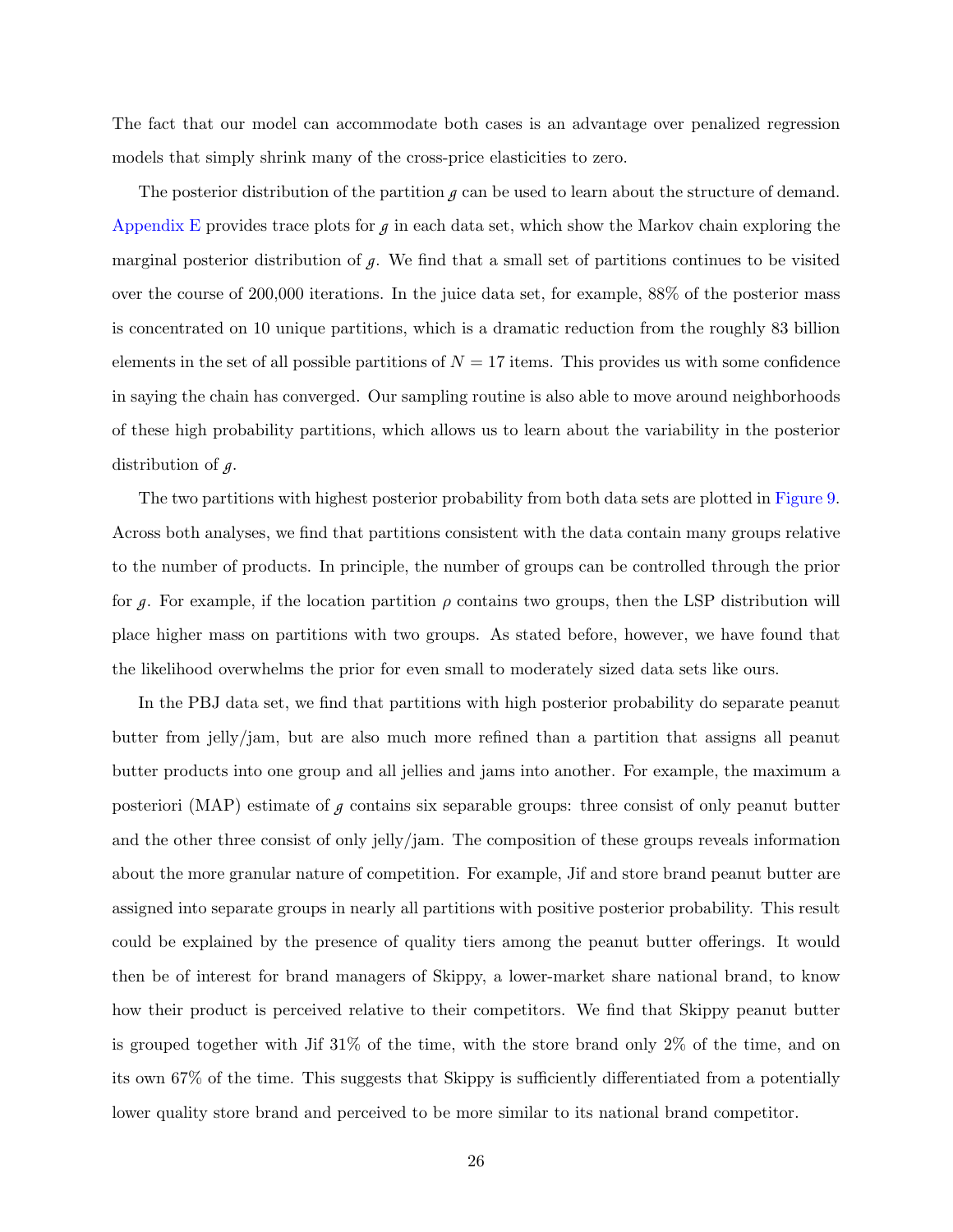#### (a) PBJ



<span id="page-28-0"></span>First partition (26.6% posterior probability)



Figure 9: The two partitions with highest posterior probability are plotted for each data set. The y-axis labels the N items and the x-axis labels the  $K \leq N$  groups. Two items that are vertically aligned belong to the same group.

In the juice data set, we find that flavor should not be used as a basis for defining separable demand groups. For example, the MAP estimate of *g* contains 12 groups, where one group contains both Mott's apple juice and Minute Maid orange juice. In fact, partitions with appreciable posterior mass always place an apple juice item and orange juice item in the same group. Another example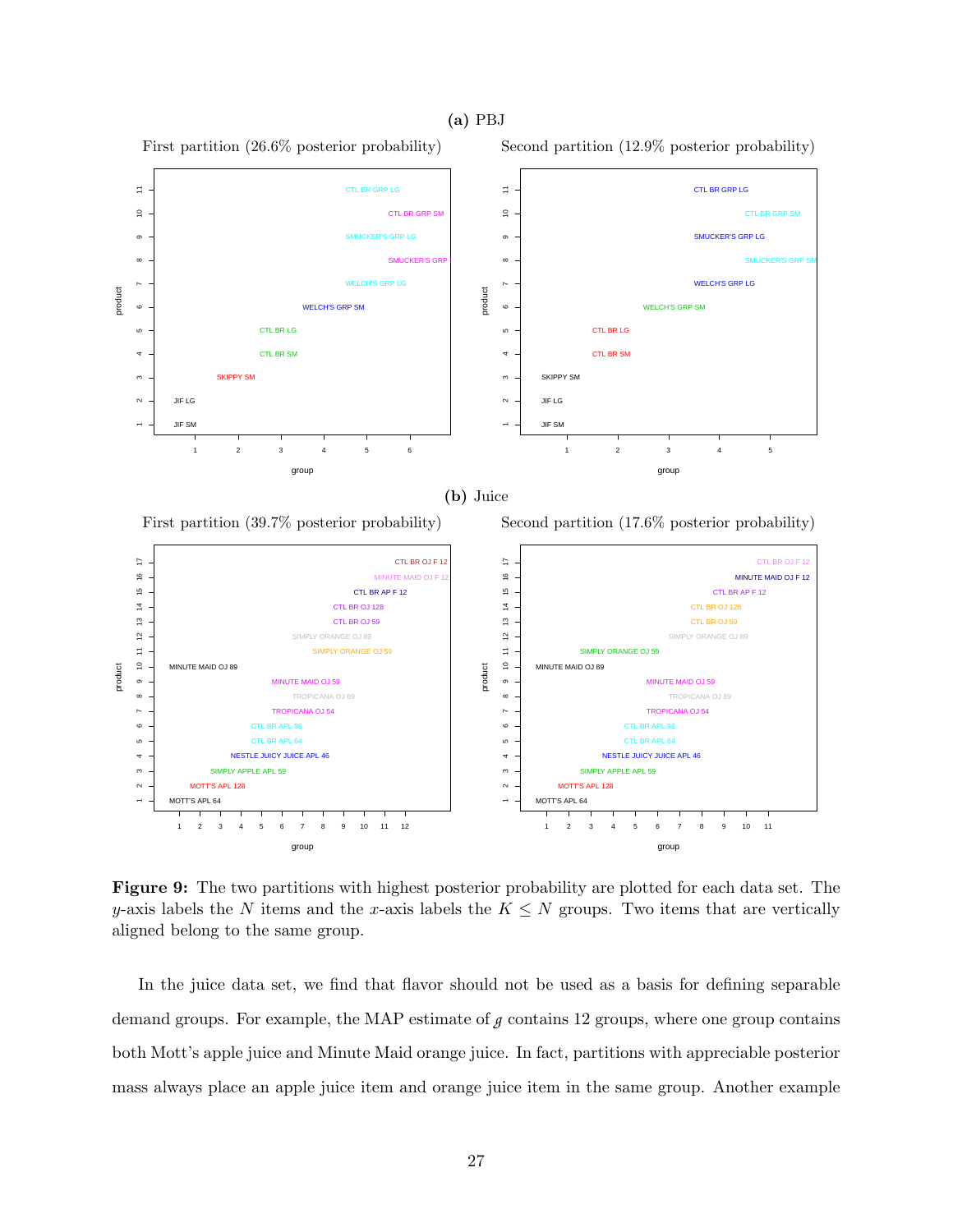is the partition with the second highest posterior probability, where Simply Apple and Simply Orange are grouped toghether. This means that consumer preferences for Simply Apple and other varieties of apple juice depend on the consumption levels of Simply Orange. The non-separability of the demand for Simply Apple and Simply Orange could be attributed to marketing activities. For example, Simply Apple and Simply Orange have identical branding and are displayed together in the refrigerated section of the grocery store. Both activities could help Simply, a much younger brand than its competitors, create a local monopoly in the juice category. We also find that the demand for store brand items is almost always separable from the demand for nationally branded items, just as in the PBJ analysis.

Finally, estimates of the separability parameters  $\theta$  provide information about the relationship between separable groups due to the result in [Equation \(7\).](#page-9-3) In the PBJ data set, for example, we may not only expect peanut butter and jelly to be in separable groups, but we may also expect the separability parameters to indicate group-wise complementarity. Given that the a priori relationship between different demand groups in the juice category is less obvious, we only report estimates of  $\theta$  for the PBJ analysis [\(Figure 10\)](#page-30-1).

We find that the estimates of  $\theta$  largely conform with the expectation that peanut butter and jelly and complementary goods. That is, the separability parameters tend to be smaller for groups across subcategories and larger for groups within a subcategory (e.g., different brands of peanut butter). In the MAP estimate of  $g$ , for instance, the estimated separability parameter measuring the relationship between Jif peanut butter and a small jar of Welch's jelly/jam is  $-1.37$ , while the estimated parameter for Jif and Skippy peanut butter is 4.59. We also find that appropriately measuring the group-level relationships can improve the estimates of the full price elasticity matrix. For example, there is a 22% increase in the number of cross-category elasticities estimated to be negative in the proposed model relative to the unrestricted log-log model.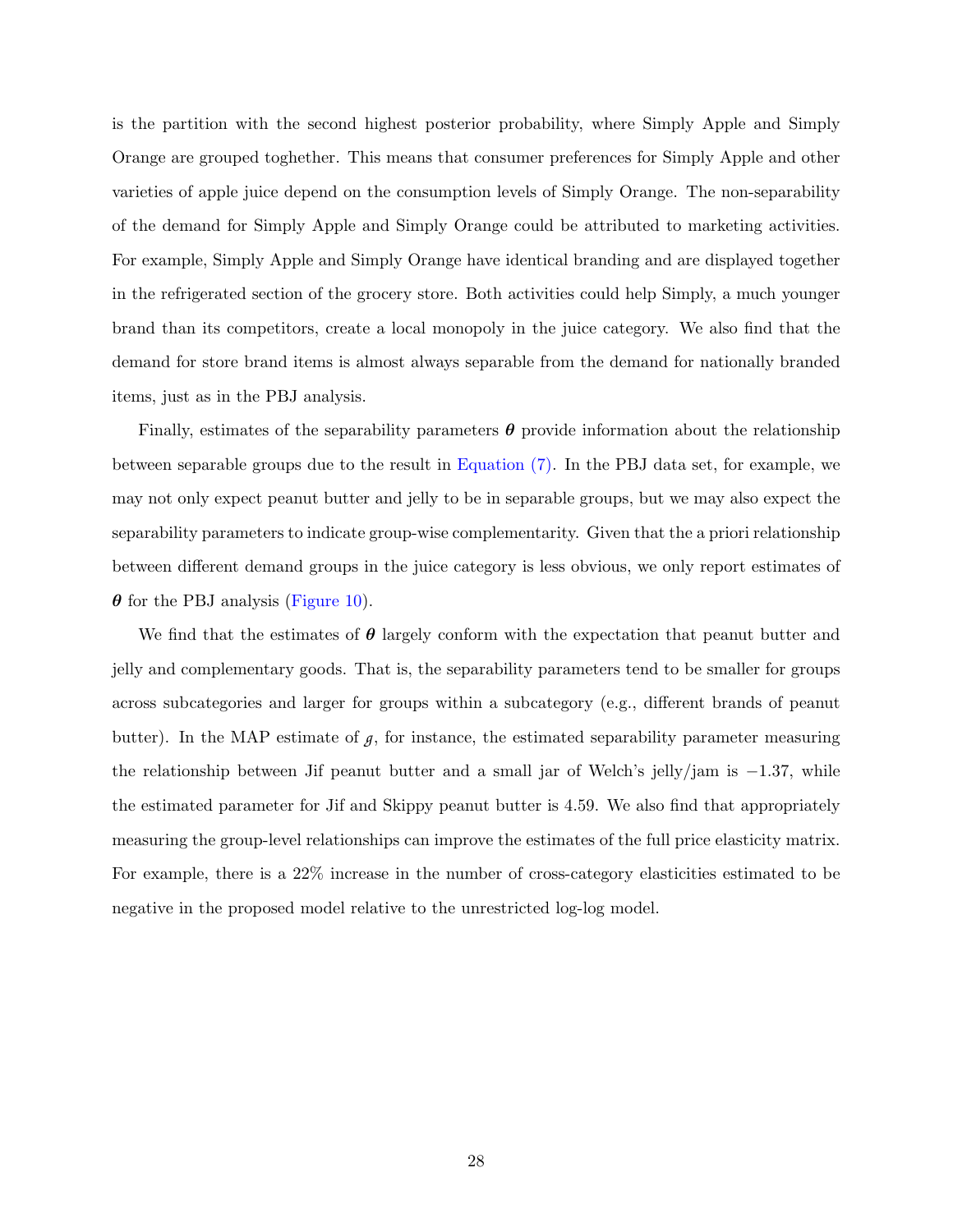<span id="page-30-1"></span>

| First partition $(K = 5)$ |                          |                                 |                               |               |         | Second partition $(K = 4)$ |      |      |                    |      |  |  |
|---------------------------|--------------------------|---------------------------------|-------------------------------|---------------|---------|----------------------------|------|------|--------------------|------|--|--|
| $\overline{\phantom{a}}$  |                          |                                 | $4.59$ $3.72$ $-1.37$ $-0.80$ |               | 0.18    | $\overline{\phantom{m}}$   | 4.29 |      | $4.11 -1.40 -0.80$ |      |  |  |
|                           | $\overline{\phantom{a}}$ | 3.08                            | 1.22                          | $0.13 - 1.10$ |         |                            | $-$  | 3.04 | 1.08               | 0.27 |  |  |
|                           |                          | $\hspace{0.1mm}-\hspace{0.1mm}$ | 1.49                          | 2.20          | $-0.09$ |                            |      |      | 1.71               | 1.73 |  |  |
|                           |                          |                                 | $ \,$                         | 1.03          | 0.02    |                            |      |      | $\sim$             | 0.72 |  |  |
|                           |                          |                                 |                               | $\sim$        | 1.37    |                            |      |      |                    |      |  |  |
|                           |                          |                                 |                               |               |         |                            |      |      |                    |      |  |  |

Figure 10: Posterior means of the separability coefficients conditional on the two partitions with highest posterior probability in the PBJ analysis.

### <span id="page-30-0"></span>5 Conclusion

This paper develops a separable aggregate demand model for the purpose of identifying demand groups and measuring product competition. Rather than fix the partitioning of products into separable groups a priori, we let the partition be a model parameter that can be estimated from the data. In particular, we estimate demand groups within a log-log demand system where weak separability induces equality restrictions on a subset of cross-group price elasticities. An immediate benefit is that we are able to use the data to find potentially less obvious grouping structures.

The proposed model is estimated on two data sets that differ based on prior knowledge of market structure. We first analyze the demand for a set of peanut butter and jelly offerings, and find that partitions with high posterior probability separate the peanut butters from the jellies, but also contain refined groups within each subcategory. For example, the demand for store brand peanut butter is always separable from national brand peanut butter, suggesting the presence of quality tiers. Our second application analyzes the demand for apple and orange juice, where it is harder to define demand groups a priori due to the variety of brands, flavors, and forms. We find that multiple flavors are often present within demand groups, suggesting that the demand for orange juice is not completely separable from the demand for apple juice. This result would be of interest to brands like Simply, who offer products in both flavor subcategories. The fact that Simply Apple and Simply Orange are often grouped together suggests that the brand has been able to differentiate itself from its competitors and meet the demand of a niche market of consumers. Across both analyses, we also find that separability assumptions lead to more precise elasticity estimates and demand predictions.

There are many possible extensions of the current work. For example, we could modify the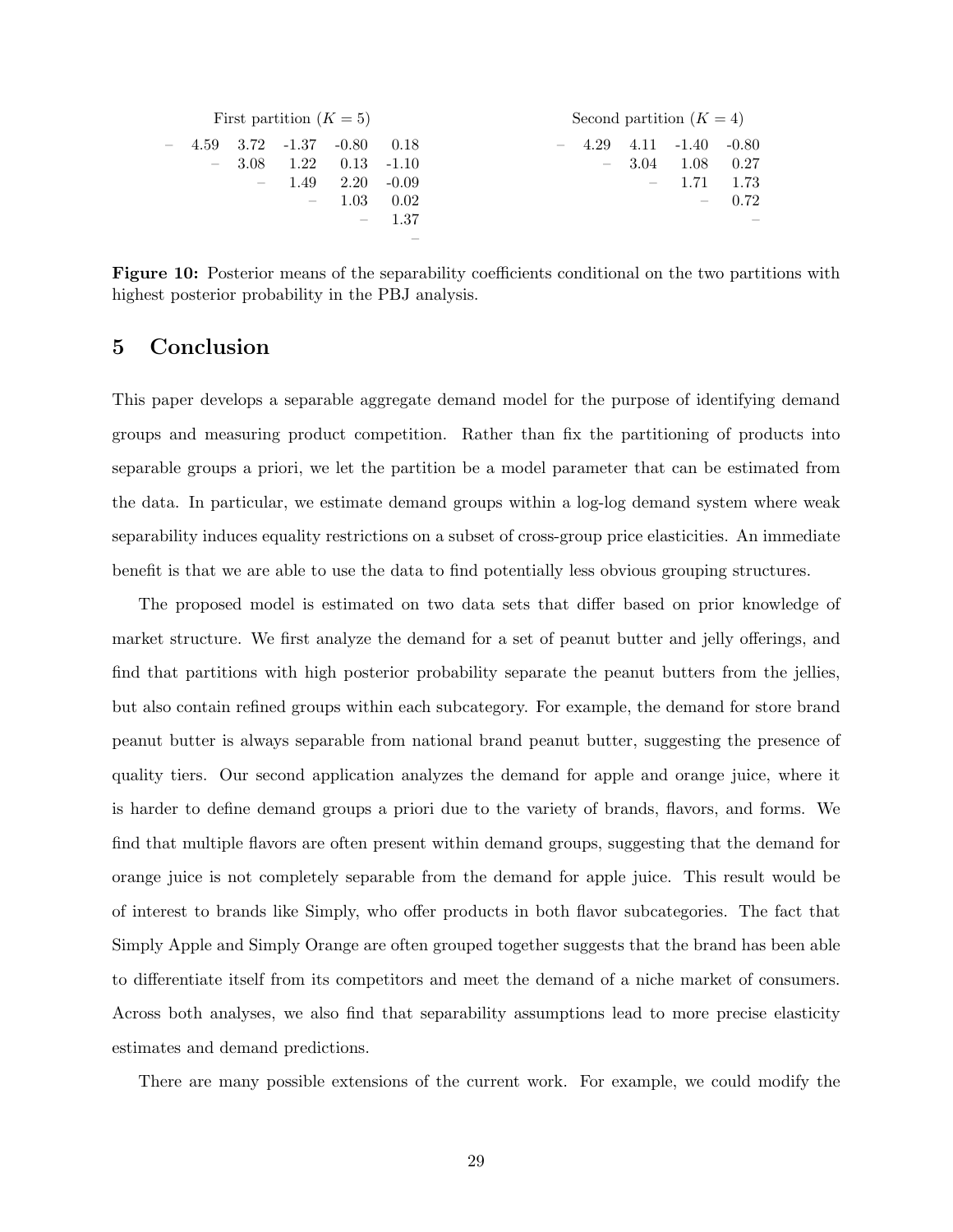$\text{LSP}(\rho, \tau)$  prior to include additional information about product attributes, including unstructured data such as text or images from product packaging and advertisements. This would result in a partitioning model that, a priori, groups together products that are more similar in attribute space. Moreover, we could use data from multiple retail stores within the same chain to understand within-market heterogeneity of the demand model parameters. The  $LSP(\rho, \tau)$  prior could then be used as a distribution of heterogeneity for the store specific partition parameters, where  $\rho$  would represent an aggregate measure of competition across all stores. Finally, we could consider a time series model of separable demand with time-varying partition parameters. This would allow us to address the dynamic aspect of product competition and ultimately measure how the structure of demand changes over time. We leave these topics for future research.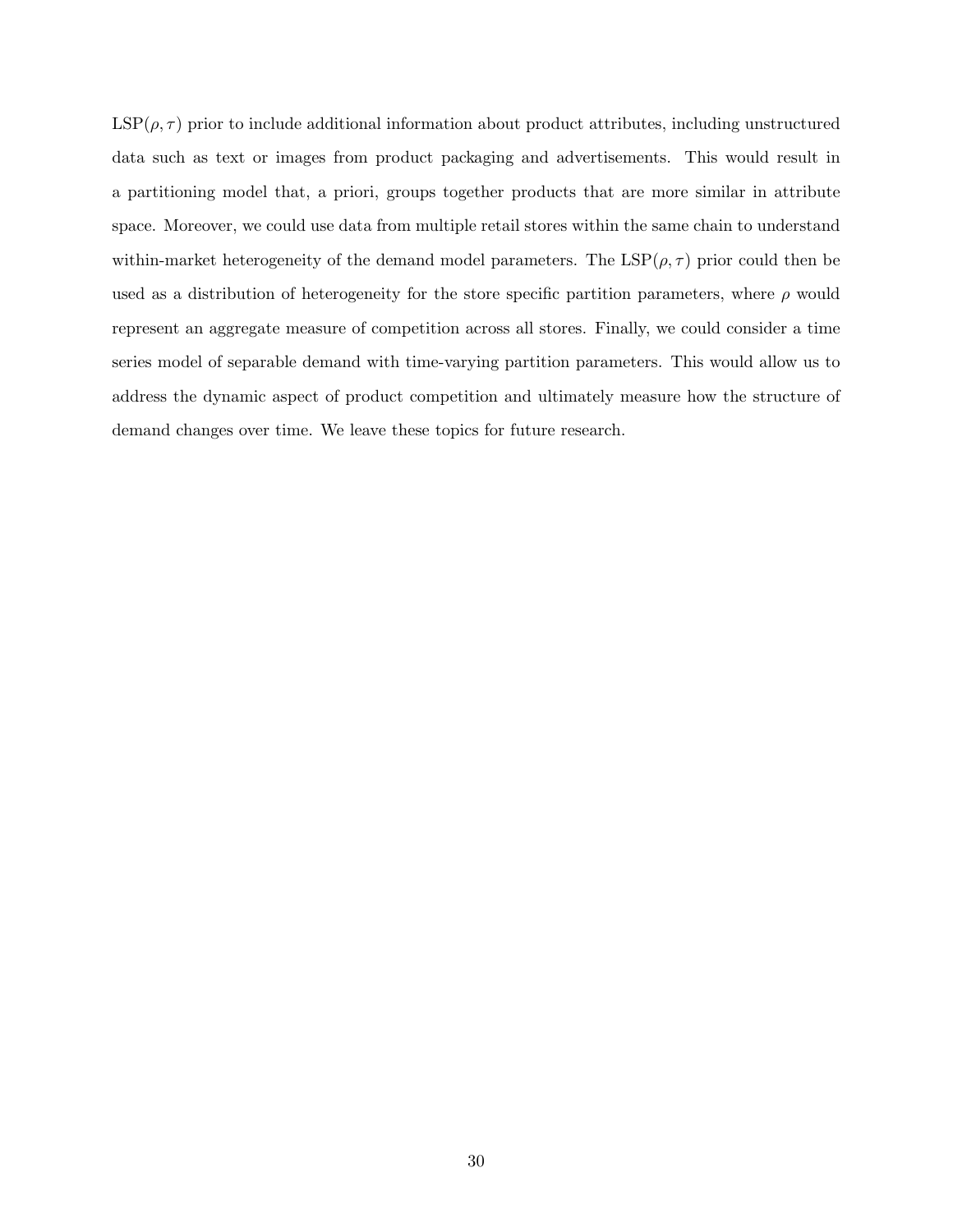# <span id="page-32-0"></span>A Example: Constructing  $Z_{g,\gamma}$

Suppose  $N = 6$  and  $g = (1, 1, 2, 2, 3, 3)$ . We wish to show that the multivariate regression model in [\(4\)](#page-8-0) can be transformed into a SUR-like model that is linear in  $\eta$  and  $\theta$ . The demand model in (4) subject to the restrictions in  $(6)$  is given by the following system of equations.

| $y_1 = \eta_{1,1}x_1 + \eta_{1,2}x_2$                                                                                                                                                                                               |                                                                                                                    |        | $+\overline{w}_3(\theta_{12}\gamma_1\gamma_3-\gamma_1)x_3+\overline{w}_4(\theta_{12}\gamma_1\gamma_4-\gamma_1)x_4 +\overline{w}_5(\theta_{13}\gamma_1\gamma_5-\gamma_1)x_5+\overline{w}_6(\theta_{13}\gamma_1\gamma_6-\gamma_1)x_6$ | $+\epsilon_1$    |                   |
|-------------------------------------------------------------------------------------------------------------------------------------------------------------------------------------------------------------------------------------|--------------------------------------------------------------------------------------------------------------------|--------|-------------------------------------------------------------------------------------------------------------------------------------------------------------------------------------------------------------------------------------|------------------|-------------------|
| $y_2 = \eta_{2,1}x_1 + \eta_{2,2}x_2$                                                                                                                                                                                               | $+\bar{w}_3(\theta_{12}\gamma_2\gamma_3-\gamma_2)\bm{x}_3+\bar{w}_4(\theta_{12}\gamma_2\gamma_4-\gamma_2)\bm{x}_4$ | $^{+}$ | $\bar{w}_5(\theta_{13}\gamma_2\gamma_5-\gamma_2)\bm{x}_5+\bar{w}_6(\theta_{23}\gamma_2\gamma_6-\gamma_2)\bm{x}_6$                                                                                                                   | $+\varepsilon_2$ |                   |
| $\mathbf{y}_3 = \bar{w}_1(\theta_{12}\gamma_3\gamma_1 - \gamma_3)\mathbf{x}_1 + \bar{w}_2(\theta_{12}\gamma_3\gamma_2 - \gamma_3)\mathbf{x}_2$                                                                                      | $+$ $\eta_{3,3}x_3 + \eta_{3,4}x_4$                                                                                |        | $\bar{w}_5(\theta_{23}\gamma_3\gamma_5-\gamma_3)\bm{x}_5+\bar{w}_6(\theta_{23}\gamma_3\gamma_6-\gamma_3)\bm{x}_6$                                                                                                                   | $+\epsilon_3$    |                   |
| $y_4 = \bar{w}_1(\theta_{12}\gamma_4\gamma_1 - \gamma_4)x_1 + \bar{w}_2(\theta_{12}\gamma_4\gamma_2 - \gamma_4)x_2 + \eta_{4,3}x_3 + \eta_{4,4}x_4$                                                                                 |                                                                                                                    |        | $\bar{w}_5(\theta_{23}\gamma_4\gamma_5-\gamma_4)\bm{x}_5+\bar{w}_6(\theta_{23}\gamma_4\gamma_6-\gamma_4)\bm{x}_6$                                                                                                                   | $+\epsilon_4$    |                   |
| $y_5 = \bar{w}_1(\theta_{13}\gamma_5\gamma_1 - \gamma_5)x_1 + \bar{w}_2(\theta_{23}\gamma_5\gamma_2 - \gamma_5)x_2 + \bar{w}_3(\theta_{23}\gamma_5\gamma_3 - \gamma_5)x_3 + \bar{w}_4(\theta_{23}\gamma_5\gamma_4 - \gamma_5)x_4$   |                                                                                                                    |        | $\eta_{5.5}$ $\boldsymbol{x}_5 + \eta_{5.6}$ $\boldsymbol{x}_6$                                                                                                                                                                     |                  | $\varepsilon_{5}$ |
| $y_6 = \bar{w}_1(\theta_{13}\gamma_6\gamma_1 - \gamma_6)x_1 + \bar{w}_2(\theta_{23}\gamma_6\gamma_2 - \gamma_6)x_2 + \bar{w}_3(\theta_{23}\gamma_6\gamma_3 - \gamma_6)x_3 + \bar{w}_4(\theta_{23}\gamma_6\gamma_4 - \gamma_6)x_4 +$ |                                                                                                                    |        | $\eta_{6.5}$ $\boldsymbol{x}_5 + \eta_{6.6}$ $\boldsymbol{x}_6$                                                                                                                                                                     |                  | $\varepsilon_6$   |

Next, we split the mean function into two pieces. The first matrix corresponds to the unrestricted elasticities and the second corresponds to the restricted elasticities.

$$
\begin{pmatrix}\ny_1 \\
y_2 \\
y_3 \\
y_4 \\
y_5 \\
y_6\n\end{pmatrix} = \begin{pmatrix}\n(x_1 & x_2) & 0 & 0 & 0 & 0 & 0 \\
0 & (x_1 & x_2) & 0 & 0 & 0 & 0 \\
0 & 0 & (x_3 & x_4) & 0 & 0 & 0 \\
0 & 0 & 0 & (x_3 & x_4) & 0 & 0 \\
0 & 0 & 0 & 0 & (x_5 & x_6) & 0 \\
0 & 0 & 0 & 0 & 0 & (x_5 & x_6)\n\end{pmatrix}\n\begin{pmatrix}\n\eta_1 \\
\eta_2 \\
\eta_3 \\
\eta_4 \\
\eta_5 \\
\eta_6\n\end{pmatrix}
$$
\n
$$
+ \begin{pmatrix}\n\bar{w}_3\gamma_1\gamma_3x_3 + \bar{w}_4\gamma_1\gamma_4x_4 & \bar{w}_5\gamma_1\gamma_5x_5 + \bar{w}_6\gamma_1\gamma_6x_6 & 0 \\
\bar{w}_3\gamma_2\gamma_3x_3 + \bar{w}_4\gamma_2\gamma_4x_4 & \bar{w}_5\gamma_2\gamma_5x_5 + \bar{w}_6\gamma_2\gamma_6x_6 & 0 \\
\bar{w}_1\gamma_3\gamma_1x_1 + \bar{w}_2\gamma_3\gamma_2x_2 & 0 & \bar{w}_5\gamma_3\gamma_5x_5 + \bar{w}_6\gamma_3\gamma_6x_6 \\
\bar{w}_1\gamma_4\gamma_1x_1 + \bar{w}_2\gamma_4\gamma_2x_2 & 0 & \bar{w}_5\gamma_4\gamma_5x_5 + \bar{w}_6\gamma_4\gamma_6x_6 \\
0 & \bar{w}_1\gamma_5\gamma_1x_1 + \bar{w}_2\gamma_5\gamma_2x_2 & \bar{w}_3\gamma_5\gamma_3x_5 + \bar{w}_4\gamma_5\gamma_4x_4 \\
0 & \bar{w}_1\gamma_6\gamma_1x_1 + \bar{w}_2\gamma_6\gamma_2x_2 & \bar{w}_3\gamma_6\gamma_3x_5 + \bar{w}_4\gamma_6\gamma_4x_4\n\end{pmatrix}
$$

Here  $C_{\gamma}$  is a vector of constants given  $\gamma$ . It follows that

$$
\begin{array}{lll} \displaystyle y=U_g\boldsymbol{\eta}+R_{g,\gamma}\boldsymbol{\theta}-C_{\gamma}+\boldsymbol{\varepsilon} & \Longrightarrow & \displaystyle y-C_{\gamma}=(\boldsymbol{U}_g\left|\boldsymbol{R}_{g,\gamma}\right)\begin{pmatrix}\boldsymbol{\eta}\\\boldsymbol{\theta}\end{pmatrix}+\boldsymbol{\varepsilon}\\ \\ \displaystyle \Longrightarrow & \displaystyle y^*= \boldsymbol{Z}_{g,\gamma}\boldsymbol{\beta}+\boldsymbol{\varepsilon}.\end{array}
$$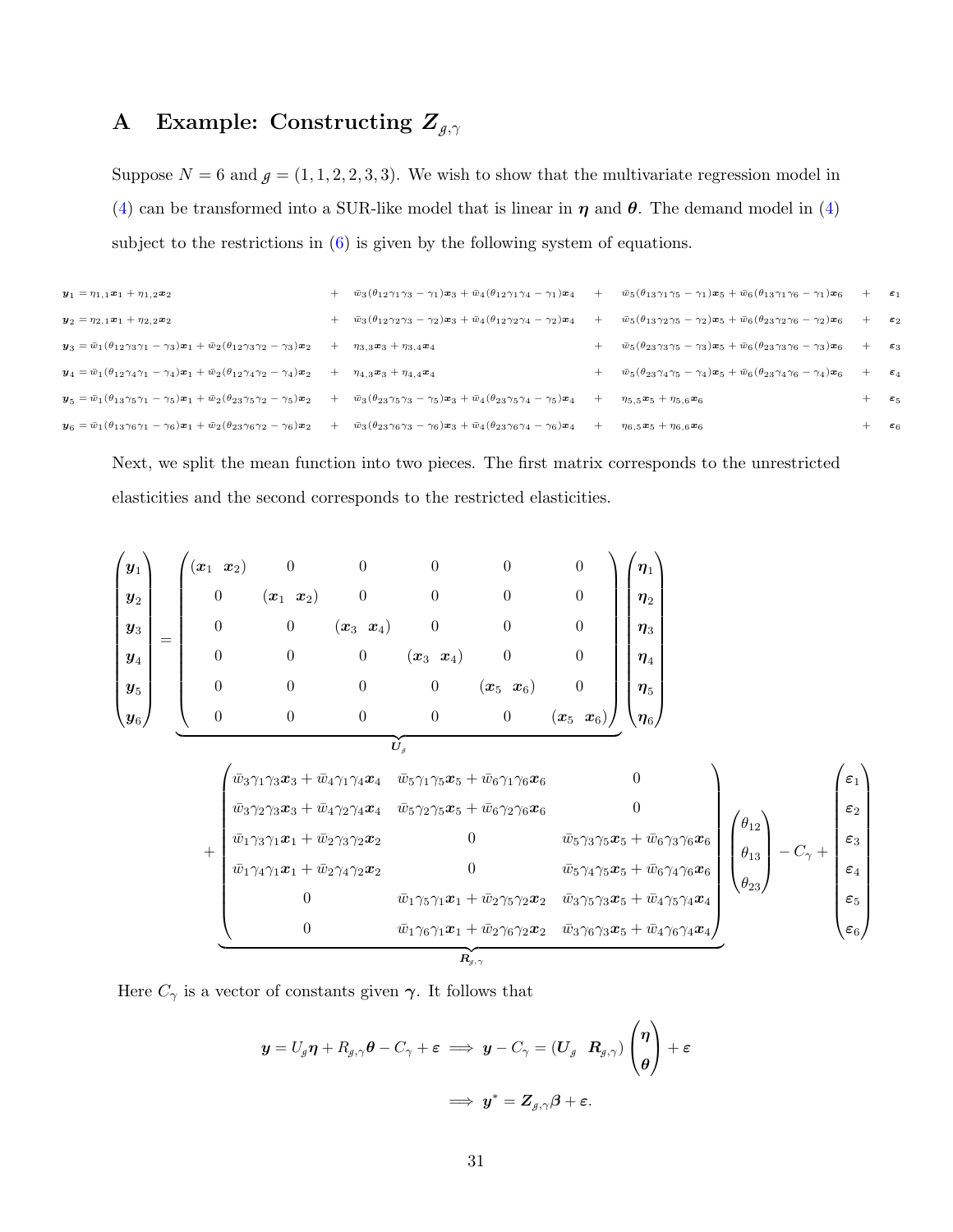### <span id="page-33-0"></span>B Similarity Functions

The functions  $p_0(\rho_i, \tau)$  and  $p_k(\{\rho_i, \rho_k\}, \tau)$  measure the similarity among elements of  $\rho$  and govern the par-titioning process of [\(24\)](#page-14-0). A key property of  $p_k(\cdot)$  is that, for some fixed  $\tau$ , it must be increasing as  $\rho_i$  and  $\rho_k$  become more similar. The problem is that there is no natural distance metric for categorical variables. To address this issue, we follow the approach taken in [Park and Dunson](#page-38-8) [\(2010\)](#page-38-8), [M¨uller et al.](#page-37-14) [\(2011\)](#page-37-14), and [Smith and Allenby](#page-38-3) [\(2016\)](#page-38-3).

The idea is to measure distances between  $\rho_i$  and  $\rho_k$  using an auxiliary probability model. Formally, define

$$
p_0(\rho_i, \tau) \propto \int f(\rho_i|\boldsymbol{\xi}) \pi(\boldsymbol{\xi}|\tau) d\boldsymbol{\xi}
$$
 (27)

$$
p_k(\{\rho_i, \boldsymbol{\rho}_k\}, \tau) \propto \int f(\rho_i|\boldsymbol{\xi}) \pi^*(\boldsymbol{\xi}|\boldsymbol{\rho}_k, \tau) d\boldsymbol{\xi}
$$
\n(28)

where  $f(\rho_i|\boldsymbol{\xi})$  is a Categorical distribution with probability vector  $\boldsymbol{\xi} = (\xi_1,\ldots,\xi_{C+1})$  and C is the number of unique values in the set  $\{\rho_1,\ldots,\rho_{i-1}\}$ . Moreover,  $\pi(\xi|\tau)$  is a conjugate Dirichlet prior with fixed hyperparameters  $\tau$ .  $\pi^*(\xi|\rho_k, \tau)$  is also a conjugate Dirichlet prior on  $\xi$ , but the hyperparameters  $\tau$  are now updated with the category counts in  $\rho_k$ .

The benefit of a conjugate Dirichlet-Categorical model is that the similarity functions have closed form solutions. Further, the marginal probabilities are increasing functions in the distance between  $\rho_i$  and  $\rho_k$ . This results in a partitioning model that acts like a continuous location-scale probability distribution. That is,  $p(g|\rho,\tau)$  places higher mass on  $\rho$  as  $\tau$  goes to 0, but spreads the mass more evenly across all partitions as  $\tau$  gets large.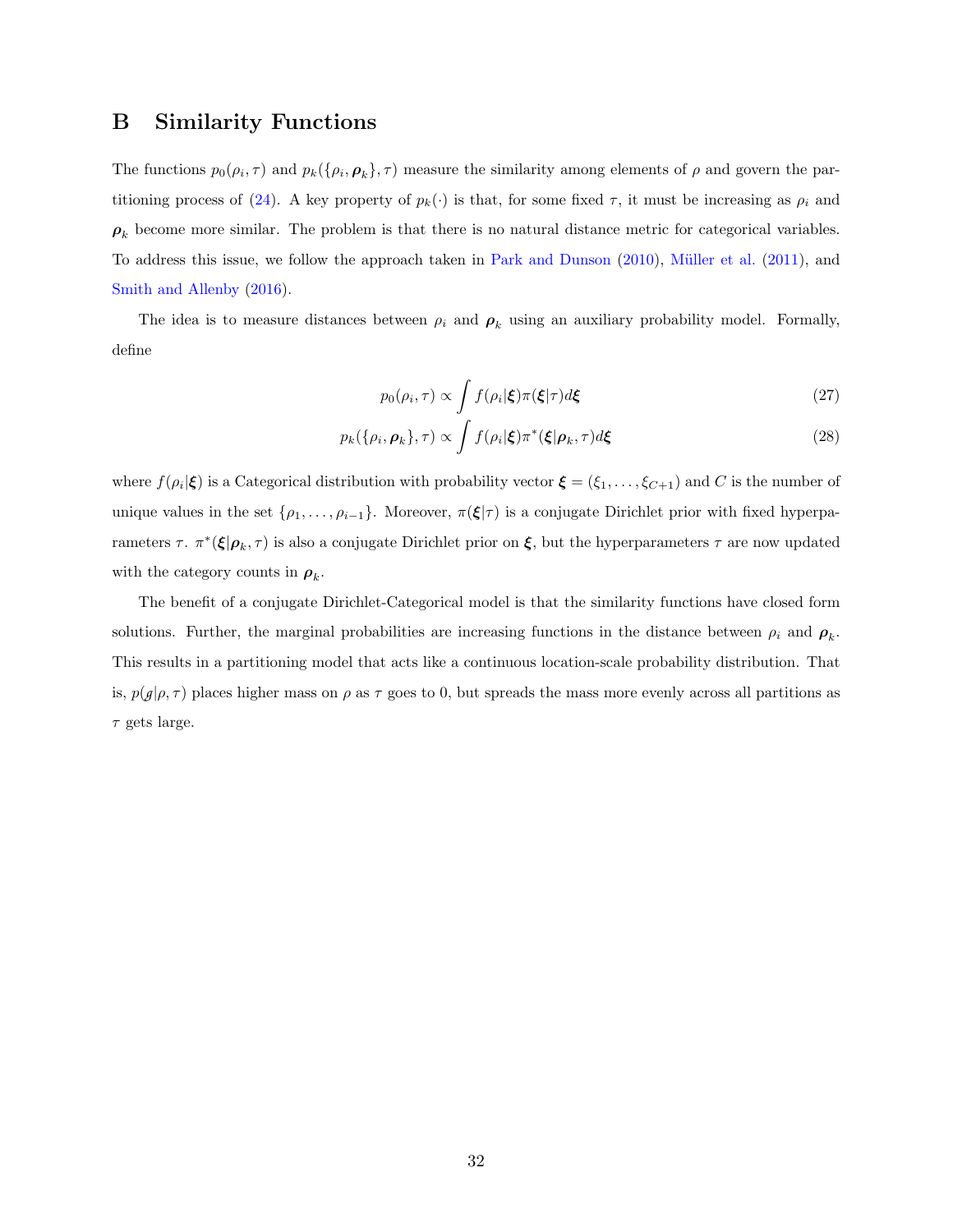## <span id="page-34-0"></span>C MCMC Routine

Step 1. *Metropolis-Hastings step for*  $g, \beta, \gamma$ *.* 

(a) Generate  $g^{\text{new}} \sim q_1(g|g^{\text{old}}, v) = \text{LSP}(g^{\text{old}}, v)$  and  $\gamma^{\text{new}} \sim q_2(\gamma|\gamma^{\text{old}}, s^2) = \text{N}(\gamma^{\text{old}}, s^2)$ . Conditional on  $g^{\text{new}}$  and  $\gamma^{\text{new}}$ , generate  $\beta^{\text{new}}$  from its full conditional distribution:

$$
\boldsymbol{\beta}^{\text{new}} \sim q_3(\boldsymbol{\beta}|\boldsymbol{y}^*, \boldsymbol{Z}_{\boldsymbol{\beta}^{\text{new}},\boldsymbol{\gamma}^{\text{new}}},\boldsymbol{g}^{\text{new}},\boldsymbol{\gamma}^{\text{new}},\boldsymbol{\beta}_0^{(r)},\boldsymbol{\Sigma}^{(r)}) = \mathrm{N}(\tilde{\boldsymbol{\beta}}, (\tilde{\boldsymbol{Z}}_{\boldsymbol{\beta}^{\text{new}},\boldsymbol{\gamma}^{\text{new}}}\tilde{\boldsymbol{Z}}_{\boldsymbol{\beta}^{\text{new}},\boldsymbol{\gamma}^{\text{new}}} + A_{\boldsymbol{\beta}})^{-1}).
$$

Set  $(g^{(r)}, \beta^{(r)}, \gamma^{(r)}) = (g^{\text{new}}, \beta^{\text{new}}, \gamma^{\text{new}})$  with probability

$$
\begin{aligned} \alpha = \min \Bigg(1, & \frac{p(\boldsymbol{Y}|\boldsymbol{X},g^{\text{new}},\boldsymbol{\beta}^{\text{new}},\boldsymbol{\gamma}^{\text{new}},\boldsymbol{\beta}_0^{(r)},\Sigma^{(r)})p(\boldsymbol{\beta}^{\text{new}}|g^{\text{new}})p(g^{\text{new}})p(\boldsymbol{\gamma}^{\text{new}})}{p(\boldsymbol{Y}|\boldsymbol{X},g^{\text{old}},\boldsymbol{\beta}^{\text{old}},\boldsymbol{\gamma}^{\text{old}},\boldsymbol{\beta}_0^{(r)},\Sigma^{(r)})p(g^{\text{old}}|\boldsymbol{\beta}^{\text{old}})p(g^{\text{old}})p(\boldsymbol{\gamma}^{\text{old}})}\\ &\times \frac{q_3(\boldsymbol{\beta}^{\text{old}}|g^{\text{old}},\boldsymbol{\gamma}^{\text{old}})q_1(g^{\text{old}}|g^{\text{new}})q_2(\boldsymbol{\gamma}^{\text{old}}|\boldsymbol{\gamma}^{\text{new}})}{q_3(\boldsymbol{\beta}^{\text{new}}|g^{\text{new}},\boldsymbol{\gamma}^{\text{new}})q_1(g^{\text{new}}|g^{\text{old}})q_2(\boldsymbol{\gamma}^{\text{new}}|\boldsymbol{\gamma}^{\text{old}})}\Bigg) \end{aligned}
$$

Otherwise, set  $(g^{(r)}, \beta^{(r)}, \gamma^{(r)}) = (g^{\text{old}}, \beta^{\text{old}}, \gamma^{\text{old}}).$ 

Step 2. Gibbs sampling step for  $(\mathcal{B}_0, \Sigma)$ .

Draw  $\beta_0$  and  $\Sigma$  from the multivariate regression

$$
\bm{Y}^* = \bm{1} \bm{\beta}_0' + \bm{E}
$$

where  $Y^* = Y - XB_r - M\gamma'$ ,  $B_r$  is restricted elasticity matrix depending on  $\beta$ ,  $\beta$ , and  $\gamma$ , and the rows of **E** are given by  $\varepsilon_t \sim N(0, \Sigma)$ .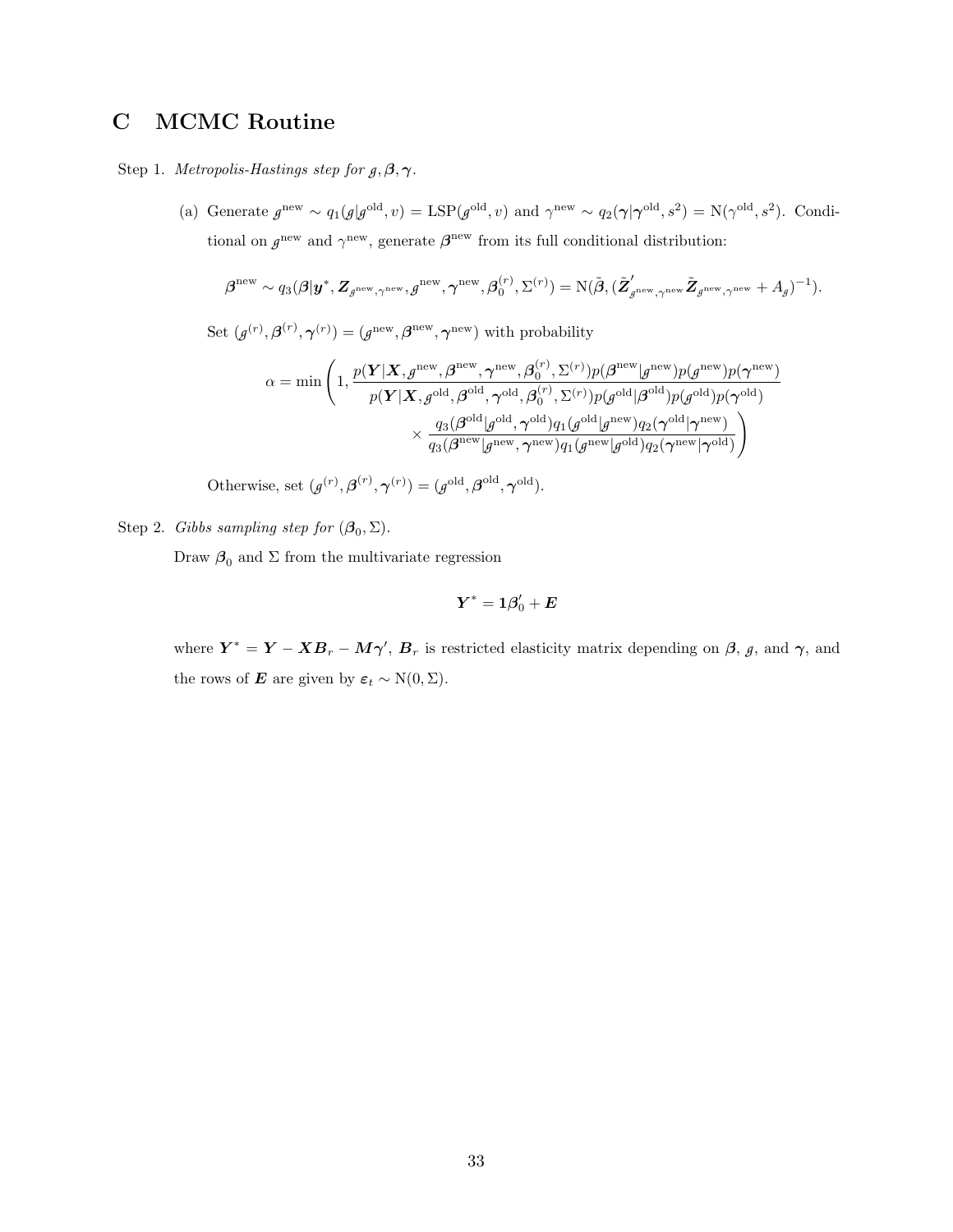# <span id="page-35-0"></span>D Intercept and Expenditure Elasticity Estimates



Figure 11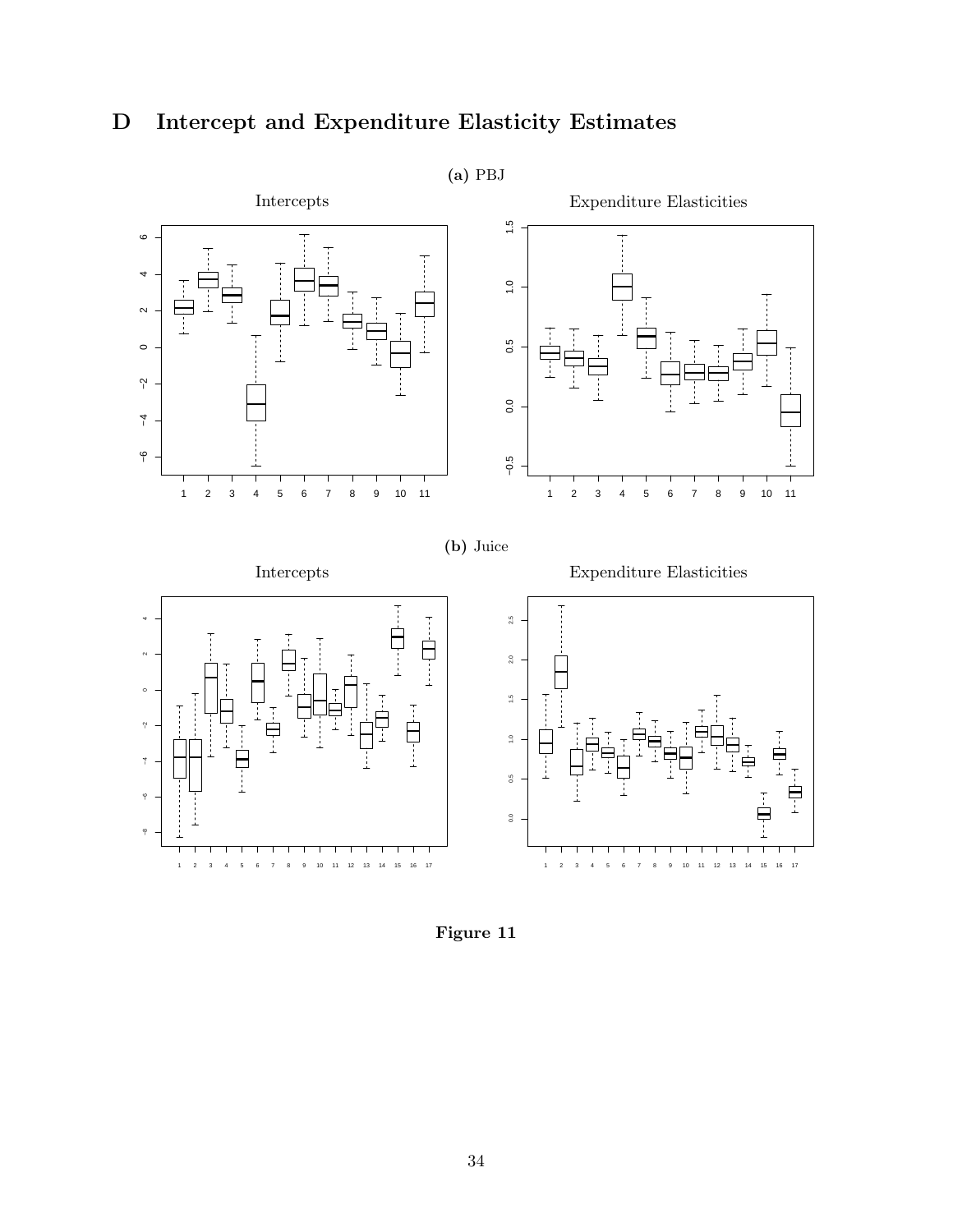## <span id="page-36-0"></span>E Trace Plots



### E.1 Peanut Butter and Jelly Data

Figure 12: Trace plot for the partition parameter. The x-axis indexes iterations, and the y-axis labels the unique partitions visited by the Markov chain.



### E.2 Juice Data

**Figure 13:** Trace plot for the partition parameter. The x-axis indexes iterations, and the y-axis labels the unique partitions visited by the Markov chain.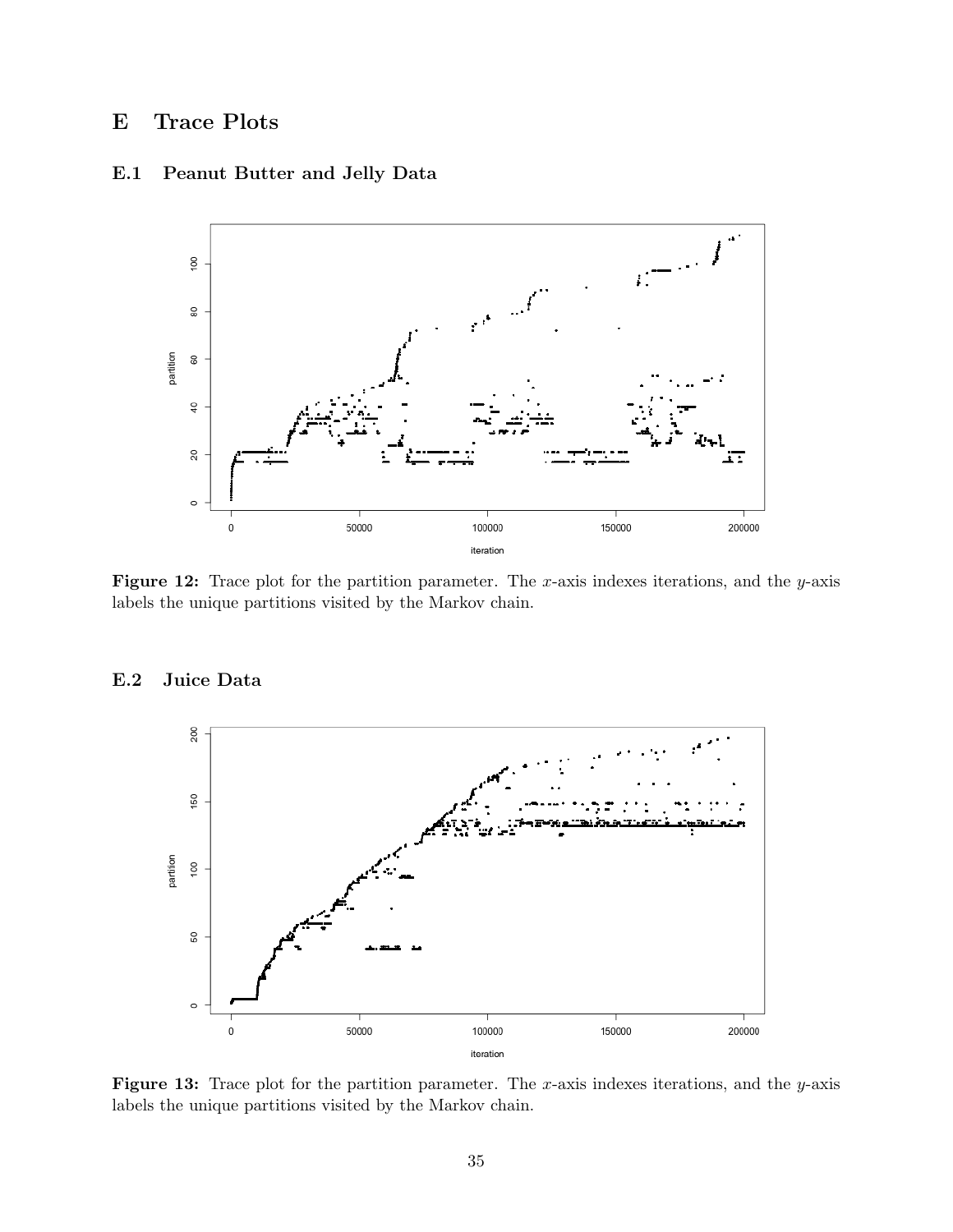### References

- <span id="page-37-5"></span>Bajari, P., Nekipelov, D., Ryan, S. P., and Yang, M. (2015). Demand Estimation with Machine Learning and Model Combination. Working paper.
- <span id="page-37-1"></span>Barten, A. (1964). Consumer Demand Functions under Conditions of Almost Additive Preferences. Econometrica, 32 (1-2), 1-38.
- <span id="page-37-11"></span>Blackwell, D., and MacQueen, J. B. (1973). Ferguson Distributions Via Polya Urn Schemes. The Annals of Statistics,  $1(2)$ , 353-355.
- <span id="page-37-2"></span>Byron, R. (1970). A Simple Method for Estimating Demand Systems Under Separable Utility Assumptions. The Review of Economic Studies, 37(2), 261-274.
- <span id="page-37-9"></span>Christensen, L. R., Jorgenson, D. W., and Lau, L. J. (1975). Transcendental Logarithmic Utility Functions. The American Economic Review, 65 (3), 367–383.
- <span id="page-37-10"></span>Deaton, A., and Muellbauer, J. (1980a). An Almost Ideal Demand System. The American Economic *Review, 70*(3), 312–326.
- <span id="page-37-0"></span>Deaton, A., and Muellbauer, J. (1980b). *Economics and Consumer Behavior*. Cambridge University Press.
- <span id="page-37-12"></span>Ferguson, T. S. (1973). A Bayesian Analysis of Some Nonparametric Problems. The Annals of Statistics, 1(2), 209-230.
- <span id="page-37-4"></span>France, S. L., and Ghose, S. (2016). An Analysis and Visualization Methodology for Identifying and Testing Market Structure. Marketing Science.
- <span id="page-37-8"></span>Goldman, S., and Uzawa, H. (1964). A Note on Separability in Demand Analysis. *Econometrica*, 32 (3), 387-398.
- <span id="page-37-13"></span><span id="page-37-7"></span>Gorman, W. (1959). Separable Utility and Aggregation. *Econometrica*, 27(3), 469-481.
- Green, P. J. (1995). Reversible Jump Markov Chain Monte Carlo Computation and Bayesian Model Determination. Biometrika, 82 (4), 711-732.
- <span id="page-37-6"></span>Leontief, W. (1947). Introduction to a Theory of the Internal Structure of Functional Relationships. Econometrica, 15 (4), 361-373.
- <span id="page-37-3"></span>Montgomery, A. L., and Rossi, P. E. (1999). Estimating Price Elasticities with Theory-Based Priors. Journal of Marketing Research, 36 (4), 413–423.
- <span id="page-37-14"></span>Müller, P., Quintana, F., and Rosner, G. L. (2011). A Product Partition Model With Regression